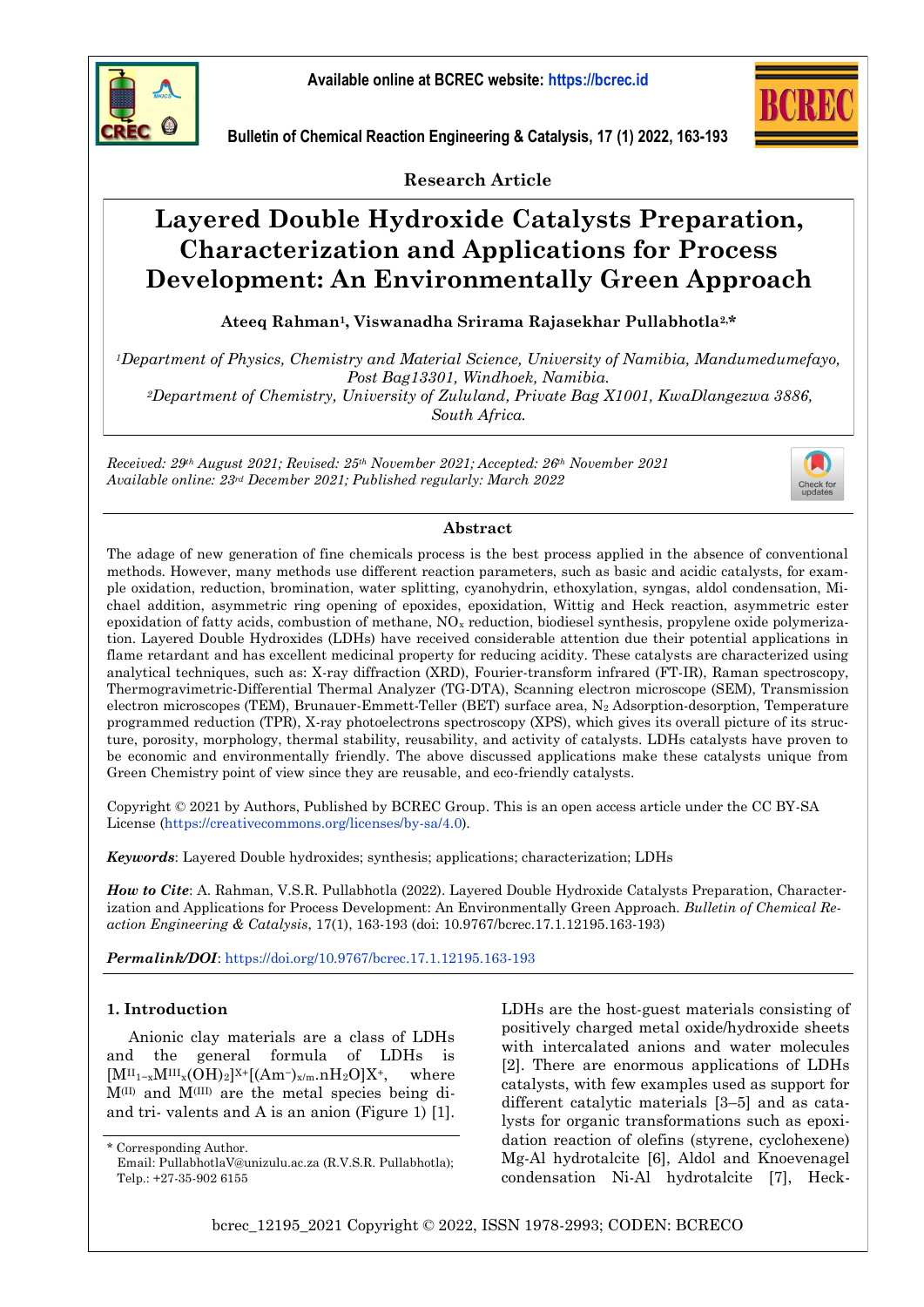Suzuki reaction Mg Al-LDH-Pd° [8], hydroxylation of phenol, Michael reaction, transesterification CoNiAl hydrotalcite, LDHs as oxidation catalysts  $[9-11]$  and  $CO<sub>2</sub>$  absorbents  $[9]$ , anion exchangers Ni-Al-LDH-Sn [10]. LDHs has vast applications in the area of environmental catalysis (Table 1), CuMgAl LDHs, which can be used in diesel engine soot [11–13], ion exchange/adsorption [14], drugs-Levodopa LDH nano composite shows minimal toxicity potential of a PC12 cell Parkinson's disease model in a dose [15], anti-cancer nano medicine [16], Lysozyme-LDH for antimicrobial activity [17], MgFe LDH-Mo can be used for degradation of methyl orange by photochemical method [18], Iron(III) Porphyrin MgAl LDHs [19,20], electroactive and photoactive materials MgAlCu Hydrotalcite [12], electrochemistry [21,22], fuel cell, and water splitting [22–26], LDHs carbon nano composites Ni/Co supercapacitors [27], Mg Al LDHs nano flakes humic acid adsorption [28], Biochar-Fe LDH for phenol removal [29], waste water treatment [30], LDHs nano carriers for drug delivery [31], LDHs based nano systems for cancer therapy [32],  $NiCo<sub>2</sub>S<sub>4</sub>@NiFe$ LDH hollow spheres as electrocatalysts [33]. Many reviews have been published focusing over particular examples, i.e. LDHs [34], LDHs hybrids [35], nanocarbons [36], Graphene LDHs nanocamposites [37], biomaterials-LDHs [38], LDHs preparation by continuous flow process [39], LDHS [40], LDHs present and future [41], synthesis characterization and applications [42], synthesis of new hydrotalcite type catalysts [43], intercalation method of organic molecules into LDHs [44], microwave-assisted synthesis on the physico-chemical properties of pamoate-intercalated layered double hydroxide [45], microwave hydrothermal treatments on the crystallinity properties of hydrotalcite-like compounds [46], microwave effect during aging on the porosity and basic properties of hydrotalcites [47], effect of synthesis conditions on the formation of layered double hydroxides [48], hierarchical nanocomposites derived from nanocarbons and layered double hydroxides, carbon nanoforms [49], metal nanoparticles [50,51], organic guests [52,53], and oxometallates [54,55] used for the preparation of interesting LDH-based hybrids, corrosion protection [56], anti corrosion [57], metallurgical application [58], Mg Al coatings on alloy [59], NiFeAl LDHs from electroplating sludge [60].

The concept of green chemistry is quite notable hence the authors presents the difference between conventional and green chemistry of heterogeneous catalysts in this section. The two key factors from Green chemistry point of view are (a) E-factor and (b) Atom economy. (a) E factor is defined as the mass ratio of waste to desired product formed. The E factor is the actual amount of waste produced in the process, defined as everything but the desired product. It takes the chemical yield into account which includes reagents, solvents losses, all process aids and, in principle, even fuel (although it is often difficult to quantify). A higher E factor means more waste generated and creating, greater negative environmental impact. The ideal E factor is zero. A very simple calculated outcome is quite simply, it is kilograms (of raw materials) in, minus kilograms of desired product formed, divided by kilograms of product out. (b) Atom economy is calculated by dividing the molecular weight of the desired product by the sum of the molecular weights of all substances produced in the stoichiometric equation. It is calculated by dividing the molecular



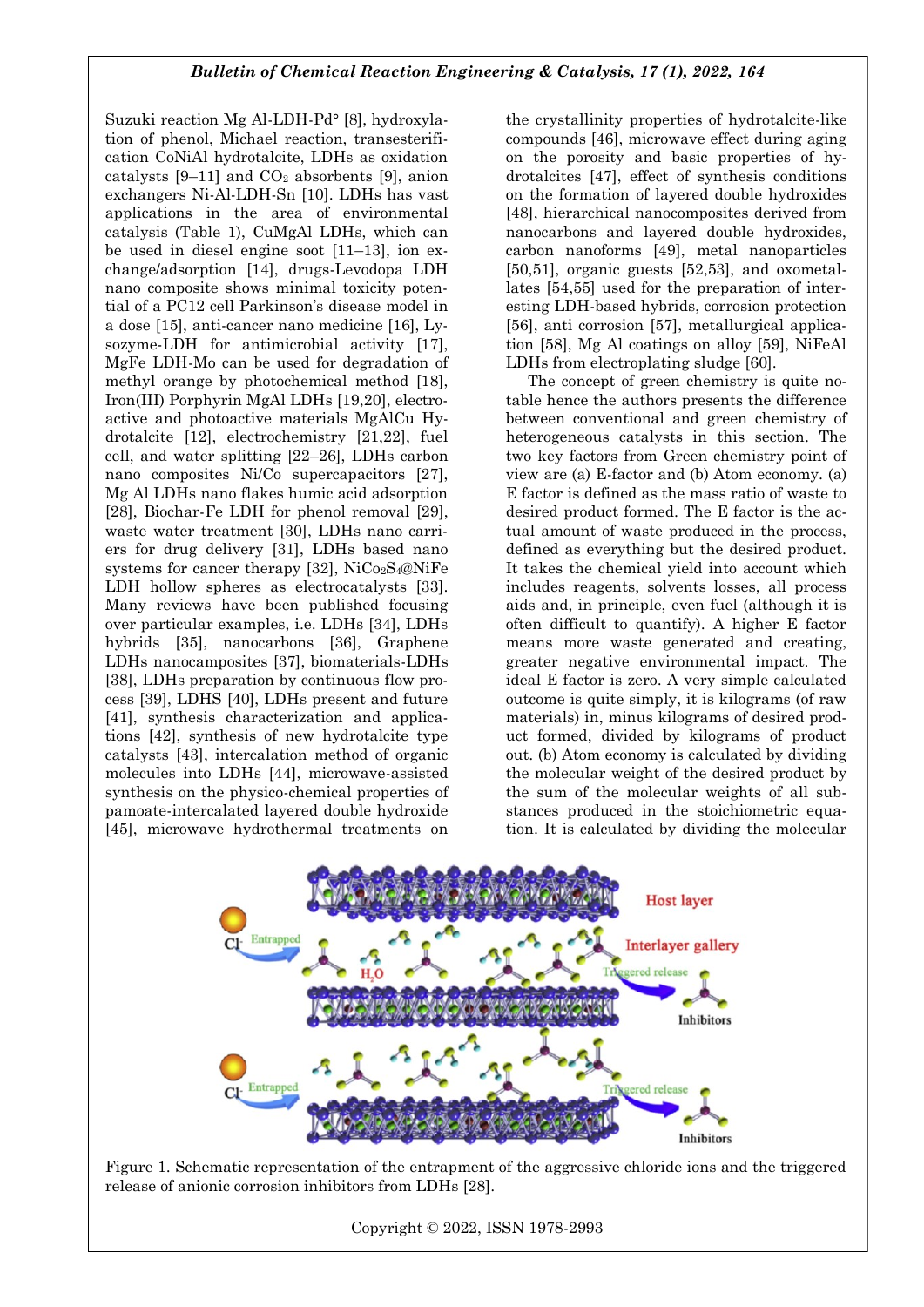Table 1. Applications of LDHs.

| No.              | Applications                                                                                                          | Reference   |
|------------------|-----------------------------------------------------------------------------------------------------------------------|-------------|
| $\mathbf{1}$     | Mg Al Hydrotalcite Epoxidation of olefins.                                                                            | [6]         |
| $\,2$            | Aldol and Knoevenagel condensation Ni-Al hydrotalcite.                                                                | $[7]$       |
| $\,3$            | Heck-Suzuki reaction Mg Al-LDH-Pdo.                                                                                   | [8]         |
| $\overline{4}$   | Hydroxylation of phenol, Michael reaction, transesterification CoNiAl hy-<br>drotalcite, LDHs as oxidation catalysts. | $[9 - 11]$  |
| $\bf 5$          | $CO2$ absorbents                                                                                                      | $[9]$       |
| $\,6$            | Anion exchangers Ni-Al-LDH-Sn                                                                                         | $[10]$      |
| $\overline{7}$   | Environmental catalysis Diesel Engine Soot.                                                                           | $[11 - 13]$ |
| 8                | Ion-exchange adsorption                                                                                               | $[14]$      |
| $\boldsymbol{9}$ | Drugs-Levodopa LDH nano composite                                                                                     | $[15]$      |
| 10               | Anticancer nano medicine                                                                                              | $[16]$      |
| 11               | Lysozyme-LDHs for antimicrobial activity                                                                              | $[17]$      |
| 12               | Degradation of methyl orange with LDHs by photochemical reaction                                                      | $[18]$      |
| 13               | Iron(III) Porphyrin MgAl LDHs.                                                                                        | [19, 20]    |
| 14               | Electroactive and photoactive materials MgAlCu Hydrotalcite                                                           | $[12]$      |
| 15               | LDHs carbon nano composites Ni/Co supercapacitors.                                                                    | $[27]$      |
| 16               | Electrochemistry-Fuel cell and Water splitting.                                                                       | $[27]$      |
| 17               | Mg Al LDHs nano flakes humic acid adsorption                                                                          | $[28]$      |
| 18               | Biochar-Fe LDH for phenol removal                                                                                     | $[29]$      |
| 19               | Waste water treatment                                                                                                 | $[30]$      |
| $20\,$           | LDHs nano carriers for drug delivery                                                                                  | $[31]$      |
| 21               | LDHs hybrids                                                                                                          | $[35]$      |
| $\bf{22}$        | Nanocarbons,                                                                                                          | $[36]$      |
| $\bf 23$         | Graphene LDHs nanocomposites                                                                                          | $[37]$      |
| 24               | Biomaterials-LDHs                                                                                                     | $[38]$      |
| $25\,$           | LDHs preparation by continuous flow process,                                                                          | $[39]$      |
| 26               | LDHs present and future                                                                                               | $[39-40]$   |
| 27               | Synthesis characterization and applications and Synthesis of new hy-<br>drotalcite type catalysts,                    | [42, 43]    |
| 28               | Intercalation method of organic molecules into LDHs.                                                                  | $[44]$      |
| 29               | Microwave assisted synthesis of LDHs                                                                                  | $[45 - 49]$ |
| $30\,$           | Hierarchical nanocomposites derived from nanocarbons and layered double<br>hydroxides, carbon nanoforms               | [50]        |
| 31               | Metal nanoparticles                                                                                                   | [50, 51]    |
| 32               | Organic Guests                                                                                                        | [52, 53]    |
| 33               | Oxometallates                                                                                                         | [54, 55]    |
| 34               | Corrosion protection                                                                                                  | [56]        |
| $35\,$           | Anti-corrosion                                                                                                        | $[57]$      |
| 36               | Metallurgical application                                                                                             | $[58]$      |
| 37               | Mg Al coatings on alloy                                                                                               | $[59]$      |
| 38               | Ni Fe Al LDHs from electroplating sludge                                                                              | [60]        |
| 39               | Calcined hydrotalcites have been used for aldol                                                                       | [61]        |
| 40               | Knoevenagel and Claisen-Schmidt condensations.                                                                        | [62]        |
| 41               | Calcined hydrotalcites have been used for aldol, Knoevenagel and Claisen-<br>Schmidt                                  | [62]        |
| 42               | Fe <sub>3</sub> O <sub>4</sub> /ZnCr LDHs nanohybrids Photo catalysts                                                 | [63]        |
| 43               | $SnO2 Zr2O4 Photo catalysts$                                                                                          | [64]        |
| 44               | MgZn LDHs Photo catalysts                                                                                             | [65]        |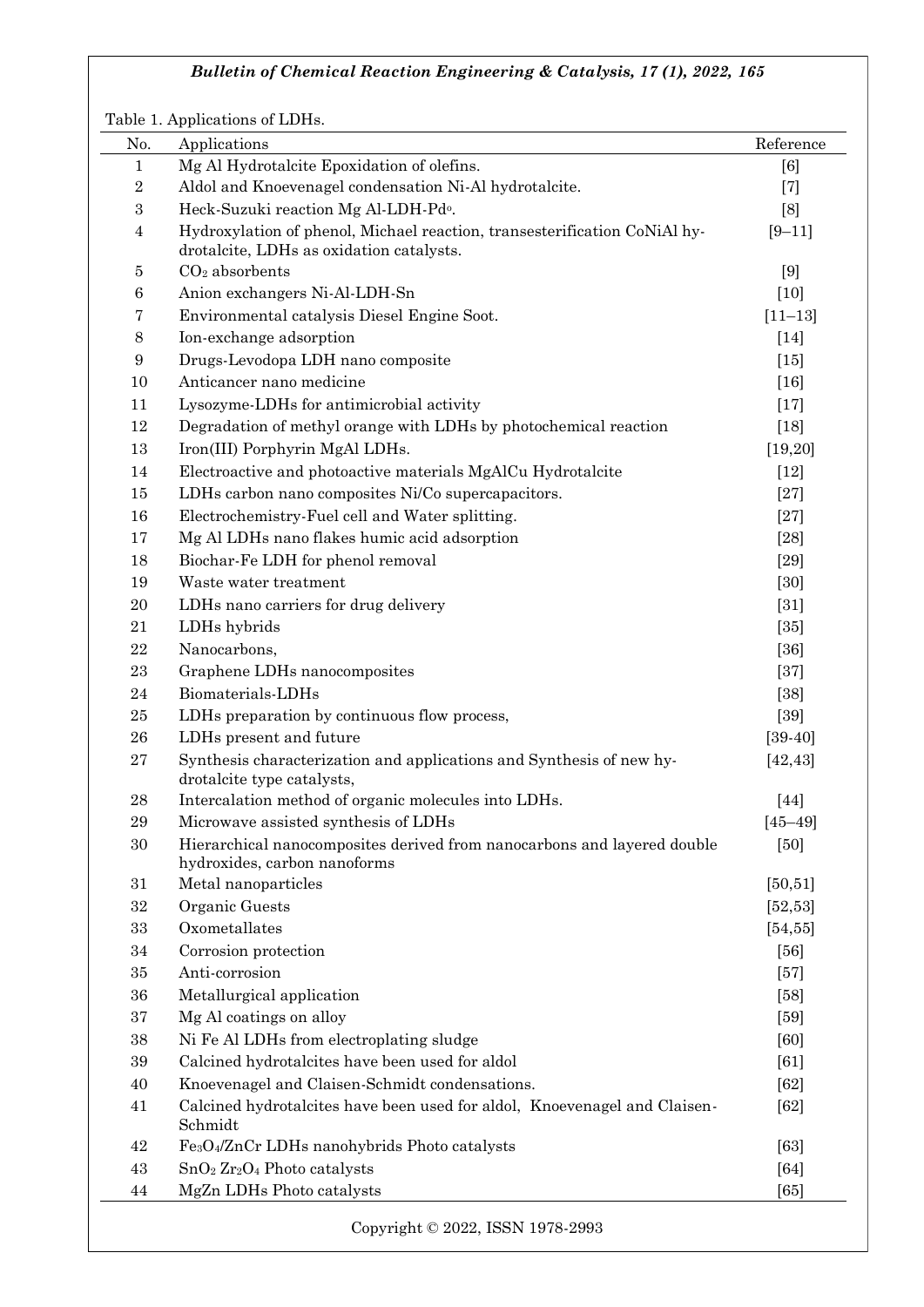weight of the product by the sum total of the molecular weights of all substances formed in the stoichiometric equation for the reaction involved. The conventional processes produce copious amounts of inorganic salts can similarly be largely replaced with stoichiometric mineral acids, such as H2SO4, and Lewis acids and stoichiometric bases, such as NaOH, KOH, and NaOMe with recyclable solid bases, in a variety of organic transformations it is a focus of recent attention [66] preferably in catalytic amounts. However, the technology has not changed for a century replacing the traditional processes with the heterogeneous catalysts, such as synthetic hydrotalcite clays which are also known as layered double hydroxides (LDHs) are examples. Calcined hydrotalcites have been used for aldol [61], Knoevenagel [62], and Claisen-Schmidt [62] condensations to name few (Table 1). Hence due to the toxic waste produced heterogeneous catalysts can minimize toxic waste with concept of green chemistry.

The LDHs has Green chemistry concept that promotes environmental and development of sustainable technologies. LDHs is one of the key technologies on which new approaches to green chemistry are based. Green catalysis recently made significant progress in several areas such as the design of safer chemicals and environmentally benign solvents, and the development of renewable feedstocks, such as biomass. In a nut shell, it is necessary to design LDHs catalysts and catalytic processes with in order to follow the environmental regulations.

# **2. Crystal Structure of Hydrotalcite**

LDHs structural role remains to reconstruct the lamellae to establish the electro-neutrality throughout the linkage; where water molecules are distributed. LDHs structures are usually derived from mineral brucite,  $Mg(OH)_2$ . Mg ions are present in  $Mg(OH)<sub>2</sub>$ . In octahedral sites Mg ions are situated with six OH− groups pointing at the vertices, whereas they are pointing the H atoms in the path of the interlayer spacing. Hence, the octahedral sites are interconnected together by boundaries creating the planar and neutral extended layers interconnected with H bonds. The crystal structure can have rhombohedral of hexagonal symmetry. The bivalent cations are moderately exchanged with trivalent ones, and the positively charged sheets are formed. In brucite layers the electrostatic interactions takes place with hydrogen bonds, this controls the resulting arrangement of the layers. The crystal structure arising from the stacking of sheets could be rhombohedra or hexagonal symmetry. However, maximum number of synthetic LDHs exhibits rhombohedral R-3 unit cell. A very important criterion for the LDHs stability exhibits due to the cations situated in the octahedral sites and must possess similar ionic radii. However, the ratio of  $M^{2+}/M^{3+}$  is between 1–3. Hence, in principle, there are no restrictions for the anionic species that balances the positive residual charges [65].

# **3. Methods for Preparation of LDHs**

The most common methods for the synthesis of LDHs are discussed below.

# 3.1 Mechanochemical Method

This method has been effectively used for the intercalation purposes. A simple method is used by grinding with mortar and pestle and it is similar to anion exchange method. The prepared NO<sub>3</sub><sup>−</sup> ion containing LDHs was used as a precursor material and anion is added with a very minute amount of NaOH and grounded manually. During grinding process, the  $NO<sub>3</sub>$ ions with desired molecules are in anionic form [67].

# 3.2 Liquid Assisted Grinding Method

The MgAl-NO<sub>3</sub> with the formula  $Mg_{0.63}Al_{0.37}(OH)_{2}$  Al(NO<sub>3</sub>)<sub>0.37</sub>.0.4H<sub>2</sub>O was prepared using the urea method [67] which resulted in the formation of Mg Al carbonate hydrotalcite. Instantaneously, it was converted into its nitrate form by titration. It was then dispersed in a NaNO<sub>3</sub> solution (mol/L) and titrated by a  $HNO<sub>3</sub>$  solution (0.1 mol/L) by means of an automatic titrator (I tralab VIT 90 Video Titrator Radiometer, Copenhagen) operated at pH Stat mode at pH 5.

# 3.3 LDHs Synthesis using Microwave

The ageing process takes place in microwave conditions, however the irradiation of the microwave is taken into consideration where very fast ageing process takes place, for about 15–60 min [68]. The co-precipitation and urea techniques can be utilized as a part of a synthesis using microwave [69] rather than a reflux aging process. Homogeneous sized particles are synthesized using microwave aging process, that are in smaller size than nano particles produced using reflux method [69]. The main advantage of shorter duration of aging process is to prevent the formation of impurities. However, with long duration of time for the aging process changes the formation of impurities which are quite high. Choudhary *et al.*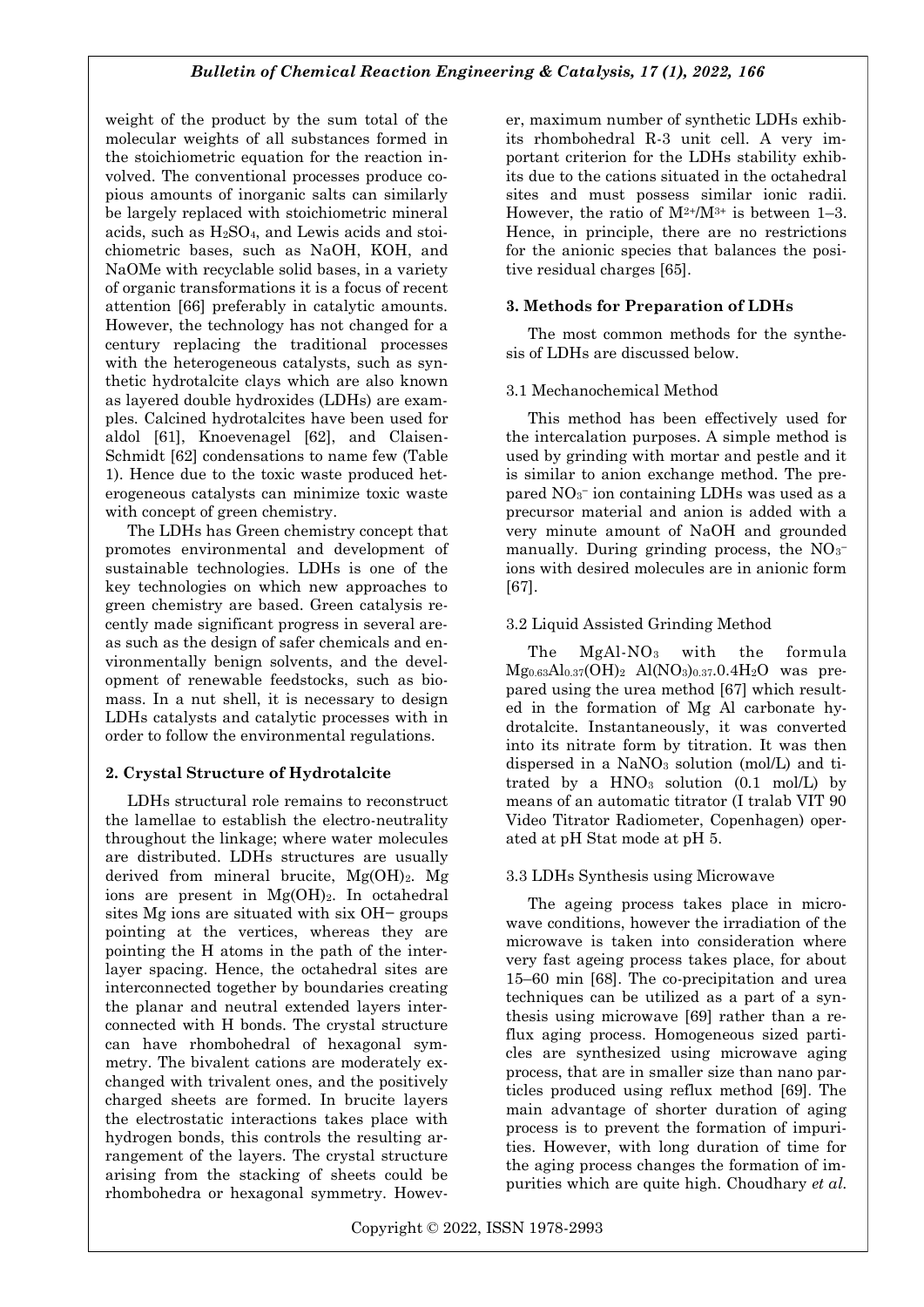[70,71] reported that the Ni Al hydrotalcite is effective for oxidation and reduction reactions as NiO in association with oxide of aluminium from TPR studies. Kantam *et al*. [72] reported that the MgAlCO<sup>3</sup> hydrotalcite hence the carbonate is favouring ring opening of epoxides.

# 3.4 Co-precipitation Method

This is a commonly and economic method used to prepare LDHs since it is usually prepared in a solitary step with a good yield [72]. The  $M^{2+}$  and  $M^{3+}$  solutions of cations are stirred together with another solution of anion to be intercalated, under constant stirring at room temperature. Hence, the pH of the mixture is maintained at 9 by addition of basic solution of sodium hydroxide and sodium carbonate of known concentration to favour the precipitation of cation hydroxides. To support the intercalation of the preferred anions, the ideal ions of cation salts are nitrates or chlorides that has low affinity on the brucite layers. Hence, the absence of  $CO<sub>2</sub>$  in water is crucial for the preparation of intercalated LDHs. A vital measure is to be adopted with the use of de-ionized water in an inert atmosphere, this is to avoid the interaction of the solution with air/moisture. The impurity phase formation is determined with the perfect choice of pH value, and depends on the cations ratio. The crystallinity of the resulting LDHs nano hybrids slowly increases for six hours at 80 °C. From literature it is evident that, there are many examples of this methods that are reported for the synthesis of nanocomposites which are used for drug delivery, intercalation of drugs, anticancer agents [73], pesticides [74], amino acids [75], peptides, and antibiotics [76].

# 3.5 Hydrothermal Synthesis Method

The hydrothermal synthesis usually begins with fast mixing of oxides/hydroxides of M2+ and M3+ cations. The solution of desired acid or salt is introduced into the suspension, then the obtained dispersed solution is stirred at high temperature in 3-neck round bottom flask or in hydrothermal reactor. The advantages of this method is to minimize the formation of undesirable waste, which causes pollution to the environment. Additionally, since only metal hydroxides, shows very short affinity towards LDH interlayers that are existing. However, the hydrothermal method is very effective in intercalating the organic guest species between the LDH interlayers. This method is very important to control and achieve the desired particle size and morphology which usually depends on parameters set. In many developmental processes, this method is utilized to improve the crystalline structure of LDHs for exhibiting excellent properties [76].

# 3.6 Synthesis of LDHs by Sol-gel Method

LDHs are prepared by Sol-gel process, the mechanism shows the formation of sol during hydrolysis and the partial condensation of a metallic solution which is the first step, and the second step is followed by gel formation. Hence, metallic alkoxides, acetates, or acetyl acetonates, and inorganic salts are used as metallic precursors. The interesting properties of the resulting solid LDHs depends on certain defined parameters, such as hydrolysis and slow condensation of metallic precursors, that are finely tuned by regulating different reaction parameters adopted such as pH, concentration of the metallic precursors, solvent and temperature. The materials synthesized by Solgel method shows pore sizes that are well controlled and has high specific surface area as reported by Yang *et al.* [77].

# 3.7 Reconstruction Method

This is the most important and interesting method which has advantages of the 'memory effect' of LDHs. In detail, these materials, once heated at elevated temperatures of about 650 °C in inert conditions, results in the formation of mixture of metal oxides that are easy to regenerate the hydroxide layers when exposed to water. These are highly applicable in base catalysed reactions such as Aldol, Michael, and Wittig reactions [78]. The prepared LDH-CO3 are thermally decomposed to a mixture of oxides which is easily dispersed in the desired anion solution under inert conditions in deionised water in order to avoid the  $CO<sub>3</sub><sup>2-</sup>$  contamination. This is the common method used when larger anions have to be intercalated in LDHs. Hence, this method is the choice of method for intercalation, with different anions, such as  $Cl^-$  or  $NO_3^-$  [78]. The incorporation of competing anions is also restricted, depending on parameters such as pH value which increases leading to favour the OH<sup>−</sup> formation. Various examples have been reported in literature, such as pesticides, vitamins and antibiotics [79].

# 3.8 Ionic Exchange Method

Ion exchange and co-precipitation are complementary methods. In precise, the selected metal ions which are at high pH and/or when there is a robust prospect of interaction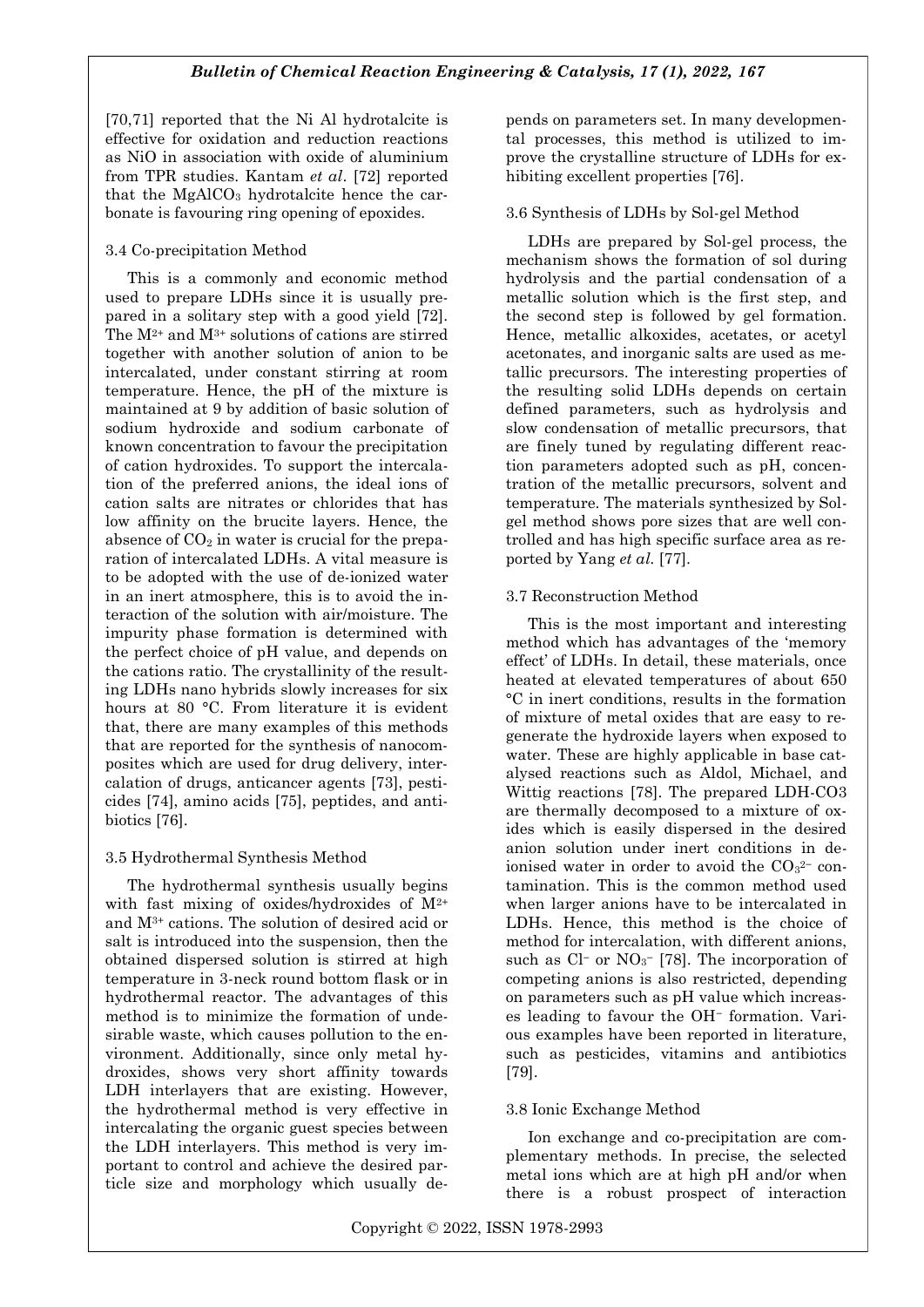amongst guest species and metal ions, they are typically seen as unstable [79]. With the anionexchange process, the LDHs structure usually contains Cl<sup>−</sup> or NO<sup>3</sup> <sup>−</sup> as interlayer anions, that are added to the concentrated solution of the anions. The resulting solution is stirred overnight at temperature range of 50–70 °C. The exchange efficiency differs usually depends on the capability of the exchanged anions to stabilize the layered structure. However, the two steps discussed above are very important, but many examples are cited in literature in drugs [79], and pesticides [79] intercalations.

# 3.9 LDH Synthesized in T-Mixer with Ultrasonic Process

A mixture of 0.03 mol L1  $Mg(NO_3)_2$  and 0.01 mol L1 Al $(NO_3)_3$  and solution  $NH_3H_2O$  (100 mL) with certain concentration was simultaneously transported into a 'T-type' impingingstream reactor by means of metering pumps at the rate of 100 rpm to produce MgAl LDHs. Ultrasonic processing was also applied during this process and the frequency was kept at 20 kHz. The pH of the whole solution was continuously kept at 10 through regulating the concentration of NH3H2O. The resulting mixture was washed with water several times until it recached pH = 7 and then it was dried at 100  $^{\circ}$ C in an oven. The resulting material was denoted as "T-mixer", TU-LDHs [80].

# 3.10 LDH Synthesized by Hybrid Two-step Method

MgAl layered double hydroxides were prepared using a hybrid two-step preparation approach. The hybrid two-step preparation comprises of the mother solution prepared in 'Tmixer' accompanying with ultrasonic processing (first step) and the following step of coprecipitation (second step) process. The mother solution was synthesized according to the preparation method of the Section 3.9. About 50 mL of the mother solution from Section 3.9 which was added into a beaker for continuous stirring. Then, 150 mL of salt solution with a fixed concentration of  $0.03$  mol/L  $Mg(NO<sub>3</sub>)<sub>2</sub>$ ,  $0.01$ mol/L  $Al(NO<sub>3</sub>)<sub>3</sub>$  and 1 mol/L of  $NH<sub>3</sub>H<sub>2</sub>O$  were simultaneously added to the mixture at the second step. The addition rate of salt solution was controlled by regulating the speed of peristaltic pump, where the pH of the whole solution was continuously kept at 10. The final obtained materials were filtered and then washed with distilled water until  $pH = 7$  was reached, then followed by drying at 100 °C in an oven. The obtained material was denoted as "T-Mixer "TUC-LDHs [80].

# **4. Characterization of LDHs Catalysts**

LDHs are usually characterized by X-ray diffraction (XRD), Differential Scanning Calorimetry-Temperature Gravimetric Analysis (DSC-TGA), Fourier Transform Infra Red (FT-IR), X-ray Photoelectron Spectroscopy (XPS), Raman, Temperature Programmed Reduction (TPR), and Scanning Electron Microscopy (SEM) spectroscopy.

### 4.1 SEM Characterization of CoAl LDHs

SEM analysis is a powerful investigative tool which used to characterize which produces high magnification images of a sample's surface. Basically in LDHs samples they are highly crystalline. Intersected, nearly hexagonalshaped particles, interconnected with each other, enough uniform as sizes (average size equal to 100 nm) are formed in the case of the hydrotalcite-like clay Mg Al LDH. Bayu [81] reported that Mg Al (2:1 and 3:1) prepared by coprecipitation method showed morphology of thin crystals of nanoparticles of agglomerates of Mg-Al hydrotalcites [81]. Wu *et al.* [82] reported the characteristic SEM morphologies of LDHs samples. The morphology of Co-Al LDHs synthesized at 80 °C is different from that of synthesized at 140 °C, and the crystallization temperature on the morphology of LDHs. The LDHs at low crystallinity were assembled to observe as a single layer. Wu *et al.* [82] reported that the morphologies of LDHs were further confirmed with TEM as micro morphologies, and the LDHs were formed as hexagonal layered structures. In addition, the agglomeration of particles was observed in LDHs samples that resulted due to the physical entanglement of organic anions. Zhai *et al.* [83] reported the agglomerated layers of Co-Al LDHs samples through SEM analysis, the samples were prepared at 80 °C. These SEM results revealed the morphology of Co-Al LDHs which shows interesting properties such as high chemical and thermal stability, intercalated anions with interlayer spaces, ease of synthesis, unique structure, uniform distribution of different metal cations in the brucite layer, surface hydroxyl groups, flexible tenability, Oxo bridged linkage, swelling properties and ability to intercalate different type of anions, such as oxalate, *t*-K-But oxide, LDA-Lithium di-isopropyl amide [84].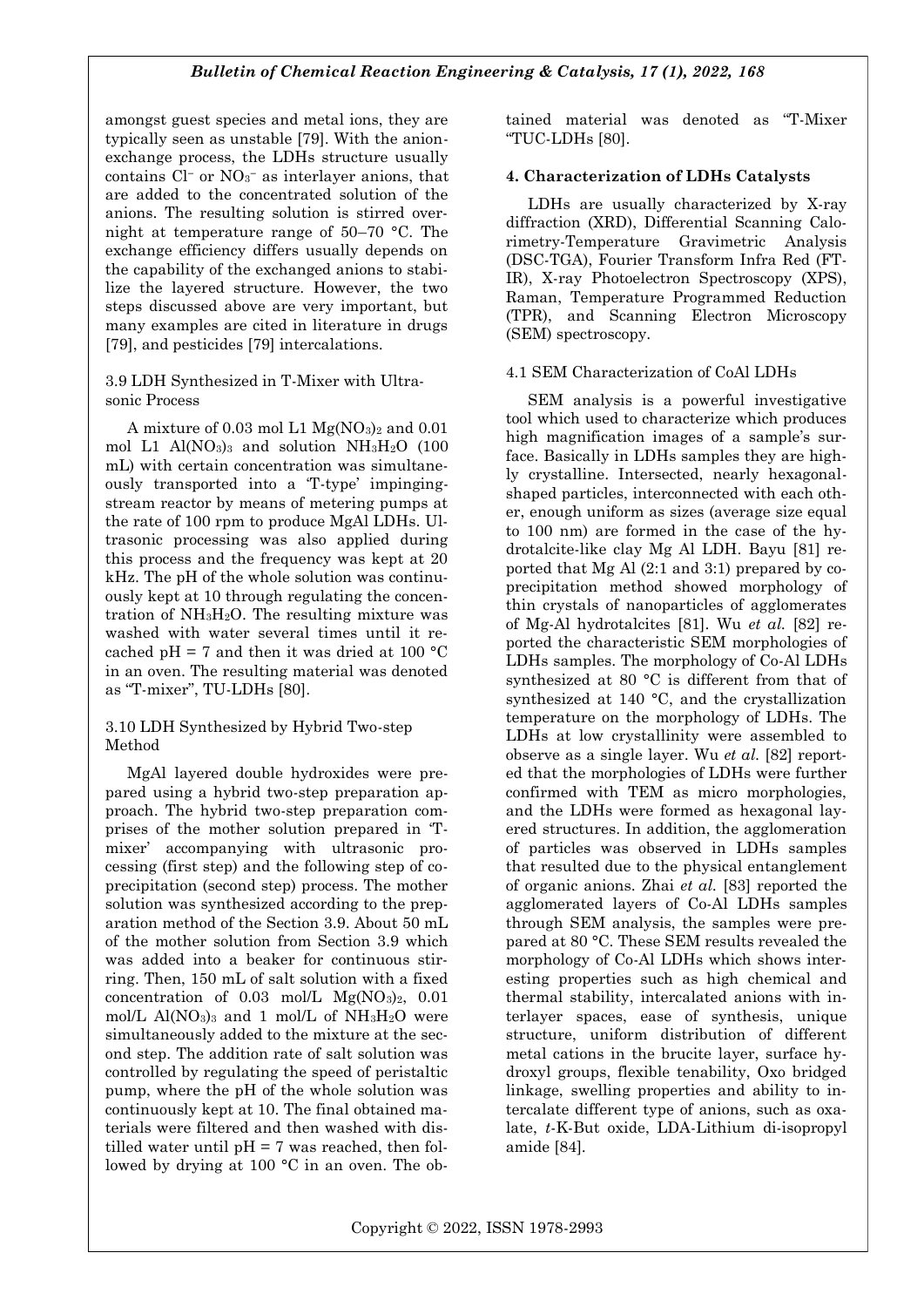#### 4.2 XPS Characterization of LDHs:

X-ray photoelectron spectroscopy (XPS) is very important tool to detect the chemical composition and evaluate the chemical bonding states (or oxidation state) as well as the electronic structure of the surface. Nishesh [85] reported the chemical composition determined by the full XPS spectrum of Zn–Fe LDH which showed the presence of C, O, N, Fe, and Zn. The presence of carbon is due to carbonated anions in the LDH material. The high-resolution XPS (HRXPS) spectrum of O 1s deconvoluted into three peaks where binding energy at 528.41 eV and 530.07 eV were ascribed due to the lattice oxygen  $(O_2^2)$  and surface hydroxyl groups of metal centers, respectively. The broad peak at 530.94 eV corresponds to the physisorbed/chemisorbed water molecules, carbonate, and nitrate ions [85]. The Fe 2p3/2 peak at 710.74 eV and Fe 2p1/2 peak at 724.16 eV along with satellite peaks at 717.82 eV  $(2p3/2)$  and 733.04  $(2p1/2)$  related to the existence of Fe3+ oxidation state [85]. Two noticeable spin-orbit peaks observed at 1020.30 eV and 1043.53 eV were due to  $\text{Zn}^{2+}$  [85]. Fe and Zn were distributed homogeneously in the material. Where the surface Zn/Fe ratio was 1.9. The XPS results together with the LDHs was reported by Karolina [86]. However, in order to characterize the nature of interlayer anion and structural changes in the reference samples along with increasing molar ratio, the XPS analysis of C1s and Mg1s was performed for the reference samples, as well as their analogues derived from minerals. The XPS analysis penetration depth was approximately 9 nm. The C1s peaks exhibited two maxima which is ascribed due to the organic carbon contamination  $(\sim 285 \text{ eV})$  and carbonates  $(\sim 290 \text{ eV})$ . The C content in all samples was equal to  $\sim$ 2.0 %wt. which is consistent with the results of elemental analysis. Peaks fitting revealed components assigned to: CC (284.8 eV); C−O−C (286 eV); C=O (286.6 eV); O−C=O (287.5 eV); CO<sub>3</sub><sup>2–</sup>  $(289 \text{ eV})$  and  $HCO<sub>3</sub><sup>-</sup>$   $(290 \text{ eV})$  [86].

#### 4.3 FT-IR Characterization of CoAl LDHs

FTIR Spectroscopy, is a vital analytical technique used to identify organic, polymeric, and, in some cases, inorganic materials ans study its functional group's. The FTIR spectra of the LDHs reveals bands that are characteristics of hydrotalcite-like compounds. The broad and strong band centred at 3400 cm−1 is ascribed due to the stretching of the OH bond of the hydroxyl groups and interlayer of  $H_2O$  molecules in LDHs samples [87]. The shoulder around 3050 cm−1 is ascribed due to the H2O−CO<sup>3</sup> 2− interlayer bridging mode by hydrogen bonds [87]. The weak band at 1630 cm−1 is attributed due to the H2O bending deformation located in interlayer spacing on the LDHs. The sharp, intense vibration bands observed around 1370–1380 cm−1 were designated to the asymmetric stretching of  $CO<sub>3</sub><sup>2-</sup>$  anions. This band is broad, which is ascribed due to the presence of nitrate ions from the starting salts, principally due to the mode of vibration of  $NO<sub>3</sub>$  is generally overlapped by the mode of vibration of  $CO<sub>3</sub><sup>2–</sup>$  [87]. The bands are recognized at 460, 550, and 790 cm−1 are credited to the Al−O condensed groups, the Zn/Al-OH translation and the Al−OH deformation, correspondingly. For example the  $Zn$ -Al-CO<sub>3</sub> sample, the band around 1365 cm−1 is due to the antisymmetric stretching mode of carbonate, and bands observed around 870 and 680 cm−1 are ascribed due to the weak non-planar bending mode and the angular bending mode of carbonate present in the interlayer of LDH. The FTIR spectra of Zn-Al-NO<sup>3</sup> reveals a strong peak around 1380 cm−1 and is endorsed due to the antisymmetric stretching mode of the nitrate anion present in the LDHs [87]. The bands recorded around 839 and 670 cm−1 are ascribed due to the weak out-of-plane symmetric deformation mode and the anti-symmetric deformation mode of nitrate, correspondingly [87].

#### 4.4 Raman Spectra Characterization of LDHs

Raman spectroscopy is a spectroscopic method used to detect vibrational, rotational, and other states in a molecular system, capable of probing the chemical composition of materials. Luiz [88] reported that the Raman spectra shows bands in the region of 470 cm−1 which is ascribed due to the vibration connections of Al−O−Al present in the layers of Mg-Al-LDHs sample. Nishesh [85] reported the Raman spectra of pristine, P-adsorbed (pH 8), P-adsorbed (pH 5), and P-desorbed Zn–Fe LDH. The Raman analysis of phosphate adsorbed Zn–Fe LDH at pH 5 and at pH 8 revealed significant fluctuations in the peak position and intensity a compared with the pristine LDH [88]. At pH 5, signal intensities for M−O−M vibration peaks were low compared to the pristine form and was due to the deterioration in the structure of LDH. At pH 8, the Raman spectrum was found like that of the pristine LDH. An increase in the intensity of band centered at 1104 cm−1 was attributed due to the peaks of adsorbed PO<sub>4</sub><sup>3−</sup> which appears in the range of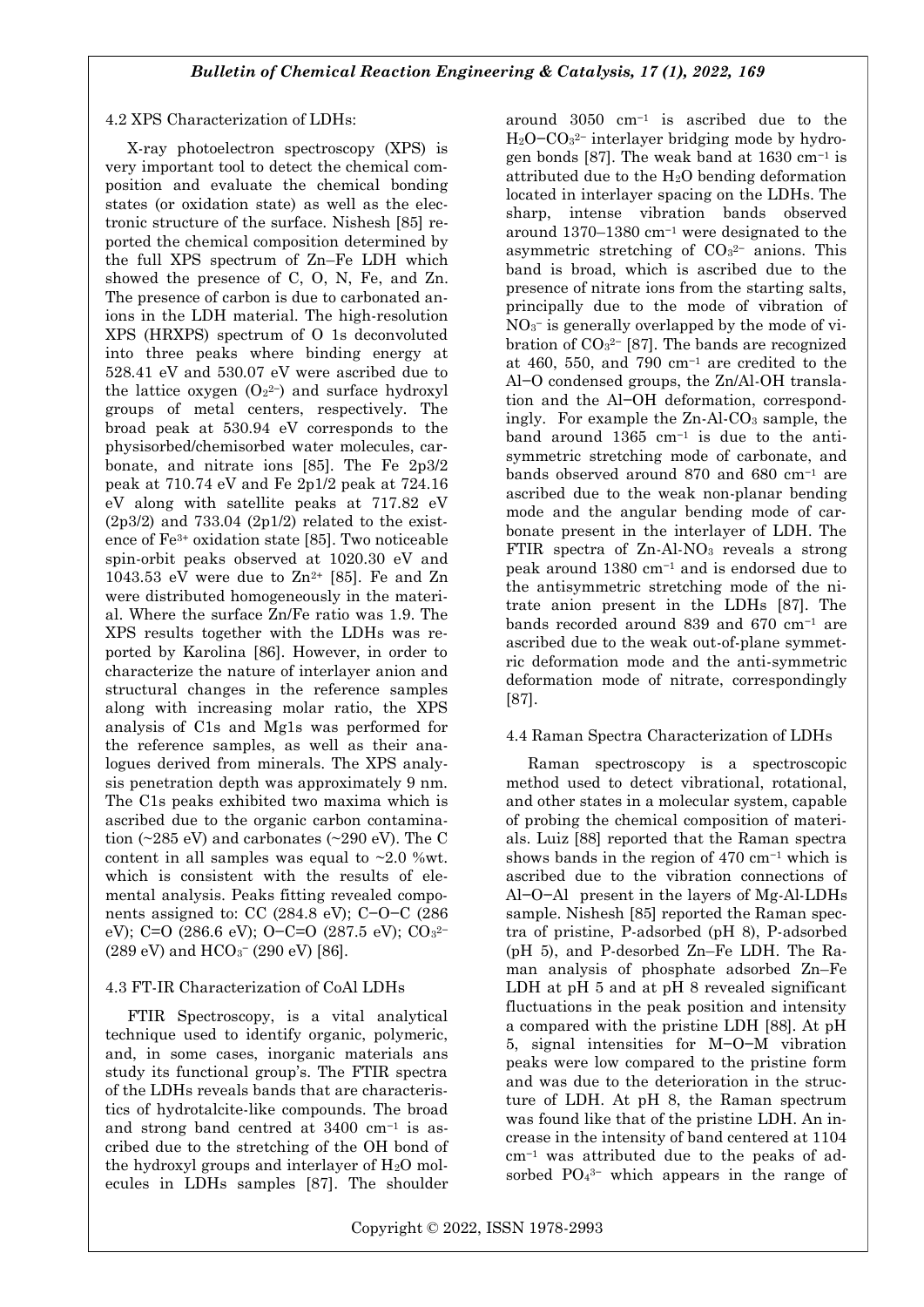900–1200 cm−1 and thus broadened the band [88]. The Raman spectra shows a sharp band at 1064 cm−1 which indicates the symmetric C−O stretching vibrations of carbonates/bicarbonates in the interlayer space of LDH reference samples, followed by bands of low intensity at 986 and 688 cm−1 confirms the presence of bicarbonates in the Mg/Al LDH samples with high molar ratio [88]. However, the intensive, sharp bands at  $~670$  cm<sup>-1</sup> were observed for the Mg/FeLDH samples. Broadbands at ~1600 cm−1 and 1330 cm−1 were ascribed due to the carbonates in the Mg/Al and Mg/Fe LDH samples, respectively. It is worth to mention that the bands related to carbonates in the Mg/Fe LDH samples had a high intensity and indicated a different nature of interlayer anions in comparison to the Mg/Al LDH samples.

### 4.5 DTA-TGA Characterization of Zn-Al LDHs Catalysts

The DTA-TGA Technique Characterizes materials by Measuring Changes in Mass as a function of Temperature. Thermogravimetric analysis (TGA) is widely used in materials science stream together with DSC, TMA, and DMA. TGA measures the mass of a sample while the sample is heated or cooled in different atmosphere. The DTA-TGA analysis of Zn-Al LDHs was characterized in order to evaluate the disappearance of  $H_2O$  molecules, and other intercalated groups such  $CO_3$ ,  $NO_3$ ,  $SO_4^{2-}$  an anionic groups when heated at high temperatures [89]. It was observed that the weight loss was due to the incorporated molecule which had been burnt. The thermogravimetric analysis of the synthesized LDHs shows that the TGA-DTA patterns were characterized by a weight loss between 10 and 14% due to the loss of the interlayer water in the temperature range of 50–250 °C. For Zn−Al−CO<sup>3</sup> there are two steps that takes place during dehydration at 150 °C and 250 °C. These steps are due to the loss of adsorbed and interlayer water followed by water loosely coordinated to the interlayer carbonate. However, the interlayer carbonate is released as  $CO<sub>2</sub>$  at approximately 350 °C. The total mass loss was 20.86%. For Zn−Al−NO3, there are mass losses at 150, 250, 350 and 450 °C. The mass losses at 150 and 250 are escorted by a change in the heat flow; it was resulted from the removal of the adsorbed surface water and the interlayer water [89]. The second distinct mass loss in the temperature range of 350–460 °C results from two steps, such as the dehydroxylation of the

Zn−Al−LDH layers and the decomposition of the interlayer  $NO<sub>3</sub><sup>-</sup>$  anions. The total mass loss were around 21.5%. TGA-DTA analysis for Zn−Al−Cl LDHs shows similar dehydration behaviour compared with Zn−Al−NO3, but Cl was lost in the temperature range of 400–500 °C. The total mass loss at 700 °C was 18.84%. The decomposition of Zn−Al−SO<sup>4</sup> occurred in the following steps: the first mass loss at 150 °C matched to the evaporation of surface-adsorbed water followed by evaporation of the interlayer water at 250 °C; a third loss of mass occurring at 350 °C was ascribed due to the dehydroxylation of the brucite-like octahedral layers. The fourth step at 600 °C was likely due to the elimination of the intercalated SO<sup>4</sup> 2− in the Zn−Al LDH interlayers [89]. DTA-TGA analysis shows whether the anions are decomposed in the interlayer of LDHs.

# 4.6 XRD Characterization of LDHs

XRD is an instrument is used to characterize the nature of the LDHs such as crystalline or amorphous. The XRD analysis is done with an X-ray source of Cu-K<sub>a</sub> radiation ( $\lambda = 1.5406$ Å). It will analyze and identify the unknown crystalline compounds by Brag Brentano method. The diffractogram of the precursor material (Mg2AlCO3-LDH) shows both sharp and symmetrical peaks and some high angle asymmetrical peaks; this provides proof of well crystallized and ordered layered structure of  $Mg_2A_1CO_3$ -LDH. The characteristic pattern of hydrotalcite is present, to be precise a set of four reflection lines at  $2\theta = 10$ , 20.00, 38.56 and 61.00° were due to the reflections of the sharp and basal planes corresponding to the (003), (006), and (009). With broad reflections for (015) and broad reflections for (110) are defined due to the crystalline patterns respectively. The XRD reflections for LDH samples are usually indexed using a hexagonal cell with rhombohedral symmetry R −3 m. Said *et al.* [90] reported that the for Mg-Al CO<sub>3</sub> HT calcined samples at 450 °C, the X-ray patterns of the calcined materials, observed two new intensive diffractions lines at around 43.1 and 62.5°, which correspond to the (200) and (220) reflections of the MgO periclase-type structure [90]. Diffraction peaks of brucite matched with a standard pattern (JPCDS No. 98-003-4961) [91]. The (003) sharp intense strong peak were attributed due to the crystallinity of LDHs formed, and the remaining peaks were not intense this could be due to the PH parameter during the synthesis of LDH. The  $Mg_2AlCO_3$ -LDH spacing (that is, the thickness of a layer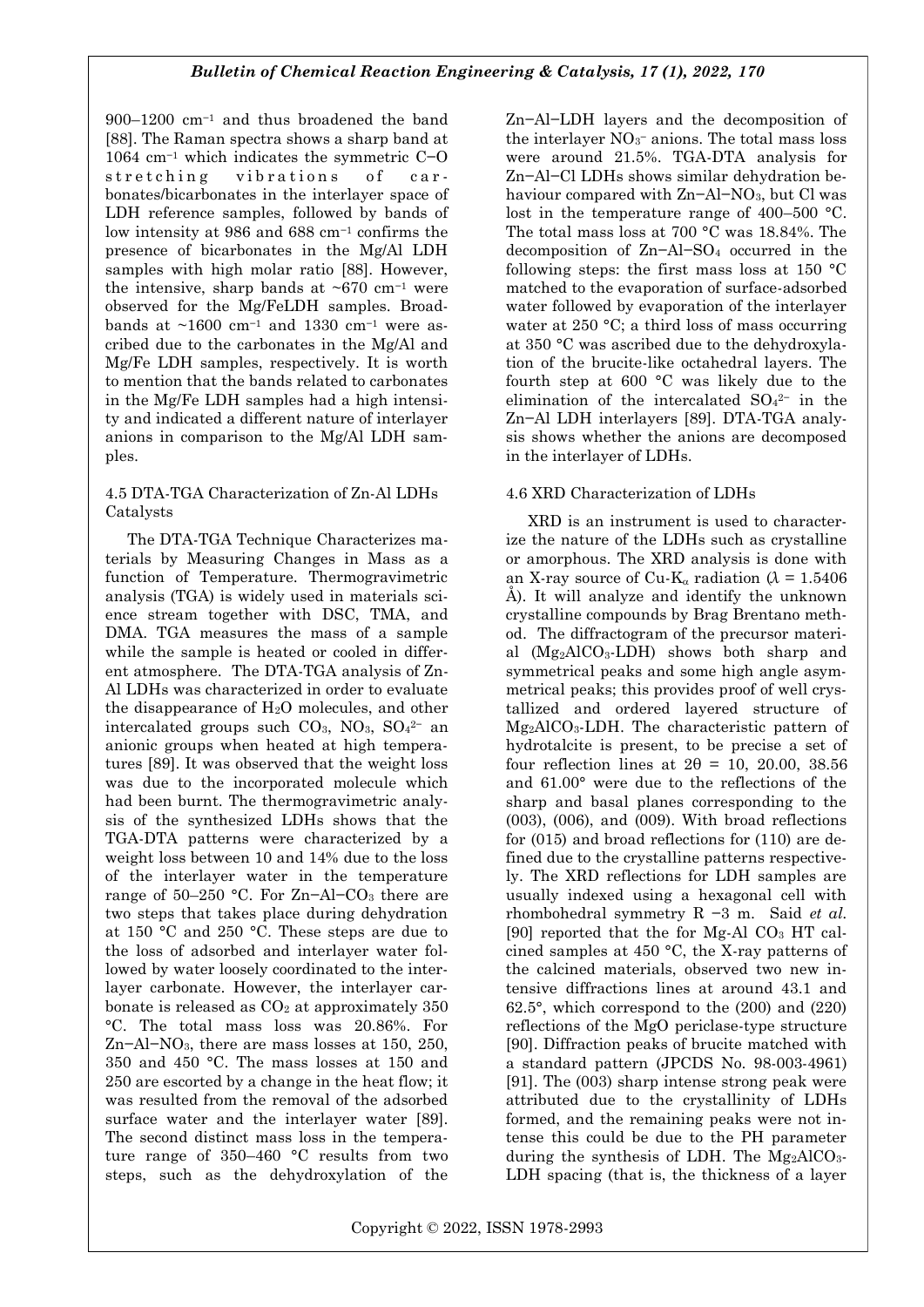plus the interlayer space) is 8.77 Å, value greater than that of a hydrotalcite of this type which is normally 7. 65 Å [91]. XRD of MMgAlO reported by Marcu *et al.* [92] that the MMgAlO samples calcined at 550 °C displayed, in all the cases, the same peaks at 2θ 43.5 and 63° than the MgAlO mixed oxide which corresponded to the (200) and (220) reflections of the periclase-like structure (JCPDSICDD 4-0829). However, weak reflections that can correspond to both  $Fe<sub>2</sub>O<sub>3</sub>$  (JCPDS 39-1346) and  $FeAl<sub>2</sub>O<sub>4</sub>$ (JCPDS 34-0192) phases whose peaks are superimposed, were observed for FeMgAlO catalyst. No segregated phases were observed in the other samples suggesting that the mixed oxides were solid solutions containing the transition metal cations [92].

### 4.7 BET Surface Area of LDHs

Brunauer–Emmett–Teller (BET) theory aims to explain the physical adsorption of gas molecules on a solid surface and serves as the basis for an important analysis technique for the measurement of the specific surface area of materials. The observations are very often referred to as physical adsorption or physisorption. The surface area (S<sub>BET</sub>) of the samples were determined using BET (Brunauer, Emmett and Teller) model. The total volumes were calculated according to the amount of nitrogen  $(N_2)$  absorbed at a relative pressure  $(P/P_0)$  of 0.99. The pore volumes were calculated from the desorption branch of the isotherms using the Barrett-Joyner-Halenda (BJH) method, for the pores between 1.7 and 300.0 nm. It was clearly observed that the *S*BET of (TUC-LDHs) is the highest of 235.3 m<sup>2</sup>/g compared to 198.7 m<sup>2</sup>/g for "T-mixer" (TU-LDHs) and  $148.1 \text{ m}^2\text{/g}$ for CC-LDHs as well as the pore sizes (90.83 Å) and highest pore volume (0.48 cm3/g). Both of "T-mixer" Pretreatment followed by conventional co-precipitation (TUC-LDHs) and Conventional coprecipitation (CC-LDHs) facilitates the macrostructure of pores. However, the TU-LDHs has the second largest *S*<sub>BET</sub>, its pore sizes  $(24.4 \text{ Å})$  and pore volume  $(0.08 \text{ cm}^3/\text{g})$  are the lowest in comparison with other two materials. This indicates that the TU method contributes to the formation of mesoporous structure.

The increase in surface area of TU-LDHs is likely caused by the enhanced micromixing in the 'T-mixer', where the use of ultrasonication can intensify the turbulent eddies and those microbubble bursting that erode the surface area of layered structure through removal of the interlayer anions [93]. Said *et al.* [94] reported that the Mg Al Ht carbonate shows BET surface area of  $Mg_2Al-CO_3$  HT-75  $Mg_2.5Al-CO_3$ HT-93, Mg3.0Al–CO<sup>3</sup> HT-105, Mg3.5Al–CO3-101 HT, Mg4.0Al–CO<sup>3</sup> HT-56, from these surface it is evident that on calcination, the disappearance of water and carbonates leads to a considerable increase in the surface area and volume of the pores ranging from 0.33-0.61 [94].

### 4.8 N2-Adsorption-desorption of MgAl LDHs

A plot of relative pressure vs volume adsorbed obtained by measuring the amount of  $N_2$  gas that adsorbs onto the surface of catalysts *i.e.* sorbate, and the subsequent amount that desorbs at a constant temperature.  $N_2$  adsorption-desorption isotherm of MgAl LDHs for all the adsorbents show a Type IV isotherm according to the IUPAC classification, which is connected with mesoporous materials [95]. TUC-LDHs and CC-LDHs shows a H3 type hysteresis loop, signifying that the pores are produced by 'slit-shaped' of plate-like particles [95]. This type of isotherm is generally observed in the mesoporous stacking structure of sheet-like 2D crystallites [95]. In the case of TU-LDHs, it shows a H2 type hysteresis loop corresponding to a complex and interconnected pore structure, indicating that the pores are produced by rapid nucleation process.

The surface area (*S*<sub>BET</sub>) of the samples were determined using BET (Brunauer, Emmett and Teller) model. The total volumes (V Total) were calculated according to the amount of nitrogen  $(N_2)$  absorbed at a relative pressure  $(P/P_0)$  of 0.99. The pore volumes were calculated from the desorption branch of the isotherms using the Barrett-Joyner-Halenda (BJH) method, for the pores between 1.7 and 300.0 nm. It was observed clearly that the *SBET* of "T-mixer Pretreatment followed by conventional coprecpitation (TUC-LDHs) is the highest of 235.3 m<sup>2</sup>/g compared to 198.7 m<sup>2</sup>/g for TU-LDHs and  $148.1$  m<sup>2</sup>/g for conventional coprecipitation (CC-LDHs) as well as the pore sizes (90.83 Å) and highest pore volume (0.48 cm3/g). Both of TUC-LDHs and CC-LDHs facilitate the macrostructure of pores. However, "Tmixer" TU-LDHs has the second largest *SBET*, its pore sizes (24.4 Å) and pore volume (0.08 cm3/g) are the lowest in contrast with other two materials. This attributes that the TU method contributes to the formation of mesoporous structure. The increased micromixing in the 'Tmixer' could possibly cause the increased surface area of TU-LDHs. Here, ultrasonication can multiply the turbulent eddies and microbubble bursting erodes the surface area of hydrotalcites of layered structure while the in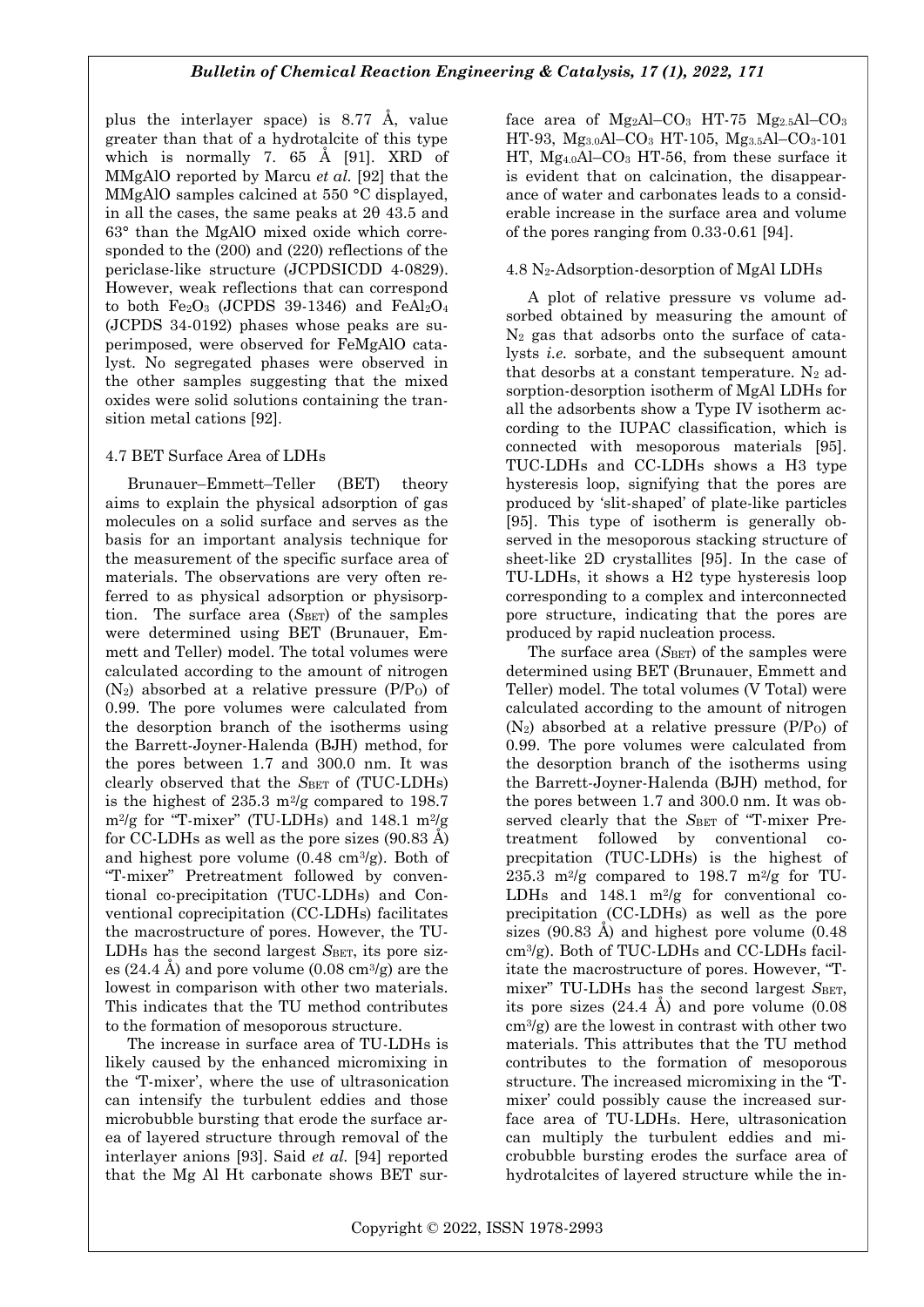terlayer anions are removed [95]. However, during the calcination, the departure of water and carbonates leads to a considerable increase in the surface and volume of the pores [96].

### 4.9 TPR Characterization of Mg Al LDHs

Temperature Programmed Reduction (TPR) is a characterization of materials generally used in catalysis studies to characterize the surface chemistry of metals and metal oxides under varying thermal conditions. TPR-enabled mass spectrometry equipment can acquire quantitative and qualitative data relating to the reducing gas mixtures that are made to flow over metallic samples. Ibrahim [97] reported the TPR characterization of MgAl LDHs catalysts of three samples. The peaks shifted towards lower time when the Mg content is higher. Although, the amounts of consumed H<sup>2</sup> decreased with the increase in Mg content which are 3175.91765, 1395.65979, and 277.55466 mol/g, respectively. The amount of gas uptake were very little as MgO is difficult to be reduced. Hence, for calcined Mg-Al HTlcs or MgO, no reduction peaks were detected until 900 °C. Saikia [98] reported that the metalsupport interaction is another factor affecting the catalytic performance, of Ru-Mg Al LDHs catalysts which was analysed by  $H_2$ -TPR. However, for the control experiment using the commercial RuO<sup>2</sup> catalyst, only one reduction peak at 213 °C was observed, corresponding to the reduction of  $Ru<sup>4+</sup>$  to  $Ru<sup>o</sup>$ . However, the 2.5% Ru/MgAl catalysts, TPR results indicated that, in general, the metal-support interaction becomes stronger with an increase in the reduction temperature.

In the case of the as prepared RuCl3/MgAl LDH, the peak at 126 °C can be assigned for the reduction of RuCl<sub>3</sub> adsorbed on the surface of MgAl LDH [98]. For the reduced 2.5% Ru/MgAl catalysts, three reduction peaks centred at 120−180 °C (peak I), 185−220 °C (peak II), and 320−340 °C (peak III), which was ascribed due to the weakly supported RuOx species on the support, strongly supported RuOx species and the surface or subsurface oxygens, respectively [98]. With 2.5% Ru/MgAl catalysts was reduced at 160−300 °C, the peak gradually

Methanation of i) CO and ii) CO<sub>2</sub>

i) CO + 3H<sub>2</sub>  $\rightleftharpoons$  CH<sub>4</sub> + H<sub>2</sub>O,  $\Delta$ H<sup>o</sup> 298 = -206 kJ/mol  $(1)$ 

ii)  $CO_2 + 4H_2 \rightleftharpoons CH_4 + 2H_2O$ ,  $\Delta H^{\circ} 298 = -165 \text{ kJ/mol}$  $(2)$ 

Figure 2.  $CO<sub>2</sub>$ , CO methanation reactions [99].

shifted to higher values from 135 °C to 175 °C, suggesting that the improved metal-support interaction promoted with the increase in reduction temperature (< 300 °C). Interestingly, when the Ru/MgAl catalysts were reduced at high temperatures, namely >400 °C, the peak I shifted back to 120 °C with a shoulder peak was observed at 132 °C, suggesting the reduced metal-LDO support interaction compared with that of metal-LDH. It was observed that the strong interaction between Ru species and support favours the catalysis [98]. Ateeq *et al.*  [100] reported that the TPR for nickel containing hydrotalcite was characterized for Mg-Ni samples of varying ratios, showed two peaks of H<sup>2</sup> consumption. The first peak observed was at 570 K corresponds to the discharge of  $NO<sub>3</sub>$  anions as  $NO<sub>2</sub>$  and the subsequent reduction of NO and  $N_2O$ . The second peak was observed at 705, 920 and 1000 K for respective samples for the reduction of NiO particles. When Mg content is increased the reduction of the nickel oxide decreases it can be compared with the decrease of the NiO crystal size. This behaviour is ascribed due to the formation of Ni aluminate band of nickel spinel type and decreasing the size the crystallite and hence it hinders their reducibility [100].

### **5. Applications of LDH Catalysts**

#### 5.1 CO<sup>2</sup> Methanation

Among the catalytic reactions, the reduction of CO and CO<sup>2</sup> with transition metal catalysts to form methane, (methanation reaction) is a favourable method for the removal of carbon oxides resulted in the manufacturing of various energy carrier products [101]. Few decades ago, methanation reactions have received substantial attention as an effective method to produce natural gas substitute, where coal is oxidized to CO and H<sup>2</sup> followed by accumulation to the formation of methane. Generally, methanation



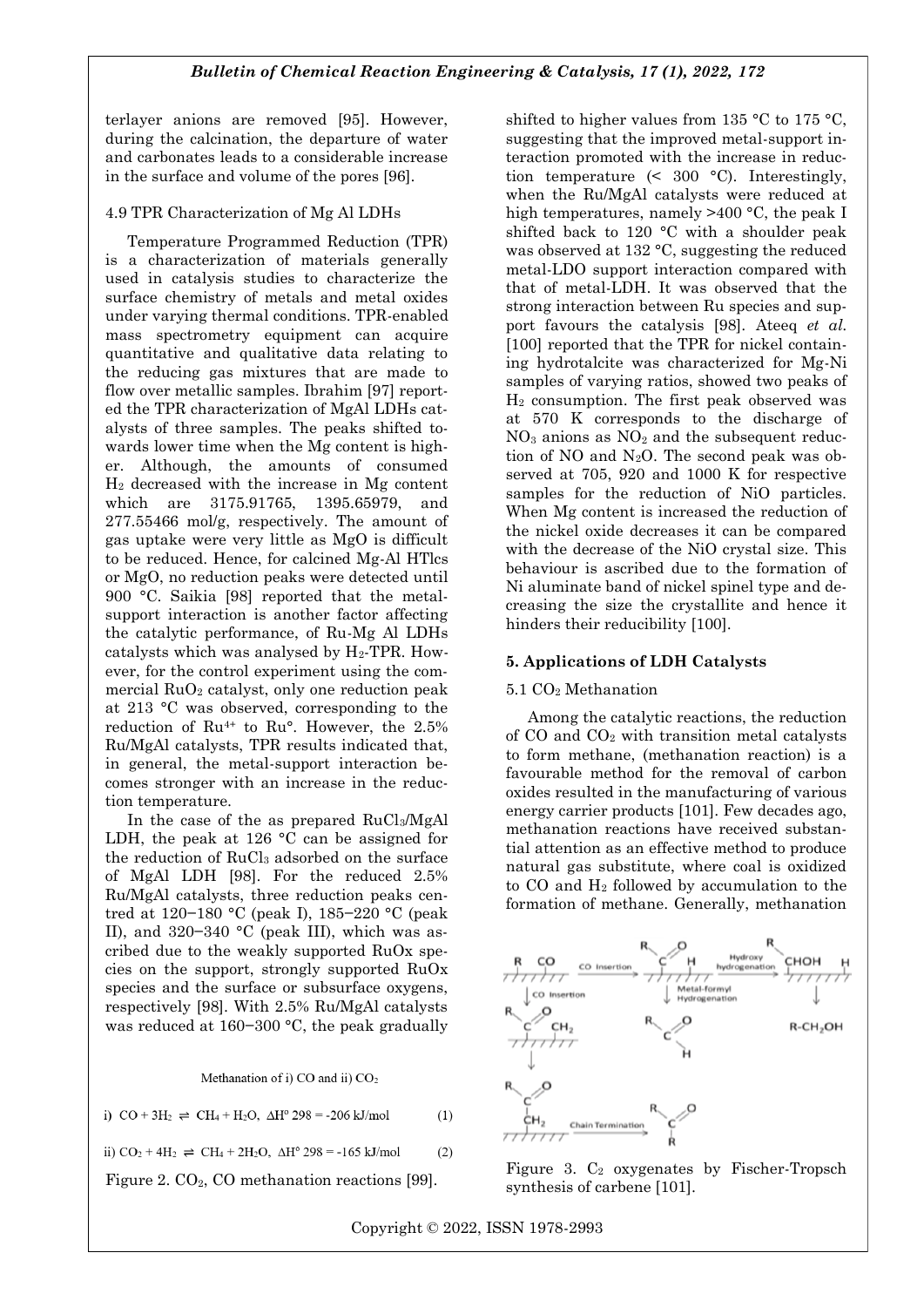reaction is applied in ammonia plants at the final stages of purification for the synthesis gas insitu with the formation of low concentrations of CO and CO<sup>2</sup> at 0.1–0.5% are catalytically removed in the presence of hydrogen (Figure 2). The reaction is very important due to the poisonous or synergistic outcome of carbon oxides for ammonia synthesis reported by Xavier *et al.*  [102]. Further, Xavier *et al.* [102] reported that the  $CO<sub>2</sub>$  methanation reaction with  $M<sup>2+</sup>$  and M3+ cations, with their proportion, with wide range of LDH compositions are obtained, which addresses methanation reaction as potential process to produce fine chemicals.

Santos *et al.* [103] reported synthesis of Co-Al LDHs nano sheets produces selective oxygenates, of  $C_2$  oxygenates, for Fischer-Tropsch synthesis of carbene insertion (Figure 3). Figure 3 represents the Fischer-Tropsch synthesis of carbene for the formation of oxygenates [103].

#### 5.2 Cyanoethylation Reaction

Octavian *et al.* [104] reported cyanoethylation with LDHs MMgAlO catalysts (M = Mn, Fe, Co, Ni, Cu or Zn). The results of the catalytic cyanoethylation reaction of methanol with LDH catalysts exhibited high selectivity of 99– 100% in *β*-metoxypropionitrile (CH3−O−CH2−CH2−CN), while the conversions were very low. The latter remained in all cases lower than 5% after 5 h of reaction and ranked as follows: MgAl-LDH > CoMgAlLDH  $\approx$  CuMgAl-LDH  $\approx$  MnMgAl-LDH  $>$  FeMgAl-LDH  $\approx$ ZnMgAl.LDH > NiMgAl-LDH. The cyanoethylation reaction with MgAl LDH conversions were lower i.e ~20% at 5 h with ethanol. This is attributed due to the proton abstraction which is easier on methanol with higher acidic character than ethanol which was not the rate limiting step [104]. However, with the lower conversions values observed for MMgAl-LDHs compared to the MgAl-LDH sample must be related to the lower intrinsic basic character of the former samples which decreased their ability to abstract a proton from the hydroxyl group of methanol. That was ascribed due to the higher electronegativity of the transition metal cations than Mg2+ which decreased the electron density on the hydroxyl groups of the

$$
\begin{array}{cccc}\n0 & & & & & & & & & & & \\
\hline\n\end{array}
$$

Figure 4. MgAlCu LDHs is used for cyanosilylation of carbonyl compounds [91].

MMgAl-LDH layers. Assuming that the latter are the catalytic sites, due to which their activity decreased.

#### 5.3 Cyanosilylation of Aldehydes

Fahimeh *et al.* [105] reported that the cyanosilylation of aromatic aldehydes with MgAl-Cu LDHs catalysts (Figure 4). These catalysts have been tested in different organic transformations in recent years reported by Choudhary *et al.* [71]. Fahimeh *et al.* [105] reported the catalytic activity in different parameters such as percentage of catalysts employed, catalyst loading and effect of solvent for cyanosilylation at room temperature were evaluated. 20 mol% of LDHs catalyst were effective for cyanosilylation in dichloromethane solvent with quantitative yield in 30 minutes duration of time (Figure 4).

#### 5.4 Oxidation of Alcohols with Ni-Al

Rahman *et al*. [106] reported for the first time reported a shortest route for molecular oxygen activation by Ni-Al hydrotalcite for selective oxidation of various substituted α-ketols, benzylic and allylic alcohols to carbonyl compounds. They studied the comparison of Cat A, Cat B and Cat C with Ni-Al ratios of 2:1, 2.5:1 and 3:1 and found that the best results with Ni-Al 2:1 ratio. Cat B with Ni-Al ratio of 2.5:1 was synthesized by co-precipitation method with ammonia as base. All these catalysts were subjected to longer duration of time for the reaction compared to Cat A with 2:1 Ni-Al ratio which took 6 h for the completion of reaction. Other ratios 2.5:1 and 3:1 Ni-Al took 10 to 20 h for the completion of reaction. This is ascribed due to the formation of more Ni ions during the preparation of catalysts. One of the notable achievements of this methodology was Cinnamyl alcohol was oxidized to Cinnamaldehyde without disturbing the double bond [106].

5.5 Reduction of Aldehydes to Alcohols with Ni-Al

Choudhary *et al*. [71] have reported with different ratios of Ni-Al hydrotalcites were used in the reduction of aromatic, heterocyclic aldehydes to alcohols. Different moieties of aro-

$$
(3)
$$
  $1$   $R''$   $R''$   $1$   $R''$   $R''$   $1$   $R''$   $1$   $R''$   $1$   $R''$   $1$   $R''$   $1$   $R''$   $1$   $R''$   $1$   $R''$   $1$   $R''$   $1$   $R''$   $1$   $R''$   $1$   $R''$   $1$   $R''$   $1$   $R''$   $1$   $R''$   $1$   $R''$   $1$   $R''$   $1$   $R''$   $1$   $R''$   $1$   $R''$   $1$   $R''$   $1$   $R''$   $1$   $R''$   $1$   $R''$   $1$   $R''$   $1$   $R''$   $1$   $R''$   $1$   $R''$   $1$   $R''$   $1$   $R''$   $1$   $R''$   $1$   $R''$   $1$   $R''$   $1$   $R''$   $1$   $R''$   $1$   $R''$   $1$   $R''$   $1$   $R''$   $1$   $R''$   $1$   $R''$   $1$   $R''$   $1$   $R''$   $1$   $R''$   $1$   $R''$   $1$   $R''$   $1$   $R''$   $1$   $R''$   $1$   $R''$   $1$   $R''$   $1$   $R''$   $1$   $R''$   $1$   $R''$ 

Figure 5. Ni-Al hydrotalcite calcined catalyst for reduction of aldehydes to alcohols [71].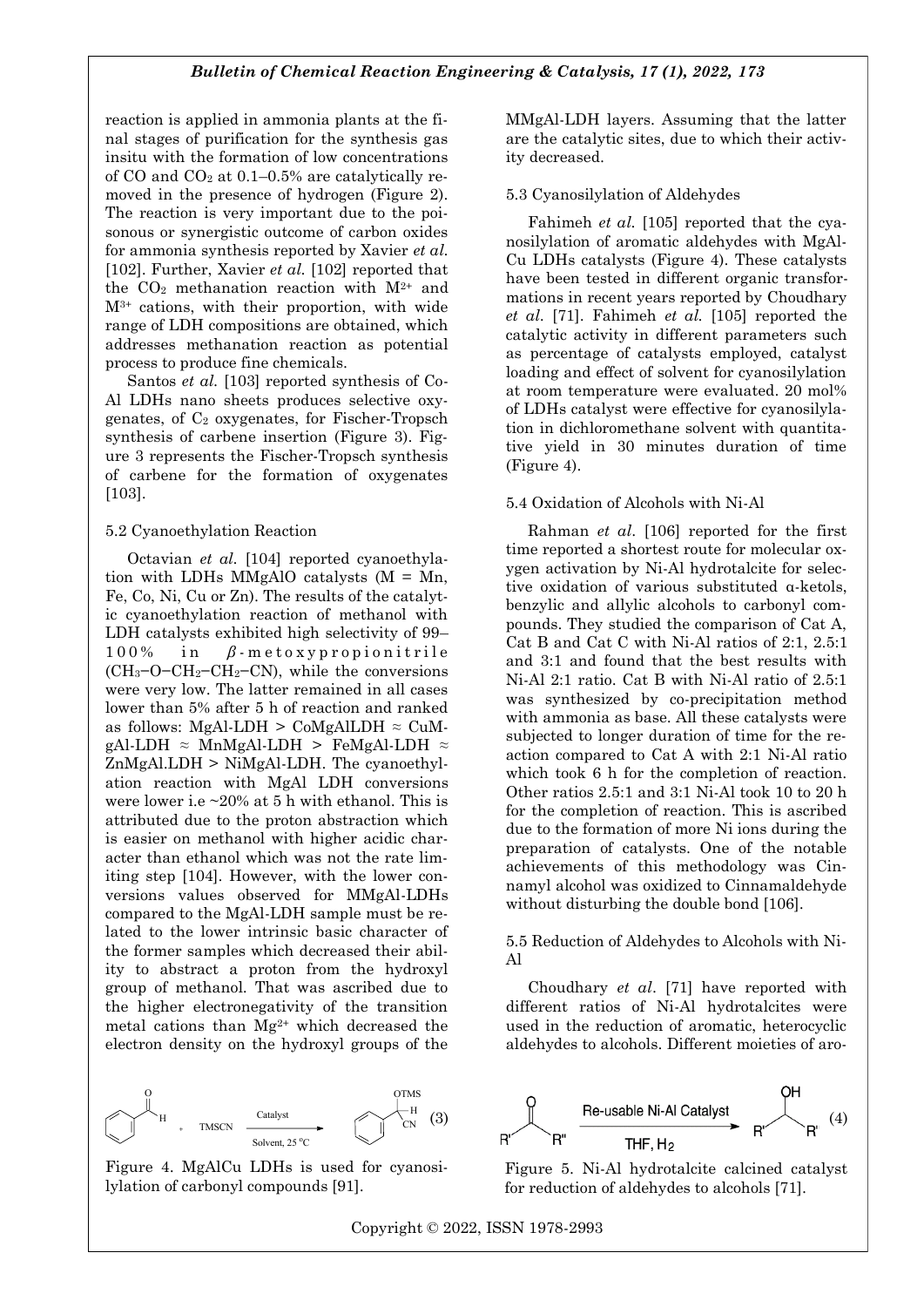matic and conjugated aldehydes, and heterocyclic aldehydes were subjected for the reduction of aldehydes to alcohols selectively in the presence of other susceptible functional groups. Figure 5 equation (4) shows the reported Cinnamaldehyde that was reduced to Cinnamyl alcohol without affecting the double bond. Hence, it is well known that Ni catalyst reduces the double bond in aliphatic and aromatic compounds.

Rahman *et al.* [107] reported the reduction of aromatics to alicyclic molecules with super active 2:1 Ni-Al hydrotalcite catalysts to alicyclic without loss of activity of the catalysts. Osmate intercalated hydrotalcite aimed at selective oxidative bromination of bisphenol-A for asymmetric dihydroxylation of olefins [108] with NMO (N-Methylmorpholine N-oxide) used as co-oxidant in company of molecular oxygen was reported by Choudhary *et al.* [108].

### 5.6 Reductive Amination of Benzaldehyde with Ni-Al LDHs

Rahman *et al.* [106] reported the reductive amination of benzaldehyde with ratios of 2:1, 2.5 and 3:1 Ni-hydrotalcite catalysts which exhibited good catalytic activity for synthesis of amines. Ni-hydrotalcite catalysts for reductive amination of benzaldehyde with NaBH4, acts as reducing agent to form in situ-Ni-boride which is generated swiftly in the formation of desired product at room temperature. The activity of Ni-Al hydrotalcites for organic transformation discussed above is attributed due to the even distribution of Ni ions for 2:1 ratio of Ni-Al hydrotalcite catalysts and inactivity of 2.5:1, and 3:1 ratio catalyst is due to higher content of Ni in Ni-Al hydrotalcite [107].

# 5.7 NO<sup>x</sup> Reduction

 $Cu/Co/M$  (where  $M = Al$ , Fe, Cr, Ni and Fe) mixed oxides and Mn-LDHs have been studied for NOx reduction to evaluate the catalytic activity of mixed metal oxides. Polmeres *et al.* [109] reported selective reduction with mixed oxides at high temperatures resulting from LDHs. Numerous methods have been used for the reduction of NO<sup>x</sup> emission. Primarily the conventional procedures for  $NO<sub>x</sub>$  reduction with  $NH<sub>3</sub>$  (ammonia-SCR) [109]. SCR of NO<sub>x</sub> is an extremely efficient method to reduce  $NO<sub>x</sub>$  emissions in oxygen-rich exhausts. In the area of NO<sup>x</sup> reduction, mixed metal oxides based catalysts have been extensively studied due to high hydrothermal stability of LDHs catalysts [109]. Nonetheless, the ammonia-SCR is nonenvironment friendly process. Hydrocarbon

acts as excellent reductant for  $NO<sub>x</sub>$  (HC-SCR) that entices more interests due to its short price [109]. The emergence of LDHs, catalysts generated potential interests as catalysts for removal of  $NO<sub>x</sub>$  from diesel exhaust gases [109]. LDHs have exhibited excellent catalytic activities on SCR of  $NO<sub>x</sub>$  in the presence of  $SO<sub>2</sub>$ and H2O at low temperature. Palomares *et al.* [109] have reported that the behavior of soot combustion with  $NO<sub>x</sub>/O<sub>2</sub>$  with potassiumsupported Mg-Al hydrotalcite with in situ FT-IR spectroscopic studies confirmed the presence of  $NOx$  in  $O<sub>2</sub>$  favors the combustion of soot at lower temperatures (<573 K) [110]. Adamski *et al.* [110] reported that the  $nFeO_x@TiO_2$  catalysts possessing the core-shell structure demonstrates that the excellent catalytic activity on SCR of  $NO<sub>x</sub>$  with  $NH<sub>3</sub>$  which acts as reductant [110].

### 5.8 Polymerization of Propylene Oxide with LDHs Catalysts

Olena *et al.* [111] reported for the first time that LDHs as heterogeneous catalysts for polymerization of propylene oxide. Does not require complex post-reaction separation of the catalyst. Laycock *et al.* [112] reported polymerization of Propylene oxide with thermally activated synthetic MgAl LDHs. Meanwhile, in similar conditions, yields an optically active crystalline fraction and a liquid fraction of considerably reduced optical activity. Both liquid fractions exhibit a high degree of regionirregularity in the polymer chain [112].

# 5.9 Ring Opening Reaction of Styrene Oxide with LDHs Catalysts

Kantam *et al*. [72] reported the ring opening of styrene oxide with nucleophiles TMeSiN3, TMeSiCN, and MgAlCO<sub>3</sub> hydrotalcite catalysts which resulted in ring opening products with high conversion and selectivity.  $MgAlCO<sub>3</sub>$  hydrotalcites displayed reusability up to 3 cycles with high reproducibility, which exhibits the good catalytic activity of  $MgAlCO<sub>3</sub>$  hydrotalcite for ring opening of epoxides.

Tengfei Li *et al*. [113] reported the catalytic activity of Zn3Al-CoW<sup>12</sup> for aminolysis of epoxides. They further reported that the aminolysis of styrene oxide with aniline did not proceed in the absence of a catalyst while a small amount of aminolysis product  $(< 8\%)$  is obtained in the presence of Zn3/Mg3Al-NO<sup>3</sup> as a catalyst. The  $K_5$ CoW<sub>12</sub>O<sub>40</sub> cluster demonstrated the higher catalytic activity, in comparison to  $Na_3PW_{12}O_{40}$ and  $K_4 \text{Si}W_{12}O_{40}$  with similar structure. These results reveal the superior performance of the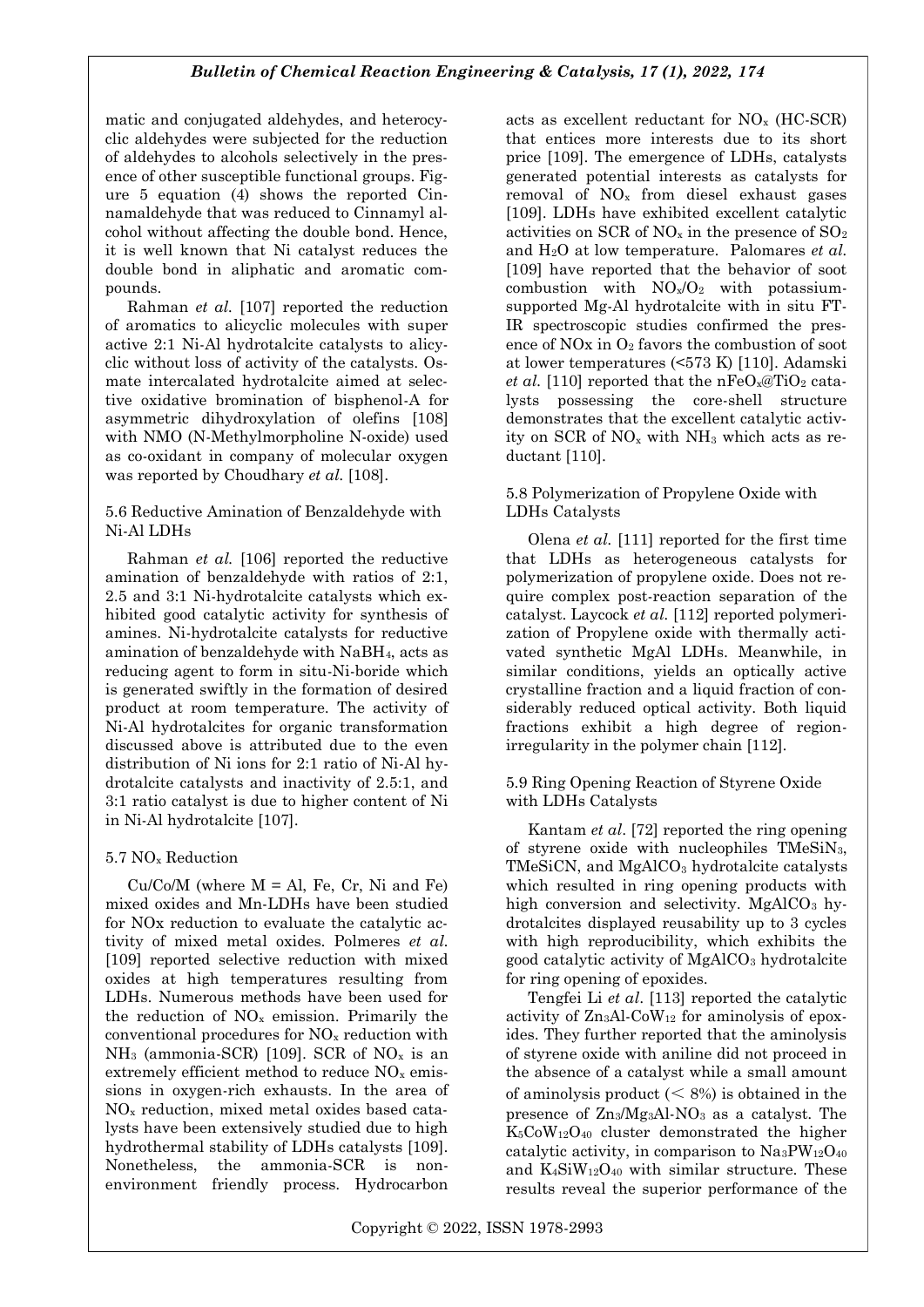CoW<sup>12</sup> anions for the catalytic aminolysis of epoxides with aniline and subsequent formation of β-amino alcohol-based products. Particularly, the utilization of the Zn3AlCoW<sup>12</sup> as heterogeneous catalyst, demonstrated good catalytic activity although seems that the diffusion and mass transfer have an influence on the activity of the heterogeneous reaction to some extent. This may be ascribed due to the regular porous structure of the intercalation material which induces enhanced accessibility and shorter diffusion pathways during the course of the catalytic reaction [113].

#### 5.10 Ester Epoxidation with LDHs Catalysts

Ester epoxidation has been reported in literature with solid catalysts intercalated with metalloporphyrins, methyl rhenium trioxide, zeolites and aluminium-based catalysts [114– 115] were active catalysts for epoxidation of FAMEs. Li *et al.* [116] reported the use of phosphotungstic acid (HPW)/Mg-Al LDHs, Zn-TiO<sup>2</sup> LDHs as active catalysts for epoxidation of FAMEs in Table 2 [116].

5.11 Suzuki Coupling Reaction with LDHs Catalysts

Several LDHs modified photo catalysts have been developed in the past for various reactions [117,118]. On contrary, a novel active LDHs photo catalysts which meets the current technical requirements by doping/deposition of various noble metals on LDHs. From the above considerations LDHs photocatalysts meets the criteria for the better investigation in the area of solar energy. AuPd alloy loaded on ZnCr-LDHs have been prepared for reduction reaction. ZnCr-LDHs has emerged as superior catalysts and has developed as a super active catalyst for Suzuki coupling reaction [118]. Parida *et al.* [117,118] reported that the synthesis of LDH@AuPd and LDH@Pd: Zn-Cr LDHs by coprecipitation method with a molar ratio of 3:1 at pH 11. Sahoo *et al.* [119] however, reported the synthesis of APTES functionalized LDHs.

Parida *et al.* [117,118] reported that the photo catalytic reaction of Suzuki coupling with LDH@AuPd catalyst. The biphenyl yield increases frequently with the effect of time after 2 h of irradiation. Hence, biphenyl product

Table 2. Epoxidation of FAMES with  $H_2O_2$  conversion and selectivity [116].

| $\rm No$       | Catalyst                                      | Conversion $(\%)$ | Selectivity $(\%)$ |
|----------------|-----------------------------------------------|-------------------|--------------------|
|                | HPW-Zn-Ti LDH                                 | 85.4              | 82.2               |
| $\overline{2}$ | $HPW-Zn-Ti-3LDH$                              | 90.6              | 86                 |
| 3              | HPW-Zn-Ti-4 LDH                               | 87.1              | 79.5               |
| 4              | $HPW\text{-}Zn\text{-}Al\text{-}3\text{ L}DH$ | 63.4              | 20.2               |
| $\overline{5}$ | $Zn$ Ti $2$ LDH                               | 52.2              | 8.1                |
| 6              | $Zn$ Ti 3 LDH                                 | 55.1              | 9.2                |
| 7              | $Zn$ -Ti-4 $LDH$                              | 56.3              | 8.4                |
| 8              | Zn(OH) <sub>2</sub>                           | 4.8               | 16.5               |
| 9              | Ti(OH) <sub>2</sub>                           | 2.9               | 23.4               |
| $10\,$         | $Na3[PW12O40]$                                | 17.8              | 8.2                |

\* Reaction temperature - 70 °C ; reaction time - 7 h; *n*(H2O2)/*n* (double bond), 1.5:1; m-catalyst/m (reactants), 0.07:1.

Table 3. A comparison of heterogeneous Pd based catalysts reported in the previous reports with our study towards Suzuki cross-coupling reactions [117-119].

| Entry          | Catalysts                 | Conditions (h, $^{\circ}$ C) | Conversion $(\%)$ |
|----------------|---------------------------|------------------------------|-------------------|
|                | <b>XLPd</b>               | 115                          | 86                |
| $\overline{2}$ | $0.01$ mol% Pd-CD         | 24 h, 60                     | 100               |
| 3              | PdTNs                     | $1$ day, $20$                | 100               |
| $\overline{4}$ | Pd/MCM-41                 | 5 h, 78                      | 93                |
| 5              | LDH-DS-Pd                 | 5h, 80                       | 93                |
| 6              | Silica-APTS-Pd            | 2 h, $100 °C$                | 99                |
| 7              | Pd@LDH in the present     | 10 h, 80 $\degree$ C         | 96                |
| 8              | AuPd bimetallic alloy NPs | 2 h, Room temp,              | 98                |
|                |                           |                              |                   |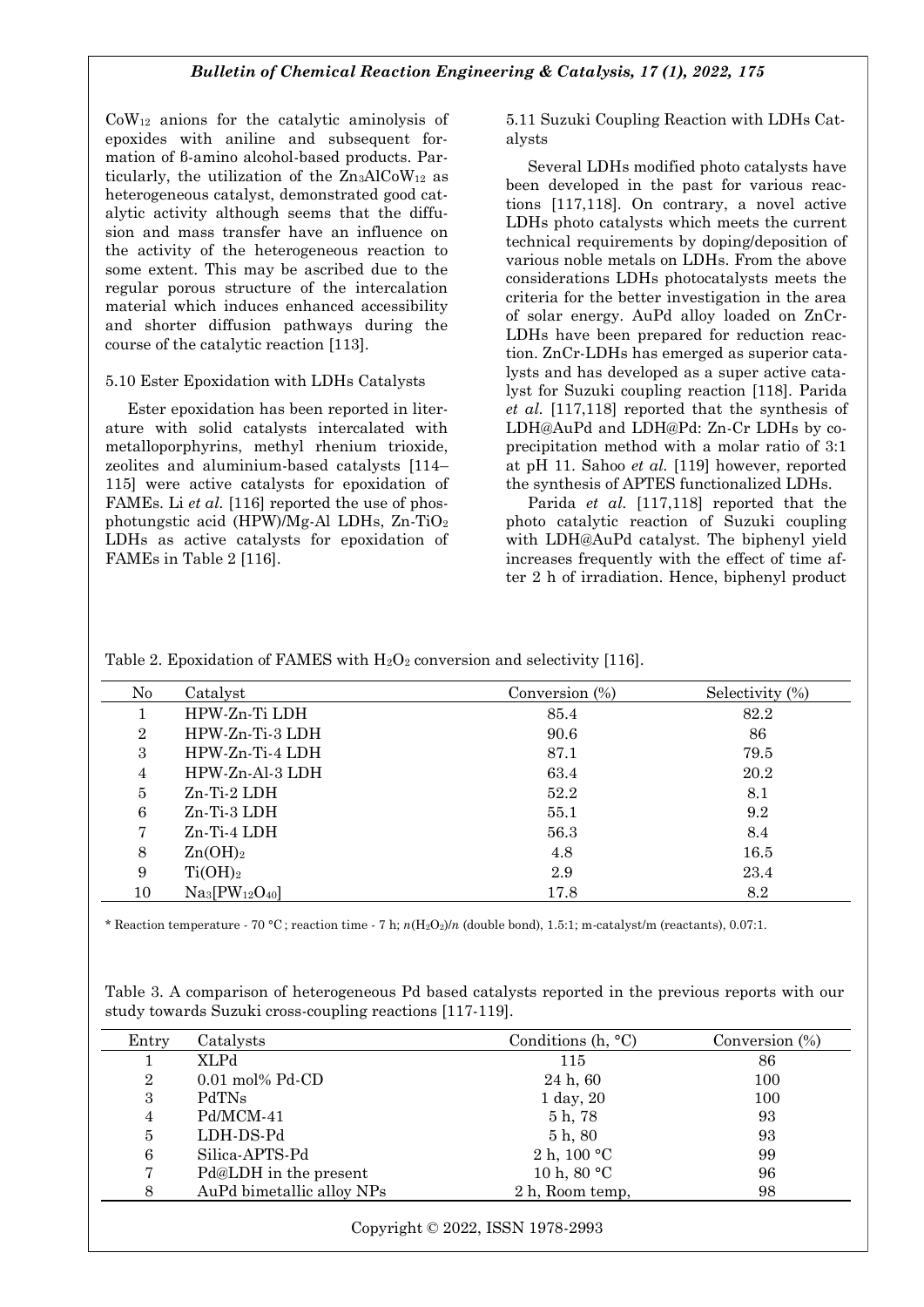is formed with a maximum of 98% yield. To optimize the quantity of catalysts, a series of LDH@AuPd photo catalysts were executed and was observed that the catalytic activity with 0.1 g was excellent (Table 3).

#### 5.12 Esterification with LDHs Catalysts

2-Ethylhexanol is converted on acidic and basic sites of LDHs catalysts to desired products. For example, the oxidation of 2 ethylhexanol to 2-ethylhexanal [120] usually takes place on acid-base sites of catalysts [121] with a minimum content of Al [121]. Successively, 2-ethylhexanoic acid to 3-heptanone [121] is achieved via Ketonization on active sites of LDHs catalysts [122]. Moreover, 3 heptanol is formed by the reduction of 3 heptanone over basic sites of LDHs [121,122]. It could be observed that all the reactions are directed by the properties of acidic and basic sites of catalysts. Hence, mixed oxide catalysts that are derived from LDHs are more favorable catalysts for many reactions that is easily modified and tuned by changing their elemental compositions.

### 5.13 Electrodeposition Reaction with LDHs Catalysts

The electrodeposition process is frequently used to formulate a self-supported LDHs films on conductive substrates in a two- or threeelectrode alignment. The substrate is active as working electrode, whereas an aqueous solution comprising of metal salts performs as an electrolyte in this method. Hence, the reduction reaction between the metal and OH<sup>−</sup> ions leads to the creation of a self-supported LDHs nano catalysts on the substrate. This method is simple, and eco-friendly process which is completed within few minutes [123,124].

# 5.14 Oxygen Evolution Reaction (OER)

Recently research has been focused on supported LDHs for OERs [123,124]. Hence, hydrogen production by electrochemical water split-

$$
\text{OH}^- + ^* \longrightarrow \text{OH}^* + \text{e}^- \tag{5}
$$

$$
\text{OH}^* + \text{OH}^- \longrightarrow \text{O}^* + \text{H}_2\text{O} + \text{e}^- \tag{6}
$$

$$
\text{OH}^- + \text{O}^* \longrightarrow \text{OOH}^* + \text{e}^- \tag{7}
$$

$$
OOH^* + OH^- \to O_2 + ^* + H_2O + e^-
$$
 (8)

pollution [132,133]. Scheme 1. Reaction of OER process in alkaline media [123,124].

ting is very effective and provides a greener method compared with traditional process of steam-reforming method which produces hydrogen from the natural gas [125,126]. Generally, the OER reaction is divided into three successive stages: adsorption of water molecules on surface of catalyst, water splitting reaction into molecular oxygen by intricate process, and finally the release of molecular oxygen [127]. Subsequently, LDHs material can dissolve in acidic conditions, they are carried out in KOH solution. The general reaction of OER process in alkaline media are shown in Scheme 1 [128].

Scheme 1 signifies the adsorption site on the electro catalyst and O<sup>∗</sup> and OH<sup>∗</sup> denotes as adsorbed intermediates. Each step presented above in Scheme 1 creates one electron, hence, the OER process works in alkaline media by four-electron transfer. The catalytic progress of specific OER method is initially assessed by cyclic voltammetry (CV) and linear sweep voltammetry (LSV) testing method. Though, to judge the OER performance of a particular catalyst, very crucial parameters include over potential (*η*), Tafel plot (*b*), exchange current density (*j0*), and turnover frequency (TOF), are vital for this reaction [128,129]. Furthermore, OER plays a vital role in energy-conversion systems such as CO<sup>2</sup> reduction, fuel cells, and metal–air batteries and energy-storage [130,131]. The electro catalyst, that reduces the overall potential which is essential for water splitting as a result of lowering the activation energy, which is broadly engaged to maintain the OER kinetics [131]. The conventional precious-metal-based electro catalysts such as  $IrO<sub>2</sub>$  and  $RuO<sub>2</sub>$  displays excellent OER reaction [131]. Rahman and co-workers [132] recently reported OER reaction review with Ni LDHs nano platelets. Recently there have been many articles reported on water splitting which facilitates the production of hydrogen by direct route for water splitting into hydrogen and oxygen [132]. Though, the energy necessary to cleave H and O−H bonds is provided by diverse power sources such as i) Electrical (current), ii) Thermal (heat), or iii) Light (electromagnetic radiation). Despite the enormous industrial applications of hydrogen, there are further possibilities for research expanding in area of water splitting with use of LDH catalysts. Among the various renewable energy technologies for hydrogen production from water splitting, photocatalytic and photo electro-chemical (PEC) methodologies has been broadly reflected as energy technologies devoid of environmental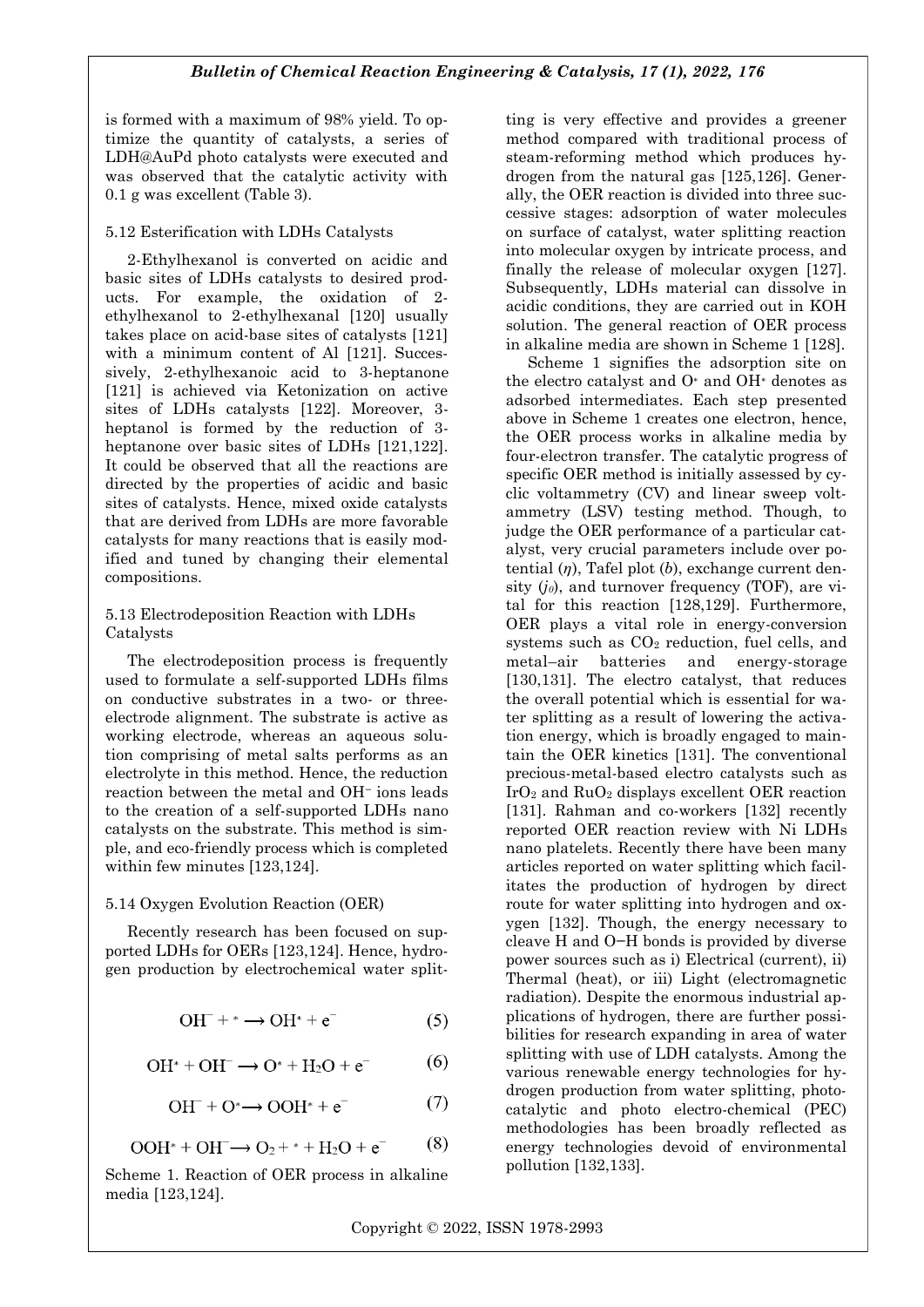5.15 Nickel Based Layered Double Hydroxides for Water Splitting

Rahman and co-workers [132] reported various NiFe-based catalysts for water splitting reaction and developed the active phase and provided a detailed mechanism of NiFe based compounds. However, there is no article till date on categorizing the structure and the pathway, both theoretically and experimentally, during OER electro catalysis [133,134]. The earliest interrelated mechanistic studies reported that the active phase of  $Ni(OH)<sub>2</sub>$  or nickel oxide  $(NiO<sub>x</sub>)$  catalyzing OER. Hence, the phase transformations of  $Ni(OH)_2$ -based electrode tracks the Bode's diagram with  $β$ -Ni(OH)<sub>2</sub> and  $α$ -Ni(OH)2 altering into *β*-nickel oxyhydroxide (*β*-NiOOH) and  $\gamma$ -NiOOH correspondingly during charging and discharging  $\gamma$ -NiOOH which is derived from overcharging  $β$ -NiOOH, whereas  $α$ -Ni(OH)<sup>2</sup> converts into *β*-Ni(OH)<sup>2</sup> [134]. Various studies on the influence of Fe deposition on Nibased OER electro-catalysts was additionally evaluated by few methods, such as density functional theory (DFT) calculation and in situ spectroscopy [132–134].

#### 5.16 Advantages of LDHs for OER Reaction

LDHs materials, principally Cobalt, and Nickel containing LDHs, are the most favourable materials, that shows innovative method for OER electro-catalytic performance outperforming additional non-precious metal based OER electro-catalysts. LDHs have numerous advantages in contrast to 0D and 1D materials such as bulk surface-to-bulk ratios, surface area, particle size distribution, morphology and efficient exposure of catalytic active sites.

These properties derive the catalysts as excellent LDH materials for OER reactions [134].

#### **6. Other Applications of LDHs**

#### 6.1 LDHs Catalysts as Filler in Concrete

The carbon foot mark of concrete production industry is rapidly emerging as larger economy in South-Asian regions that are concentrating on swiftly development of infrastructure. Additionally, the conventional methods have contributed to environmental related issues for cement production [135,136]. Hence, to decrease the environmental impact of cement production, it is necessary to develop concrete infrastructure to reduce environmental related issues with longer shelf life. LDHs are used as cement additive that emerged towards the end of the 20th century. Nevertheless, with various degradation phenomena related with the reinforced concrete models, such as steel corrosion [137,138], freeze thaw cycles [139], ice abrasion [140,141] and acid attack [142]. The LDH finally formed was applied as a chloride entrapping additive with 8.5 wt% dosage in cement pastes and there were enhanced chloride uptake capabilities. Hence, Yoon *et al.* [143] reported the positive impact of LDHs in increasing the service life of concrete structures. Yoon *et al.* [143] have reported the use of commercially available Mg-Al LDH and calcined at 450 °C. It has been well documented that the interlayer anions in LDHs galleries could be exchanged easily with an anion molecule.

Owing to the above stated ion exchange property [144], this exclusive property portrays LDHs as a flexible material however, they can sequestration anions from the environment

Table 4. Effect of addition of LDH on the mechanical properties of concrete for compressive strength (CS) [145].

|                      |                                                                       |                |                       | Concrete Properties |         |      |
|----------------------|-----------------------------------------------------------------------|----------------|-----------------------|---------------------|---------|------|
| <b>LDHs</b>          | Cement                                                                | Dosage         | CS                    | FS                  | Age     | Year |
| Ca-Al LDHs           | Cem $42.5$                                                            | $1 - 5\%$      | $+6\%$ (2%LDH)        |                     | 28d     | 2009 |
| MgAl CO <sub>3</sub> |                                                                       | $1 - 2\%$      | inconclusive          |                     | 28, 48d | 2013 |
| MgAl LDH             | 8.5%                                                                  |                | $\sim -2\%$           |                     | 28d     | 2014 |
| MgAl pAB             | Cem I 42.5N                                                           | $5 - 10\%$     | $-17.2\%$ (10%LDH)    | $-21.38\%$ (10%LDH) | 28d     | 2015 |
| MgAl NO <sub>2</sub> | Cem I $42.5N$                                                         | $5 - 10\%$     | $-14.2\%$             | $-19.1\%$ (10%LDH)  | 28d     | 2015 |
| MgAl LDH             |                                                                       | $1\%$          | $-25\%$ (28d)         |                     | 8-178d  | 2015 |
| LiAl LDH             |                                                                       | $1 - 3\%$      | $+25%$                |                     | 7d      | 2017 |
| CaAl NO <sub>3</sub> | Cem I $52.5R$                                                         | $0.5 - 2$ Vol. | $+17\%$ (1% LDH)      | $+55%$              | 28d     | 2018 |
| MgAl CO <sub>3</sub> | Cem I $52.5$                                                          | $1 - 3\%$      | $\sim$ +3.5% (3% LDH) |                     | 28d     | 2018 |
| MgAl LDH             |                                                                       | $1 - 2\%$      | $+8.2\%$ (1% LDH)     |                     | 56d     | 2018 |
| LiAl LDH             |                                                                       | $0.5 - 1.5\%$  | $+46.2\%$ (1%LDH)     |                     | 28d     | 2019 |
|                      | $SCS = \text{compressive strength}$ , $FS = \text{Flexural strength}$ |                |                       |                     |         |      |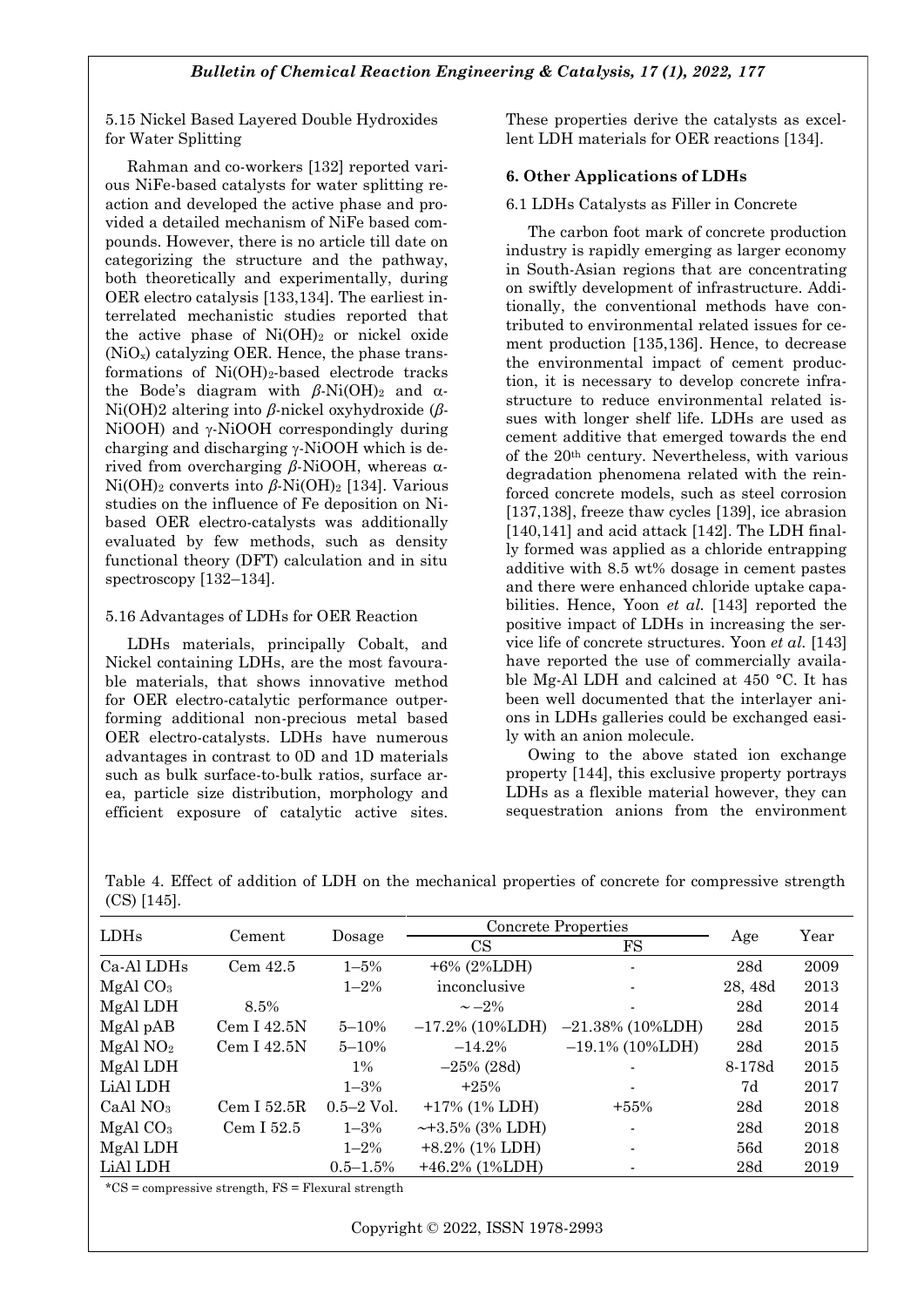with an option of discharging a tailored anion. LDHs are consequently used as potential additive for the imprisonment of corrosion causing types of materials and discharging of corrosion preventing anions in cementitious environments. In concrete research technology, LDHs are nanoparticles which have been reported to polish the microstructure of concrete without increase in porosity [145]. Although, LDHs is regularly added in its powdered form to be distributed in the matrix. However, these LDHs nanoparticles are homogenously distributed during cement hydration process. Hence, LDHs can deliver extra nucleation sites during cement hydration. This further promotes growth of CSHs gels into the cavities, thus refining the microstructure. Furthermore, these particles perform as micro-fillers inside the cementitious matrix. It is provisional on the type of LDHs used, which will require a positive effect on the mechanical properties, such as compressive strength (CS) of concrete (Table 4). The LDHs usually have hexagonal platelet structures. Although they are capable of retaining their structure in concrete, the resulting concrete exhibits a superior flexural strength (FS) as LDHs possess thin platelets that acts as micro-beam elements flanked by cementitious materials and as a result it helps in effective transfer of bending stresses [145]. Table 4 presents a comprehensive data on flexural strength enhancement of concrete with different types of LDHs and doses used by different authors.

# 6.2 LDHs as Filler for Polymer

There are many literature reports pertaining to montmorillonites and cationic clays, suggested on the application of organic modified hydrotalcites are efficient fillers of polymers, for example polyethylene, polystyrene and polymethylmetacrylate [146] which gave excellent results for mechanical strength [146]. Jiao [146] reported that the MgAl-CO<sub>3</sub> showed as an efficient halogen-free flame retardant additive, which performs as Heat Release Rate (HRR) reducer and as a remarkable smoke suppressant [147]. It has been reported that the MgAl- $CO<sub>3</sub>$ has a better flame retardant efficacy than either MH (Magnesium hydroxide) or AH (Aluminium hydroxide) as flame retardation of EVA [147,148]. Costache *et al.* [149] reported that the phosphorus compounds act as efficient halogen free flame retardants and are often used alone or in combination with MH or AH, that increases the conversion of organic matter to charred sheets during combustion. Hence, these charred sheets will lower the amount of flammable volatile gases that reaches the flame zone and reduces the heat transfers from the flame to the polymer.

Prasad *et al.* [150] reported that magnetic Fe3O<sup>4</sup> based LDHs nanocomposites (Fe3O4/LDHs) on the synthesis, properties and applications. Generally, the properties of optimal magnetic Fe3O4/LDHs photocatalytic assembly aim to come across the following requirements. (i) The preparation and manufacturing process of (Fe3O4/LDHs) are very simple with good yield. (ii) Magnetic  $Fe<sub>3</sub>O<sub>4</sub>$ -LDHs composites exhibits greater photocatalytic performance of  $Fe<sub>3</sub>O<sub>4</sub>$  and pure LDHs sample. (iii) Magnetic Fe3O4/LDHs photo catalysts should be reprocessed through exterior magnetic field which can be easily regenerated and recycled. Finally, the Fe3O4/LDHs photo catalyst possesses an outstanding photo corrosion resistance capacity and should be very stable at room temperature. Daud *et al*. [151] have reported that the graphene/LDHs nanocomposites have emerged as new advances in the area of material science. Here, the methods utilized for the synthesis of magnetic Fe3O4/LDHs nanocomposites and their key applications in the classical area of photo catalysis and environmental remediation were studied [151].

# 6.3 LDHs Acts as Host for Drugs

The author's in this section present drugs as excellent materials to intercalate in LDHs due to negative charges species. Nalawade *et al.* [152] reported that the LDHs are excellent hosts for negatively charged species which provides better methods of drugs and genetic materials that are introduced into cells. Consequently, if it is consumed, biomolecules-LDH nano-hybrid can transfer across the mucous membrane of the intestine. However, neutral hybrid may enter the cells by moving diagonally, where negative charged cell membranes without being repulsive electrostatic interactions that could be experienced alone by guest anion species. When inside the cell, the LDHs are broken down by lysosomes the resulting intercalate anion is released [152].

Biomolecules are stable in LDHs lattice. If required, de-intercalated by ion-exchange method with atmospheric  $CO<sub>2</sub>$  or other anions. These exceptional characteristics will permit LDHs to be utilized as new drug or gene carriers if transmission is effective of bio hybrids to cells are proved. Hence, to evaluate the transfer efficiency, isotope-labeled [32P] ATP–LDHs hybrid was synthesized by ion exchange method and application of such hybrids by eukaryot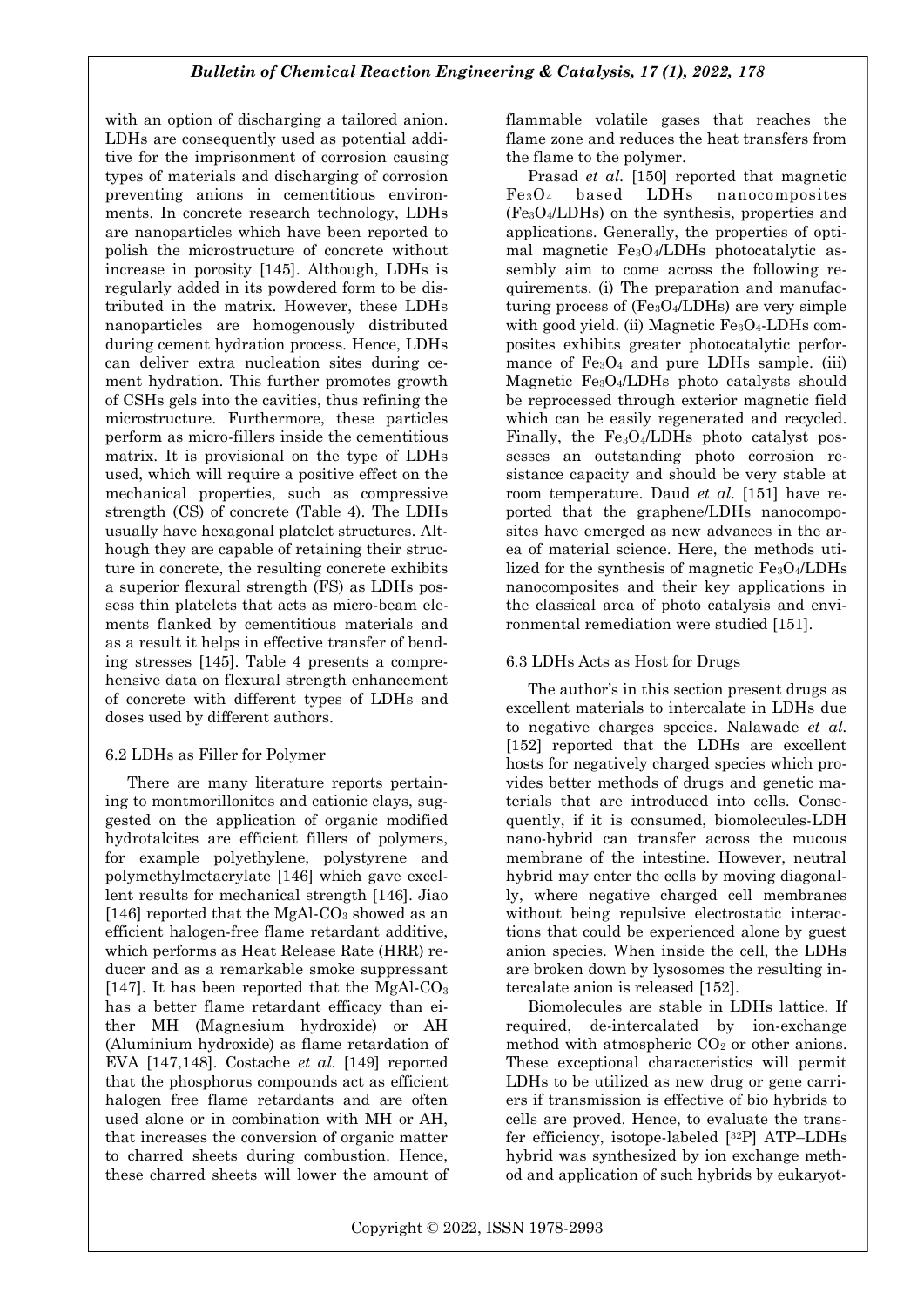ic cells was examined for incubation time taken. Exogenously introduced ATP–LDHs hybrid enters into HL-60 cells efficiently in shorter duration of time. However, transfer effectiveness was found to be greater up to 25-fold in 2 h duration of incubation, for ATP only. However, after 4 h of incubation, the uptake level of hybrids becomes lesser to 12-fold. In comparison, the hybridization between ATP and LDHs it neutralizes surface charge of anionic phosphate groups in ATP, which is attributed to the cationic charge of LDHs, which results into favorable endocytosis of cells, and finally results into better transmission efficiency [152,153].

Adding LDHs to a solution of desired drugs in water at room temperature results in intercalation of these molecules in LDHs. LDHs swells up to 20 Å and can occupy the size of guest molecules. LDHs have excellent property of possessing antacid and antipepsin properties. Branded antacids products (TALCIDTM and ALTACITETM) contain LDH Mg6Al2(OH)16CO3. Drugs such as Diclofenac (DIC), Ibuprofen, Naproxen, Gemfibrozil, 2- Propylpentonoic acids, 4-Biphenylacetic acid, Tolfenamic acid, indomethacin, ketoprofen, tiaprofenic acid and flurbiprofen can be intercalated into LDHs [154]. Numerous cardiovascular, anti-inflammatory agents such as carboxylic acids or carboxylic acid derivatives, can be intercalated in LDHs by ion exchange method. However, intercalating into LDHs modifies Diclofenac (DIC) discharge, the interlayer region of this matrix is considered as micro vessel, in which the drug is stored and released by deintercalation method due to the ions present in small intestine [154]. The release of Diclofenac (DIC) usually depends on diffusion through particle size and not on concentration of drug. In vitro studies it shows that the drug is free by a de-intercalation procedure due to interchange of drug with ions present in dissolution medium [154]. Hence, it is observed that the drug is released from LDHs at pH 7.5. Hence, the drug is discharged from LDHs DIC is much slower than that from mixing, which is completed in 9 hours. Kinetic analysis results have observed that there is diffusion through particle in controlling drug discharged. Therefore, it is very important that the reversible intercalation of wide variety of active cardiovascular and antiinflammatory agents into LDHs that can result into new tunable drug delivery system [153]. Umberto *et al.* [154] (Table 5) reported that in order to examine the catalytic aptitude of MgAl hydrotalcites to intercalate the L-DOPA (L-3,4 dihydroxyphenylalanine) that is structurally identical to amino acids which are used as drug in the Parkinson's disease. Umberto *et al*. [154] reported that at pH 9 intercalation is accomplished, with hydrazine as an antioxidant. Table 4 reports the interlayer distance of intercalated compounds with amino acids bearing two carboxylic groups as glutamic (Glu) and aspartic acid (Asp) and composition of LDHs.

### 6.4 LDHs as Guest Species for Antimicrobial and Antioxidant Activity

However, the intercalation of the biologically active class into hydrotalcites that exhibits antimicrobial activity for benzoate (Bz), 2,4 dichlorobenzoate (BzDC) and para- and orthohydroxybenzoate (p-BzOH, o-BzOH) [154]. The composition of the materials is presented in Table 5 [155] directs that the benzoate, and benzoate derivatives of anions easily replaces the nitrate counter-anions finally, whereas the Fer and the Asc exchange for 53% and 31% to nitrate or chloride anions.

# 6.5 LDHs Composite Materials

Usually, Fe Magnetic LDHs are prepared by co-precipitation, hydrothermal, and solvothermal methods [156,157]. The hybrid materials of LDHs nanocomposite and  $Fe<sub>3</sub>O<sub>4</sub>$  MNPs is highly recommended for environmental pollution control. There are few published articles studied on the synthesis of Fe3O4/LDHs nanocomposites and for their photocatalytic applications [157] (see Table 6). The magnetic separation of Fe3O4/LDHs materials have been exam-

Table 5. Composition and basal spacing (*d*) of the indicated intercalation compounds dried at 75% of relative humidity [155].

|               | Acronyms        | Composition                                                              | d(A) |
|---------------|-----------------|--------------------------------------------------------------------------|------|
| Antimicrobial | $Zn$ -Al-Bz     | [ZnAl] $0.35Bz0.35.1H2O$                                                 | 15.5 |
|               | $Zn$ -Al-O-BzOH | [ZnAl]0.35o- BzOH0.27(NO <sub>3</sub> )0.08.1 H <sub>2</sub> O           | 15.5 |
|               | Zn Al P BzOH    | [ZnAl] $0.32$ p-BzOH $0.33$ (NO <sub>3</sub> ) $0.02.1$ H <sub>2</sub> O | 15.3 |
|               | Zn-Al-BzDC      | [ZnAl]0.32 BzOH0.32(NO <sub>3</sub> )0.03.1 H <sub>2</sub> O             | 16.8 |
| Anti-oxidant  | $Mg$ -Al-Fer    | [MgAl]0.36(Fer)0.19(NO3)0.17.0.89 $H_2O$                                 | 17.3 |
|               | $Mg$ -Al-Asc    | [MgAl]0.36(Asc)0.11Cl0.25.0.29H <sub>2</sub> O                           | 12.8 |
|               |                 | Copyright © 2022, ISSN 1978-2993                                         |      |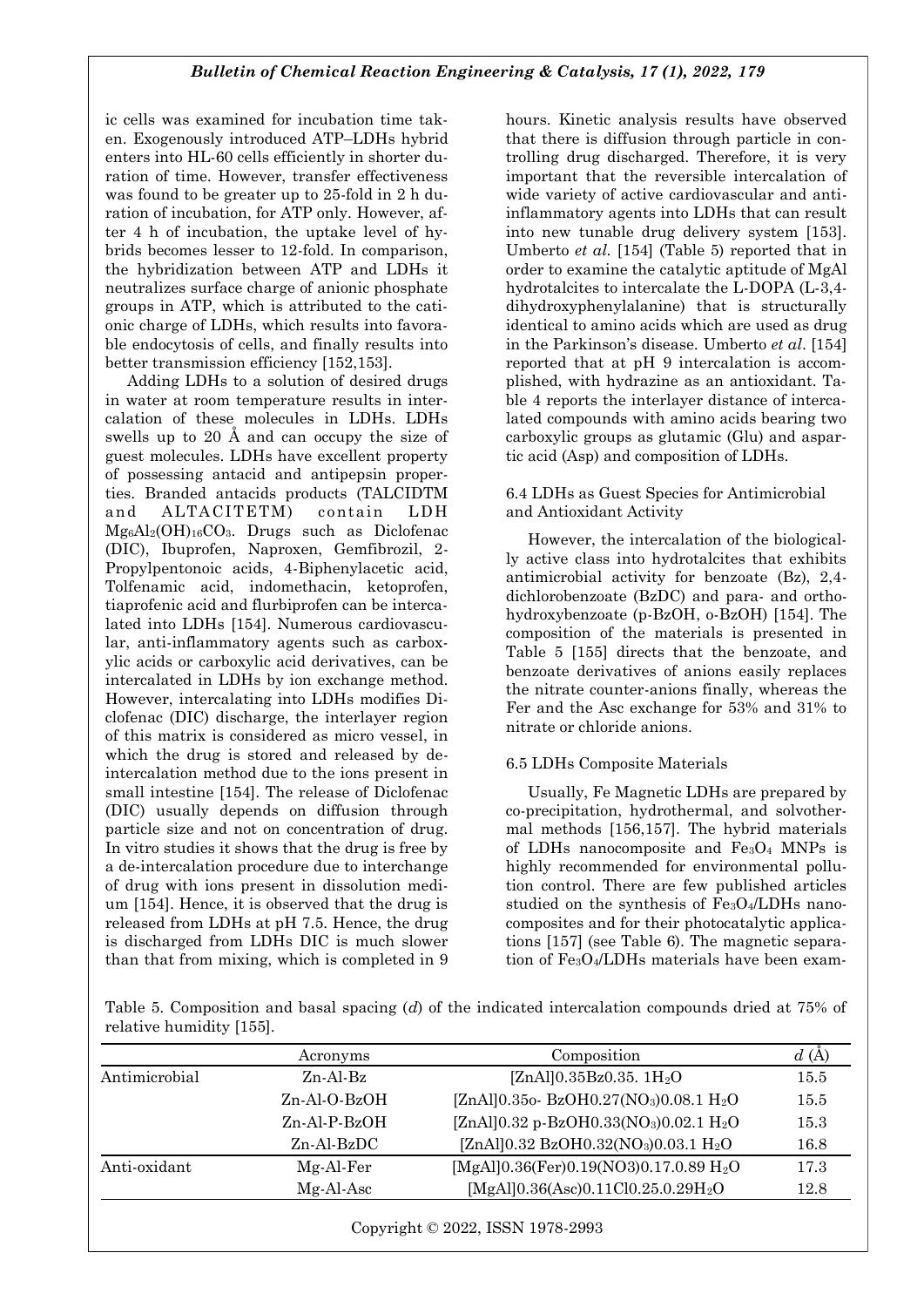| ֧֖֖֦֪֦֪֦֪֦֖֪֦֚֝֝֝֝֝֝֝֬֝֝֓֝֝֝֬֝֓֝֝֓֝֟֝֝<br>֧֪֦֧֦֦֦֦֧֖֧֚֚֚֚֚֚֚֚֚֚֚֚֚֚֝֝֝֝֬֝֬֝<br>֧֪֪֧֧֖֖֖֖֖֖֖֪֧֦֦֖֖֧֧֧֚֚֚֚֚֚֚֚֚֚֚֚֚֚֚֚֚֚֝֝֬֝֬֝֝֘֝֬֝֬֝֬֝֬֝֬֝֬֝֬֝<br>$\frac{1}{2}$ |  |
|----------------------------------------------------------------------------------------------------------------------------------------------------------------|--|
|                                                                                                                                                                |  |
|                                                                                                                                                                |  |
|                                                                                                                                                                |  |
| さんりょう こうりょう<br>;<br>;<br>;<br>せいこうこう うりょう                                                                                                                      |  |
| 5<br>5<br>5<br>5                                                                                                                                               |  |
|                                                                                                                                                                |  |
| '<br> <br> <br>í                                                                                                                                               |  |

| Nanocomposite                                                                           | Method of preparation                                                  | Size (nm)                             | Application                                                                                                       | Reference |
|-----------------------------------------------------------------------------------------|------------------------------------------------------------------------|---------------------------------------|-------------------------------------------------------------------------------------------------------------------|-----------|
| $\mathrm{Fe_{3}O_{4}Mg}$ Al-LDH                                                         | Coprecipitation Synthesis                                              | $40 - 100$                            | Adsorption properties of dye from water                                                                           | [158]     |
| $Mg$ -Al-Fe-CO <sub>3</sub> -LDHs                                                       | Coprecipitation Synthesis                                              |                                       | Photocatalytic activity of H2 generation                                                                          | [159]     |
| Fe <sub>3</sub> O <sub>4</sub> -MgAl-LDH <sub>S</sub>                                   | Coprecipitation Synthesis                                              |                                       | Adsorption of Cd(II)                                                                                              | $[160]$   |
| Core shell Fe <sub>3</sub> O <sub>4</sub> -CuMgAl-LDHS                                  | Co-precipitation Synthesis                                             | $100 - 200$                           | Hydroxylation of phenol                                                                                           | $[161]$   |
| Core shell $\rm Fe_3O_4$ -CuMgAl-CO <sub>3</sub> LDHS                                   | Co-precipitation                                                       | $300 - 350$                           | Anionic dye removal from wastewater Hy-<br>droxylation of phenol                                                  | $[161]$   |
| LDHs-Fe <sub>3</sub> O <sub>4</sub> magnetic nano hybrids                               | Mixed method (co-precipitation syn-<br>thesis and hydrothermal method) | 240                                   | Thermo-chemotherapy                                                                                               | $[162]$   |
| Mg-Al LDHs-Fe <sub>3</sub> O <sub>4</sub> nano composites                               | Two-step wet Chemistry route                                           | $10 - 20$                             | Removal of humic acid                                                                                             | $[163]$   |
| $Fe_3O_4$ /(Cu/Ni)-Al LDHs                                                              | Co-precipitation synthesis                                             | $\overline{10}$                       | Degradation of methylene blue                                                                                     | [156]     |
| $Fe3O4/sulfonated LDHs \beta-cyclodextrin inter-$<br>calated                            | Co-precipitation method                                                | 200                                   | Methylene blue removal                                                                                            | [164]     |
| $\mbox{Fe}_3\mbox{O}_4@C@Ni\mbox{-}Al$ LDHs                                             | Two-step layer-by-layer route                                          | $\overline{10}$                       | Separation of uranium                                                                                             | [165]     |
| $Fe_3O_4$ /Zn $CrLDEs$                                                                  | Two-step microwave treatment hy-<br>drothermal method                  | $\overline{10}$                       | Organic dyes wastewater                                                                                           | $[166]$   |
| Fe <sup>3+</sup> doped Mg/Al/ LDH <sub>s</sub>                                          | Solvothermal method                                                    | $35 - 70$                             | UV lights hielding coatings                                                                                       | [167]     |
| $Fe3O4/ZnAl-LDHS$                                                                       | Co-precipitation method                                                |                                       | Removal of Cr(VI)                                                                                                 | [168]     |
| $Fe_3O_4@DFUR-LDH$                                                                      | Co-precipitation                                                       | $10 - 20$                             | Magnetically controlled drug delivery                                                                             | $[169]$   |
| NiAl-LDH/Fe <sub>3</sub> O <sub>4</sub> -RGO Nanocomposites                             | Hydrothermal route                                                     | $\frac{5}{2}$                         | $\rm Degrad$ e ciprofloxacin ( $\rm CIP$ )                                                                        | $[170]$   |
| $Fe3O4/Mg2A1-NO3$ - LDHs                                                                | Co-precipitation method                                                |                                       | Remediation of aqueous phosphate                                                                                  | [170]     |
| Fe <sub>3</sub> O <sub>4</sub> @MgAl-LDH@Ce <sub>3</sub> W <sub>18</sub> nano composite | Selective ion-exchange method                                          | $10 - 40$                             | Degradation of methylene blue                                                                                     | [172]     |
| $Fe_3O_4@MgAl-LDH@Au$                                                                   | Solvothermal method                                                    | $100 - 200$                           | Catalytic oxidation of alcohols                                                                                   | [173]     |
| Fe <sub>3</sub> O <sub>4</sub> /ZnCr LDH <sub>s</sub>                                   | Two-step microwave hydrothermal<br>method                              | 20                                    | Efficient removal of dyes and heavy metal<br>wastewater                                                           | [174]     |
| Fe <sub>3</sub> O <sub>4</sub> /MgAl-LDH composite                                      | Co-precipitation method                                                | $\begin{array}{c} \hline \end{array}$ | Three red dyes (reactive red (RR), congo red<br>(CR) and acid red)                                                | [175]     |
| $Fe_3O_4@CuNiAl-LDH$                                                                    | Co-precipitation method                                                | 100                                   |                                                                                                                   | [176]     |
| magnetite-graphene (MG) and Mg/Al LDHs                                                  | Hydrothermal process                                                   | 1436.8                                | Adsorption of arsenate                                                                                            | $[177]$   |
| Fe <sub>3</sub> O <sub>4</sub> /MTX-LDH/Au nanoparticles                                | Co-precipitation                                                       | $255 - 270$                           | For cancer therapy                                                                                                | [178]     |
| Fe <sub>3</sub> O <sub>4</sub> /SiO <sub>2</sub> /NiAl-LDH microspheres                 | Situ growth method                                                     | 300                                   | Magnetic separation of proteins                                                                                   | $[179]$   |
| Fe <sub>3</sub> O <sub>4</sub> /GO/LDH <sub>s</sub> Composites                          | Mechano hydrothermal route                                             | 200                                   | For removing the heavy metal Pb(II) and the<br>hydrophobic organic pesticide 2,4-<br>dichlorophenoxy-acetic acid. | [180]     |
|                                                                                         |                                                                        |                                       |                                                                                                                   |           |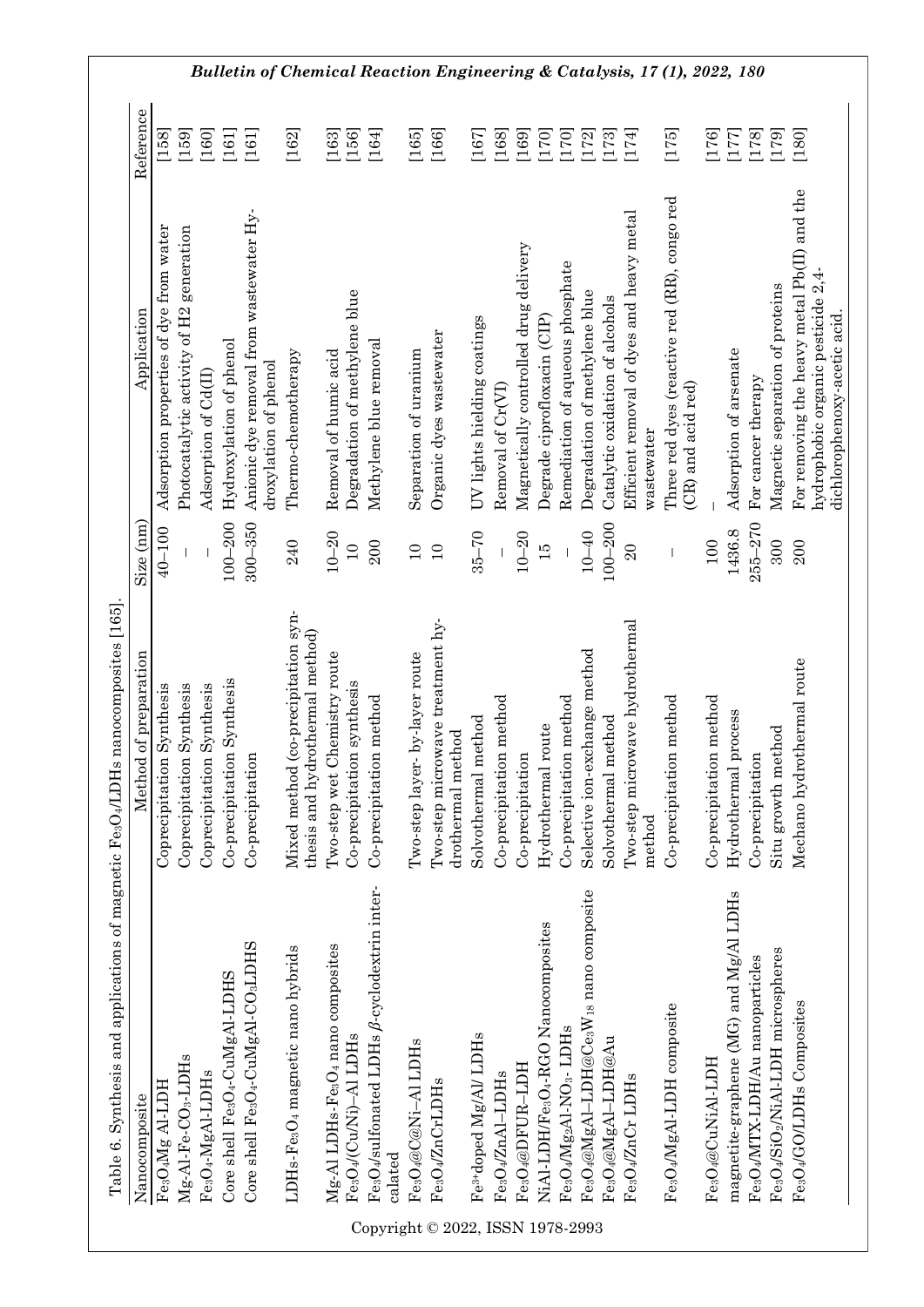ined in aqueous solution by placing the magnet near the glass, and it displays the magnetic properties of materials [157]. As a result, separating the magnetic Fe3O4/ZnCr LDHs nanohybrids swift variations are observed in the environmental remediation. Methylene blue (MB) is extensively utilized for photocatalytic studies as classical dye. The MB stability rises against photo catalysis when the pH is less, but the adjustment of pH to 5.4 will lead to suspension of hydrotalcite [157]. Further, Prasad *et al.* [150] reported that MB for 3 h at room temperature with Fe<sub>3</sub>O<sub>4</sub>/ZnCr LDHs nanocomposite removes ~95% of MB in aqueous solution. This result is much better when compared to ZnCr LDHs samples, hence degrades only 58.1% under UVlight in 3 h, this is due to  $Fe<sub>3</sub>O<sub>4</sub>/ZnCr$  LDHs nanocomposites confirms better catalytic activity, this is ascribed due to the increased surface area and its exceptional advantage being easy separation under external magnetic fields. These results are attributed due to the modification of Fe3O<sup>4</sup> NPs on LDHs surface exhibits superior photocatalytic activity of ZnCr LDHs. Mardani *et al.* [156] reported that the Cu/Ni–Al LDHs/Fe3O<sup>4</sup> nanocomposite were prepared by co-precipitation method. However, magnetic  $Fe<sub>3</sub>O<sub>4</sub>$  (core) were prepared by co-precipitation for  $Fe^{2+}$  and  $Fe^{3+}$  in aqueous solution. Then further nanocomposite was synthesized by coprecipitation of  $Cu^{2+}$ , Ni<sup>2+</sup>, and Al<sup>3+</sup> metal ions on the  $Fe<sub>3</sub>O<sub>4</sub>$  core nanoparticles in the alkaline medium. Prasad *et al*. [150] reported that the results of these analyses confirms that the magnetic nanocomposite of LDHs and Fe3O<sup>4</sup> synthesized were stable in aqueous solution via electronic interaction forces.

# 6.6 Degradation of Dyes with LDHs

LDHs are widely utilized for catalytic reactions and as catalyst supports [181] and it is further used for treatment of printing and dyeing wastewater. LDHs have been well known as adsorbents and photocatalysts [182,183]. Due to the dual properties as surface adsorption and interlayer adsorption of anions, LDHs can effectively adsorb anionic contaminants in dyeing, printing, and wastewater [184-188].

# 6.7 Adsorption of Heavy Metals on LDHs

However, it is well known that the surface water pollution and groundwater contamination are environmental problems. The main sources of environmental pollution owing to heavy metal contaminants, such as copper, lead, cadmium, chromium, arsenic, and zinc, this is ascribed due to the mining industries which are toxic at lower concentrations posing environmental challenges. Based on the nature of mining, and the level of concentrations of metal ions are huge and varies. It is already known that heavy metal ions having high toxicity and reduced biodegradability for plants and animals at greater concentrations [189,190]. Kano *et al*. [191] reported that the adsorption of heavy metals on LDHs intercalated with chelating agents. Perez *et al*. [192] reported recently that the LDHs modified with chelating agents are crucial adsorbents of heavy metals. However, Perez *et al.* [192] reported that the ZnAl-NO3, ZnAl-EDTA, MgAl-NO3, MgAl-EDTA, and MgAl-EDDS are active catalysts for removal of contaminants from water. Kano *et al.* [191] reported the adsorption capacities of Cu(II) or Pb(II) onto L1, L2, L3, and L0. The adsorption effectiveness of Cu2+ was superior compared to  $Pb^{2+}$  for the similar absorbent, this is ascribed due to their stability constant (EDTA-Cu, EDDS-Cu, EDTA-Pb, EDDS-Pb. Gasser *et al.* [193–197] reported that due to the larger adsorption the capacity is obtained as the chelate-metal has high stability constant. Finally, it is concluded that the higher adsorption efficiency of L0 than L1 is attributed due to high specific surface area of LDHs [197–202] (see Table 1).

# 6.8 Intercalating of Chelating Agents on Metals with LDHs Catalysts

Kano *et al*. [191] reported that remarkable results were obtained for the LDHs intercalation with chelating agents on the adsorption of metals [198]. The adsorption of Cd(II), Cu(II), and Pb(II) onto these LDHs studied in optimal conditions were obtained as reported by Liang *et al.* [203]. LDHs were found to adsorb Cd(II), Cu(II), and Pb(II) from solutions, which increases with time during the uptake was observed. It was evident from the results that the adsorption capacity of both LDHs for Cd(II), Cu(II), and Pb(II) improved swiftly through all the stages, and subsequently increased regularly. However, the adsorption capacity of Cu(II) and Pb(II) was observed to be greater than that of Cd(II). It was reported that the heavy metals were adsorbed by LDHs consisting of two mechanisms: chemical precipitation and chelation [203]. In the initial case, the hydroxyl anions participate with chelating agents for the precipitation of metal hydroxides at a greater pH. In the second case, the adsorption affinity is usually evaluated by the stability constant of the analogous complex [165,166].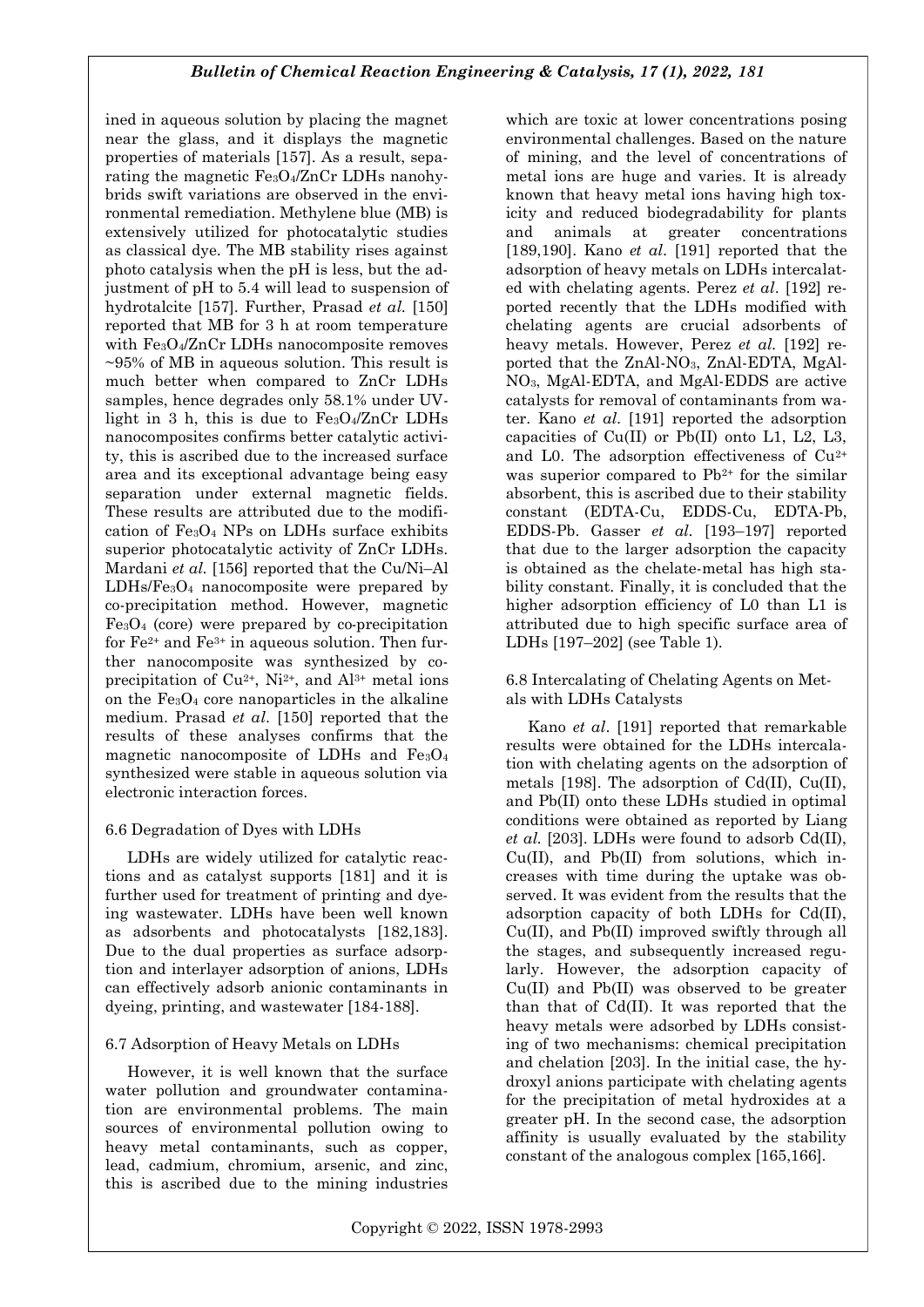### **7. Future Outlook and Current Opinions on LDHs Catalysts**

The key tenants on the future outlook and current opinion are highlighted as choice of metals, ions for development of reusable, reproducing of green catalysts by economic process. For the developed of value added products. Waste materials can have converted to LDHs catalysts, *i.e.* incorporating different metals to evaluate the potential use of waste materials into active LDHs green catalysts, that can be applied in different areas, such as environmental, engineering, medicine, renewable energy, and catalysis. A tunable catalyst with active metal center or sites, to be focused on for development of green process on the concept of green chemistry / green catalysts. Further future recommendations can be evaluated for fine tuning of LDHs under different parameters.

The key general areas investigated in the literature can be categorized as: The variables important to catalyst synthesis, characterization, and applications for different reactions. The commercial utilization of LDHs is very essential for the advancement of LDHs catalysts and requires a scalable continuous production technique to get high yield and high crystallinity. Hence, an integrated method could be employing microfluidic technology and tubular reactors needs to be explored in detail, towards the sustainable mass-scale production. Although LDHs effective work's for various organic transformations, medicine, environmental, flame retardants and many of areas of science and engineering. However, for the effective industrial applications, it is highly recommended to assess the performance of these LDHs at industrial level in order to replace the conventional catalysts.

# **8. Concluding Remarks**

The aim of this review is to study new techniques developed for the preparation, characterization and applications of LDHs catalysts. LDHs acts as green catalysts that can be applied in the absence of conventional catalysts used. Green chemistry focusses on the environmental aspects of both chemical products and the technology by which they are produced. LDHs catalysts are green catalysts that eliminates wastes and avoids the use of toxic and or hazardous reagents and solvents in the manufacture of fine chemicals. The surface area of LDH is measure by  $N_2$  Physisorption which varies between 230 cm<sup>2</sup>/g and 102 m<sup>2</sup>/g depending, mainly on the active sites of LDHs catalysts. A typically crystalline structure of LDH is Rhombohedral and this can be verified by XRD analysis. SEM evaluates the surface morphology of LDH. Through XPS one can determine the chemical and pattern of the electronic structure of the surface of LDH. The surface area of LDH and adsorption-desorption process can be characterized by BET surface area. FT-IR spectroscopy is vital to determine the functional group such as OH, Carbonate, and polymer intercalated in LDH. The vibration, rotational and molecular aspects are evaluated by Raman Spectroscopy. The DTA-TGA method is applied for Measuring the variations in Mass at different temperature. The surface chemistry of metals and metal oxides are characterized by Temperature Programmed Reduction (TPR) under various thermal conditions in order to evaluate the application of reducing gas mixture that are adsorbed on the metal or metal oxide surface. However, modified LDHs catalysts can be developed for studying new applications due its tunable nature of LDHs, and excellent properties it exhibits due its active sites, memory effect, reusability, stability for longer reactions, regardless of reactions parameters applied, simple method of synthesis, economic and eco-friendly process can be developed. However, the authors evaluated that the most important and recent achievements have been reviewed on LDHs catalysts, and future recommendations have been evaluated with the ultimate goal to offer a panoramic vision of the importance and potential of this branch of material science.

# **Funding**

Rajasekhar Pullabhotla would like to acknowledge the National Research Foundation (NRF, South Arica) for the financial support in the form of the Incentive Fund Grant (Grant No: 103691) and Research Developmental Grant for Rated Researchers (112145).

#### **Acknowledgments**

The author's acknowledge's University of Zululand, South Africa and University of Namibia, Windhoek, Namibia. To support this project. Rajasekhar Pullabhotla would like to acknowledge the National Research Foundation (NRF, South Arica) for the financial support in the form of the Incentive Fund Grant (Grant No: 103691) and Research Developmental Grant for Rated Researchers (112145). Finally, authors would like to acknowledge Mrs. Rakshana Pullabhotla for the editorial service.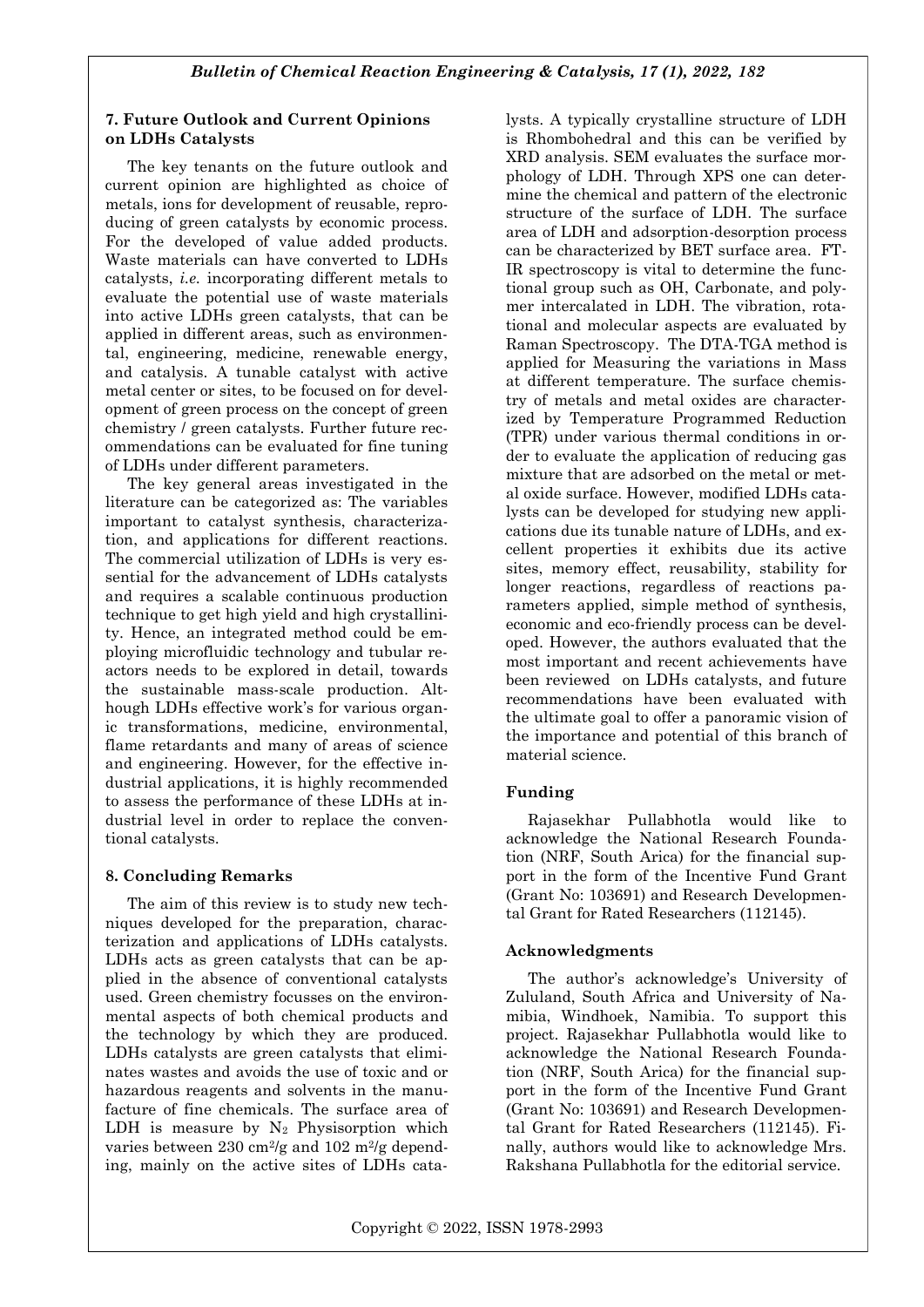#### **References**

- [1] Paulo, L., Benıcio, F., Silva, R.A., Lopes, J.A., Eulalio, D., dos Santos, R.M.M., de Aquino, L.A., Vergutz, L., Novais, R.F., da Costa, L.M., Frederico G. P., Jairo. T. (2015). Layered Double Hydroxides: Nanomaterials for Applications in Agriculture. *Rev. Bras. Ciênc.*   $S \circ l \circ , \quad 39, \quad 1-13, \quad D \circ l :$ 10.1590/01000683rbcs20150817.
- [2] Taylor, H.F.W. (1973). Crystal Structures of Some Double Hydroxide Minerals. *Mineral.*   $Mag.$ , 39, 377-389. DOI: 10.1180/minmag.1973.039.304.01 .
- [3] Ren, L., He, J., Evans, D.G., Duan, X., Ma, R. (2001). Some Factors Affecting the Immobilization of Penicillin G Acylase on Calcined Layered Double Hydroxides. *J. Mol. Catal. B: Enzymatic*, 16, 65–71. DOI: 10.1016/S1381- 1177(01)00044-3.
- [4] Albertazzi, S., Busca, G., Finocchio, E., Glckler, R., Vaccari, A. (2004). New Pd/Pt on Mg/Al Basic Mixed Oxides for the Hydrogenation and Hydrogenolysis of Naphthalene. *J.*   $Catal., 223, 372-381. DOI:$ 10.1016/j.jcat.2004.01.024.
- [5] Fan, G., Li, F., David, G.E, Xue, D. (2014). Catalytic applications of layered double hydroxides: recent advances and perspectives. *Chem. Soc. Rev*., 43, 7040-7066. DOI: 10.1039/C4CS00160E.
- [6] Kirm, I., Medina, F., Rodrıguez, X., Cesteros, Y., Salagre, P., Sueiras, J. (2004). Epoxidation of Styrene with Hydrogen Peroxide Using Hydrotalcites as Heterogeneous Catalysts. *Appl. Catal. A, 272, 175-185. DOI:* 10.1016/j.apcata.2004.05.039.
- [7] Costantino, U., Curini, M., Montanari, F., Nocchetti, M., Rosati, O. (2003). Hydrotalcitelike Compounds as Catalysts in Liquid Phase Organic Synthesis: I. Knoevenagel Condensation Promoted by Ni0.73Al0.27(OH)2](CO3)0.135. *J. Mol. Catal. A: Chem*., 195, 245–252. DOI: 10.1016/S1381- 1169(02)00580-0.
- [8] Choudary, B.M., Madhi, S., Chowdari, N.S., Kantam, M.L., Sreedhar, B. (2002). Layered Double Hydroxide Supported Nanopalladium Catalyst for Heck-, Suzuki-, Sonogashira-, and Stille-Type Coupling Reactions of Chloroarenes. *J. Am. Chem. Soc*., 124, 14127– 14136. DOI: 10.1021/ja026975w.
- [9] Rives, V., Prieto, O., Dubey, A., Kannan, S. (2003). Synergistic Effect in the Hydroxylation of Phenol over CoNiAl Ternary Hydrotalcites. *J. Catal*., 220, 161–171. DOI: 10.1016/S0021-9517(03)00245-8.
- [10] Bish, D.L. (1980). Anion Exchange in Takovite: Applications to Other Hydroxide Minerals. *Bull. Mineral*, 103, 170–175. DOI: 10.3406/bulmi.1980.7392.
- [11] Comelli, N.A., Ruiz M.L., Aparicio, M.S.L., Merino N.A., Cecilia, J.A., Rodríguez Castellón, E., Lick, I.D., Ponzi M.I. (2018). Influence of the synthetic conditions on the composition, morphology of CuMgAl hydrotalcites and their use as catalytic precursor in Diesel soot combustion reactions. *Applied Clay Science*, 157, 148-157. DOI: 10.1016/j.clay.2018.02.039.
- [12] Corma, A., Palomares, A.E., Rey, F., Marquez, F. (1997). Simultaneous Catalytic Removal of SOx and NOx with Hydrotalcite Derived Mixed Oxides Containing Copper, and Their Possibilities to be used in FCC Units. *J. Catal*., 170, 140–149. DOI: 10.1006/jcat.1997.1750.
- [13] Palomares, A.E., Lopez-Nieto, J.M., Lazaro, F.J., Lopez, A., Corma, A. (1999). Reactivity in the Removal of  $SO_2$  and  $NOx$  on  $Co/Mg/Al$ Mixed Oxides Derived from Hydrotalcites. *Appl. Catal. B Environ*., 20, 257–266. DOI: 10.1016/S0926-3373(98)00121-0.
- [14] Huang, X., Yang, X., Li, G., I. Ezeh, C., Sun, C., Snape, C. (2019). Hybrid Two-step Preparation of Nanosized MgAl Layered Double Hydroxides for CO<sup>2</sup> Adsorption. *Infotech*,  $Chapter, 10, 1-21. DOI:$ 10.5772/infotechopen.8660.
- [15] Aminu, K., Nooraini, A., Mohd, H., Sharida, F.H., Samer, A. (2014). Toxicity and Metabolism of Layered Double Hydroxide Intercalated with Levodopa in a Parkinson's Disease Model. *Int. J. Mol. Sci*., 15, 5916–5927. DOI: 10.3390/ijms15045916.
- [16] Kim, H.J., Lee, G.J., Choi, A.J., Kim, T.H., Kim, T.I., Oh, J.M. (2018). Layered double hydroxide nanomaterials encapsulating angelica gigas nakai extract for potential anticancer nanomedicine. *Front. Pharmacol*., 9, 723. DOI: 10.3389/fphar.2018.00723.
- [17] Qin-Zheng, Y., Ying-Yue, C., Hua-Zhang, Z. (2013). Preparation and antibacterial activity of lysozyme and layered double hydroxide nanocomposites. *Water Res.* 1; 47(17), 6712-8. DOI: 10.1016/j.watres.2013.09.002.
- [18] Lagnamayee, M., Dhananjaya, P., Kulamani, P., Javaid, Z.S. (2017). Enhanced Photocatalytic Activity of a Molybdate-Intercalated Iron-Based Layered Double Hydroxide. *Eur. J. Inorg. Chem*., 2017, 723–733. DOI: 10.1002/ejic.201601191.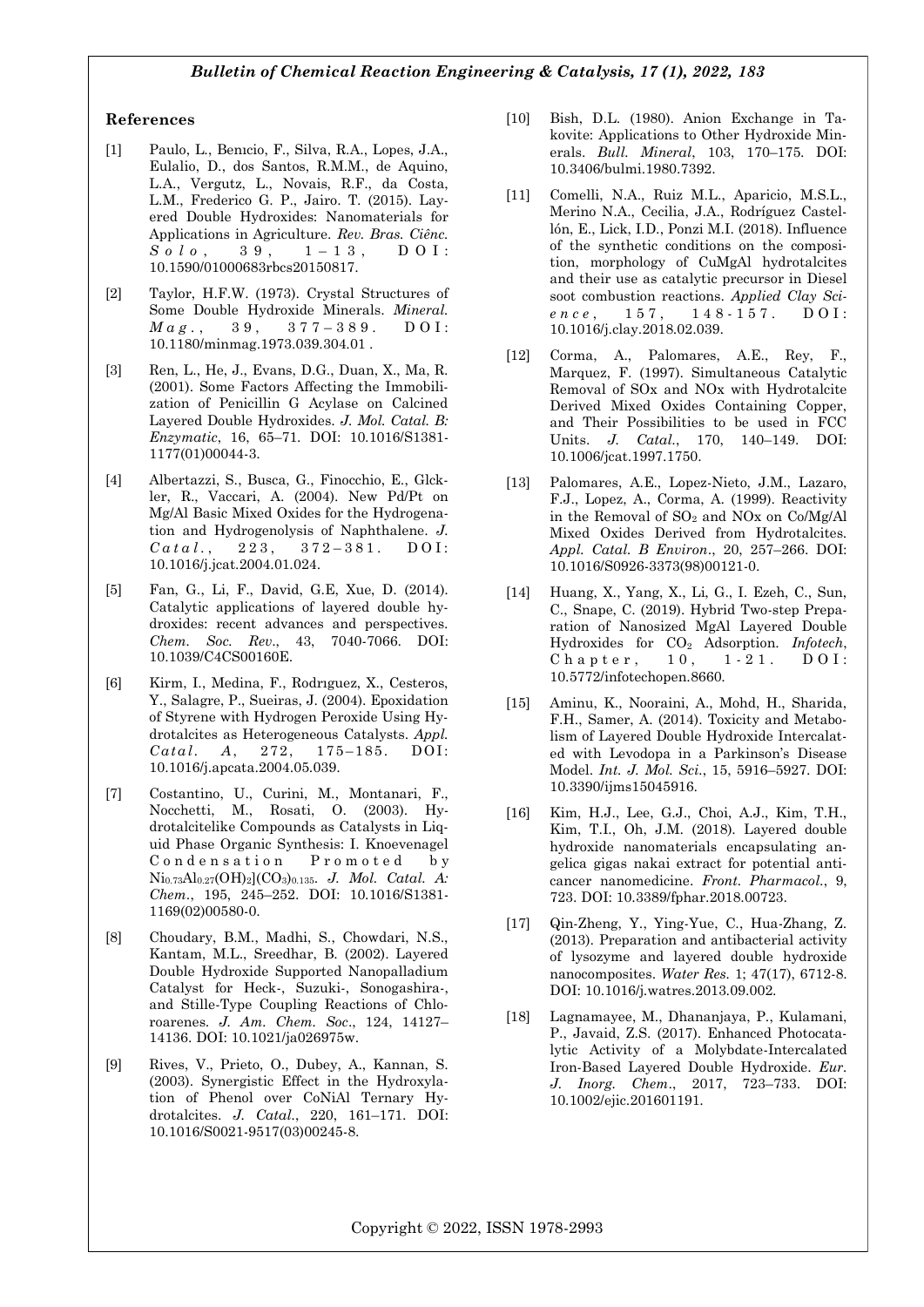- [19] Kentaro, T., Hideo, T., Kentaro, O., Takashi, S., Tetsuya, S., Tsunehiro, T. (2014). Photoactivation of Molecular Oxygen by an Iron (III) Porphyrin with a Magnesium Aluminum Layered Double Hydroxide for the Aerobic Epoxidation of Cyclohexene. *ChemCatChem*, 6, 2276–2281. DOI: 10.1002/cctc.201402131.
- [20] Shirley, N., Kelly, A.D.F.C., Geani, M.U., Matilte, H., Vanessa, P., Claude, F., Fernando, W. (2014). Anionic Iron(III) Porphyrin Immobilized on/into Exfoliated Macroporous Layered Double Hydroxides as Catalyst for Oxidation Reactions. *J. Braz. Chem. Soc*., 25 (12), DOI: 10.5935/0103-5053.20140241.
- [21] Xianggui, K., Jingwen, Z., Jingbin, H., Danyao, Z., Min, W., Xue, D. (2011). Fabrication of Naphthol Green B/Layered Double Hydroxide Nanosheets Ultrathin Film and Its Application in Electrocatalysis. *Electrochim. Acta*., 5 6 , 1 1 2 3 – 1 1 2 9 . D O I : 10.1016/j.electacta.2010.10.081.
- [22] Hessamaddin, S., Alireza, K., Shahin, G., Mir R.M., Yasin, O. (2021). A review of status and prospects Layer double hydroxides (LDHs) based electrochemical and optical sensing assessments for quantification and identification of heavy metals in water and environment samples. *Trends in Environmental Analytical Chemistry,* 31, e00139. DOI: 10.1016/j.teac.2021.e00139.
- [23] Kiyoharu, T., Kohei, I., Takashi, K., Akira, M., Mikio, H. (2015). Development of Alkaline Fuel Cells Using Hydroxide-Ion Conductive Layered Double Hydroxides. *ECS Transactions*, 69, 17, 385-390. DOI: 10.1149/06917.0385ecst.
- [24] Yu, F., Zhou, H., Huang, Y., Jingying, S., Fan, Q., Jiming, B., William, A.G., Shuo, C., Zhifeng, R. (2018). High-performance bifunctional porous non-noble metal phosphide catalyst for overall water splitting. *Nature Communications*, 9(1), 2551. DOI: 10.1038/s414167-018- 04746-z
- [25] Xiao, X., Huang, D., Fu, Y. Ming, W., Xingxing, J., Xiaowei, L., Lin, G., Shuanghuang, L., Mengkui, W., Chuan, Z., Yan, S. (2018). Engineering NiS/Ni2P heterostrucures for efficient electrocatalytic water splitting. *ACS Applied Materials & Interfaces*,  $10 (5)$ ,  $4689-4696$ .  $D O I$ : 10.1021/acsami.7b16430.
- [26] Song, Y., Ji, K., Duan, H., Shao, M. (2021). Hydrogen production coupled with water and organic oxidation based on layered double hydroxides. *Exploration*, 1, 20210050., 1-12. DOI: 10.1002/EXP.20210050.
- [27] Shalini, K., Nur Hawa, N.A., Yusran, S. (2020). Advances in Layered Double Hydroxide/Carbon Nanocomposites Containing Ni2+ and Co2+/ 3+ for Supercapacitors. *Frontiers in Materials,* 7, 147, 1-22. DOI: 10.3389/fmats.2020.00147.
- [28] Zhang, J., Wang, X., Zhan, S., Li, H., Ma, C., Qiu, Z. (2021). Synthesis of Mg/Al-LDH nanoflakes decorated magnetic mesoporous MCM-41 and its application in humic acid adsorption. *Microchemical Journal*, 162, 105839. DOI: 10.1016/j.microc.2020.105839.
- [29] Fan, X., Cao, Q., Meng, F., Song, B., Bai, Z., Zhao, Y., Chen, D., Zhou, Y., Song, M. (2021). A Fenton-like system of biochar loading FeAl layered double hydroxides (FeAl-LDH@BC) / H2O<sup>2</sup> for phenol removal. *Chemosphere*, 266  $1 \ 2 \ 8 \ 9 \ 9 \ 2$ ,  $1 \cdot 9$ .  $D \ 0 \ I$ : 10.1016/j.chemosphere.2020.128992.
- [30] Xin, H., Xinhong, Q., Chenyan, H., Yawen, L. (2018). Treatment of heavy metal ions in wastewater using layered double hydroxides: A review. *Journal of Dispersion Science and Technology*, 39(6), 792-801, DOI: 10.1080/01932691.2017.1392318.
- [31] Xue, B., Hui, Z., Liguang, D. (2014). Review Layered Double Hydroxide-Based Nanocarriers for Drug Delivery. *Pharmaceutics*, 6, 298- 332. DOI: 10.3390/pharmaceutics6020298.
- [32] Wen, J., Yang, K., Huang, J., Sun, S. (2021). Recent advances in LDH-based nanosystems for cancer therapy. *Materials and Design*,  $1 \t9 \t8 \t, \t1 \t0 \t9 \t2 \t9 \t8 \t, \tD \t0 \t1 :$ 10.1016/j.matdes.2020.109298.
- [33] Feng, X., Jiao, Q., Chen, W., Dang, Y., Dai, Z., Suib, S.L., Zang, J., Zhao, Y., Li, H., Feng, C. (2021). Cactus-like NiCo2S4@NiFe LDH hollow spheres as an effective oxygen bifunctional electrocatalyst in alkaline solution. *Applied Catalysis B: Environmental*, 286, 119869. DOI: 10.1016/j.apcatb.2020.119869.
- [34] Bukhtiyarova, M.V. (2019). A review on effect of synthesis conditions on the formation of layered double hydroxides. *Journal of Solid State Chemistry*, 269, 494-506. DOI: 10.1016/j.jssc.2018.10.018.
- [35] Zubair, M., Daud, M., McKay, G., Shehzad, F., Al-Harthi, M.A. (2017). Recent progress in layered double hydroxides (LDH)-containing hybrids as adsorbents for water remediation. *Appl. Clay Sci*., 143, 279-292. DOI: 10.10116/j.clay.2017.04.002.
- [36] Zhao, M.Q., Zhang, Q., Huang, J.Q., Wei, F. (2012). Hierarchical nanocomposites derived from nanocarbons and layered double hydroxides - properties, synthesis, and applications. *Adv. Funct. Mater*., 22, 675–694. DOI: 10.1002/adfm.201102222.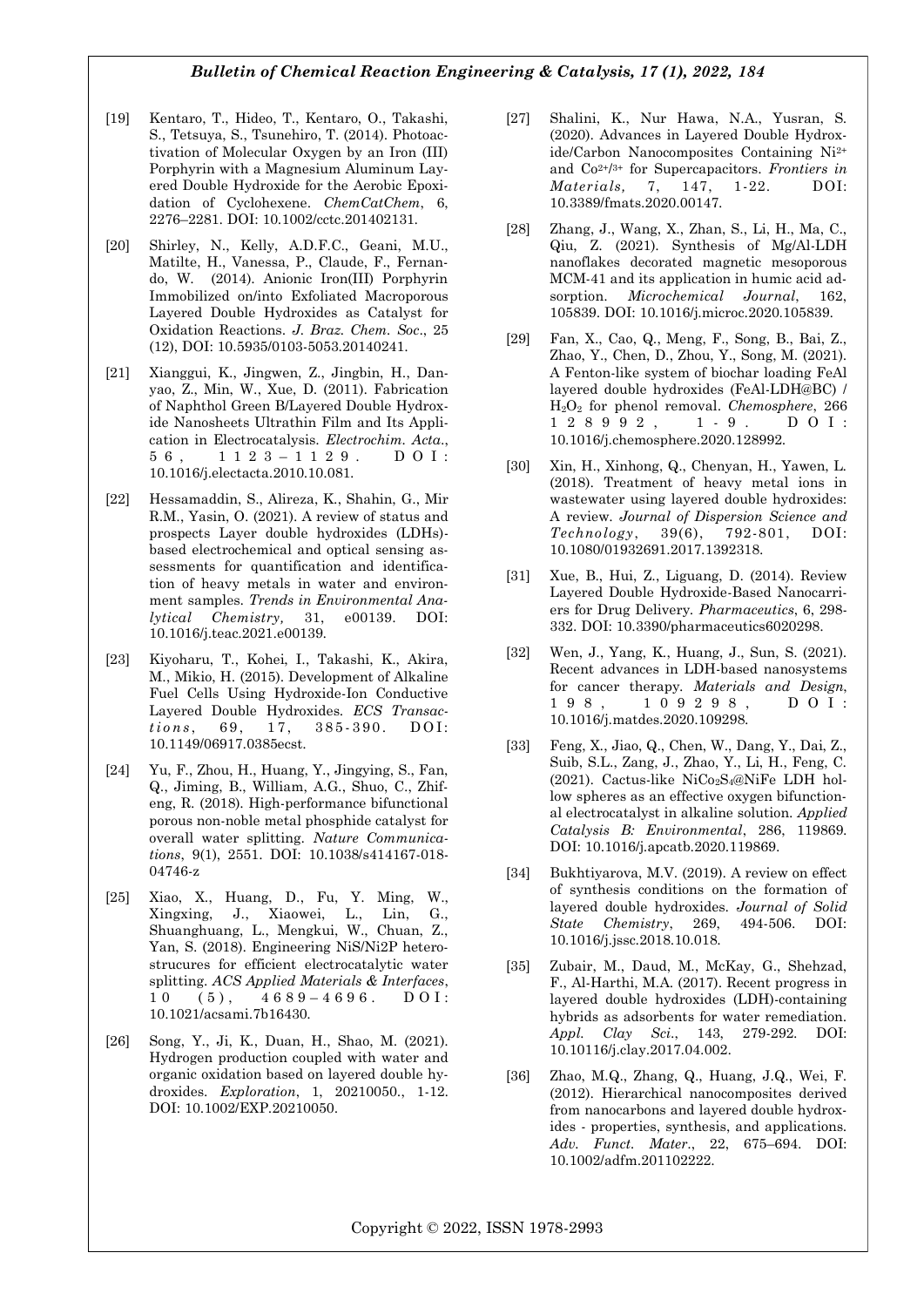- [37] Cao, Y., Li, G., Li, X. (2016). Graphene/layered double hydroxide nanocomposite: properties, synthesis, and applications. *Chem. Eng. J.*, 292, 207–223. DOI: 10.1016/j.cej.2016.01.114.
- [38] Mishra, G., Dash, B., Pandey, S. (2018). Layered double hydroxides: a brief review from fundamentals to application as evolving biomaterials. *Appl. Clay Sci*., 153, 172–186, DOI: 10.1016/j.clay.2017.12.021.
- [39] Tichit, D., Layrac, G., Gérardin, C. (2019). Synthesis of layered double hydroxides through continuous flow processes: a review. *Chem. Eng. J*., 369, 302–332. DOI: 10.1016/j.cej.2019.03.057
- [40] Forano, C., Hibino, T., Leroux, F., Taviot-Gueho, C. (2006). Layered double hydroxides. In Bergaya, F., Theng, B.K.G., Lagaly, G. (Eds.) Handbook of Clay Science vol. 1. Amsterdam: Elsevier Science Bv.
- [41] Rives, V. (2001). Layered Double Hydroxides: Present and Future. New York: Nova Science Publishers, Inc.
- [42] Ian, T.S. (2015). Layered Double Hydroxides (LDHs): Synthesis, Characterization and Applications. Series: Materials Science and Technologies.
- [43] Costantino, U., Marmottini, F., Nocchetti, M., Vivani, R. (1998). New synthetic routes to hydrotalcite-like compounds - characterisation and properties of the obtained materials. *Eur. J. Inorg. Chem*., 1998(10), 1439–1446. DOI: 1 0 . 1 0 0 2 / ( S I C I ) 1 0 9 9 - 0682(199810)1998:103.0.CO;2-1.
- [44] Conterosito, E., Beek, W.V., Palin, L., Croce, G., Perioli, L., Viterbo, D., Gatti, G., Milanesio, M. (2013). Development of a fast and clean intercalation method for organic molecules into layered double hydroxides. *Crystal growth & Design*, 13(3), 1162-1169. DOI: 10.1021/cg301505e.
- [45] Jubri, Z., Hussein, M.Z., Yahaya, A., Zainal, Z. (2012). The effect of microwave-assisted synthesis on the physico-chemical properties of pamoate-intercalated layered double hydroxide. *Nanosci. Methods*, 1, 152-163. DOI: 10.1080/17458080.2011.630036.
- [46] Benito, P., Guinea. I., Herrero. M., Labajos, F.M., Rives, V. (2007). Incidence of microwave hydrothermal treatments on the crystallinity properties of hydrotalcite-like compounds. *Zeitschrift fur Anorg. und Allg. Chemie*., 633, 1815–1819. DOI: 10.1002/ZAAC.200700178.
- [47] Bergadà, O., Vicente, I., Salagre, P., Cesteros, Y., Medina, F., Sueiras, J.E. (2007). Microwave effect during aging on the porosity and basic properties of hydrotalcites. *Microporous Mesoporous Mater.*, 101, 363–373. DOI: 10.1016/j.micromeso.2006.11.033.
- [48] Abito, G., Bonasera, A., Prestopino, G., Orsini, A., Mattoccia, A., Martinelli, E., Pignataro, B., Medaglia, P.G. (2019). Layered Double Hydroxides: A Toolbox for Chemistry and Bio lo gy. *Cry sta ls* , 9, 3 61. DO I: 10.3390/cryst9070361.
- [49] Zhao, M.Q., Zhang, Q., Huang, J.Q., Wei, F. (2012). Hierarchical nanocomposites derived from nanocarbons and layered double hydroxides-properties, synthesis, and applications. *Adv. Funct. Mater*., 22, 675–694. DOI: 10.1002/adfm.201102222.
- [50] Zhen, L., Zhaoling, M., Yanyong, W., Ru, C., Zhenjun, W., Shuangyin. W. (2018). LDHs derived nanoparticle-stacked metal nitride as interlayer for long-life lithium sulfur batteries. *Science Bulletin*, 63, 3, 169-175. DOI: 10.1016/j.scib.2017.12.018.
- [51] Zexuan, Z., Peilong, L., Xin, Z., Cun, H., Yuwen, L., Bin, Y., Ning, Z., Chao, L., Jiangfeng, S., Mingcan, L. (2021). Recent Advances in Layered-Double-Hydroxides Based Noble Metal Nanoparticles Efficient Electrocatalysts. *Nanomaterials,* 11, 2644, 1-17. DOI: 10.3390/nano11102644.
- [52] Newman, S.P., Jones, W. (1998). Synthesis, characterization and applications of layered double hydroxides containing organic guests. *New J. Chem*., 22, 105–115. DOI: 10.1039/A708319J.
- [53] Leroux, F., Taviot-Guého, C. (2005). Fine tuning between organic and inorganic host structure: New trends in layered double hydroxide hybrid assemblies. *J. Mater. Chem*., 15, 3628–3642. DOI: 10.1039/B505014F.
- [54] Rives, V., Ulibarri, M.A. (1999). Layered double hydroxides (LDH) intercalated with metal coordination compounds and oxometalates *Coord. Chem. Rev*., 181, 61–120. DOI: 10.1016/S0010-8545(98)00216-1.
- [55] Omwoma, S., Chen, W., Tsunashima, R., Song, Y.F. (2014). Recent advances on polyoxometalates intercalated layered double hydroxides: from synthetic approaches to functional material applications. *Coord. Chem.*   $Re\,v$ .,  $258-259$ ,  $58-71$ . DOI: 10.1016/j.ccr.2013.08.039.
- [56] Bouali, A.C., Serdechnova, M., Blawert, C., Tedim, J., Ferreira, M.G.S., Zheludkevich, M.L. (2020). Layered double hydroxides (LDHs) as functional materials for the corrosion protection of aluminum alloys: A review. *Applied Materials Today*, 21, 100857, 1-42. DOI: 10.1016/j.apmt.2020.100857.
- [57] Iqbal, M.A., Sun, L., Barrett, A.T., Fedel, M. (2020). Review Layered Double Hydroxide Protective Films Developed on Aluminum and Aluminum Alloys: Synthetic Methods and Anti-Corrosion Mechanisms. *Coatings*, 10, 428. DOI: 10.3390/coatings10040428.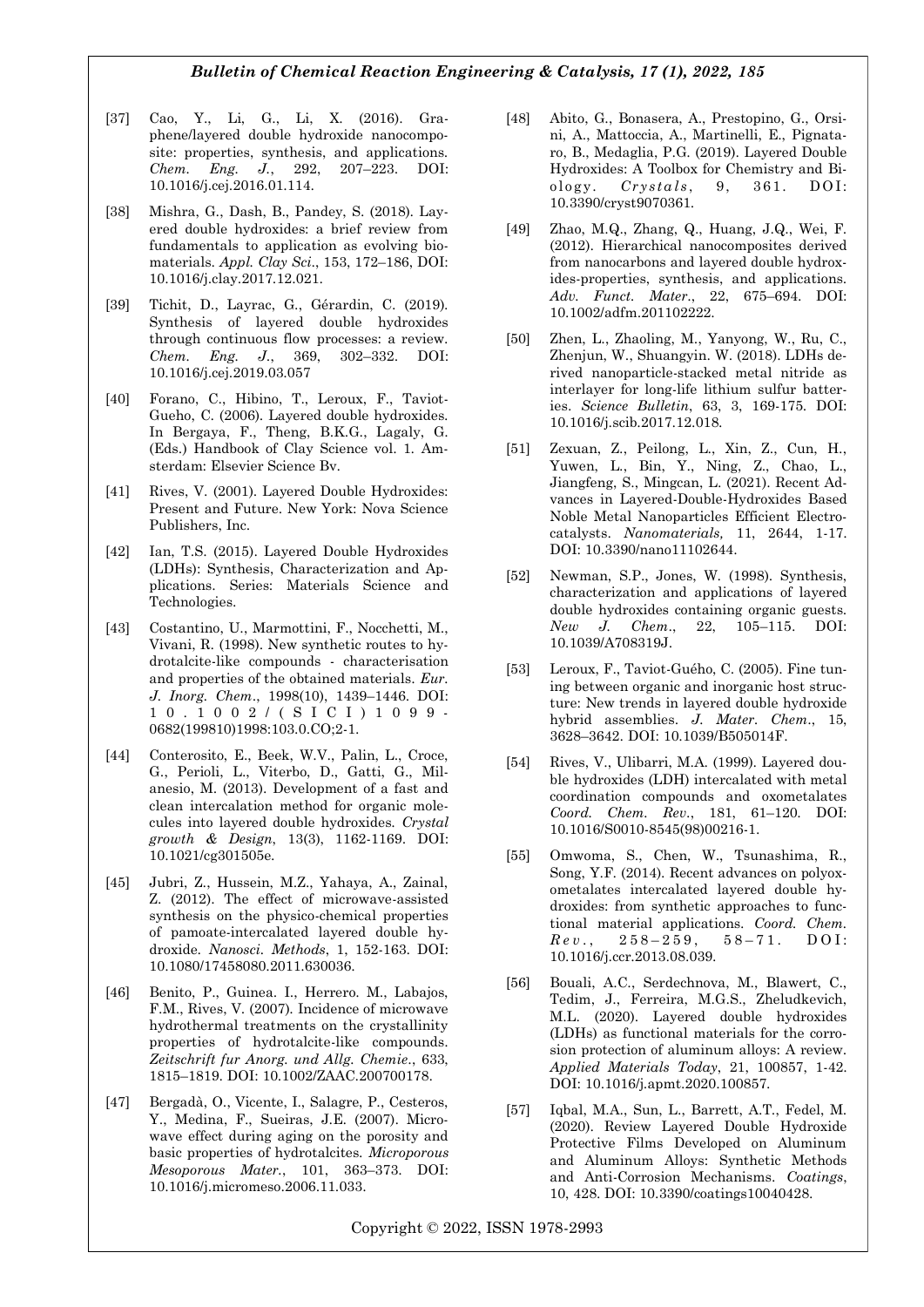- [58] Richetts, M. (2017). Characteristics, Preparation Routes and Metallurgical Applications of LDHs: An Overview. *J. Material. Sci. Eng.*, 6(6), 1-11. DOI: 10.4172/2169-0022.1000397.
- [59] Ding, X., Wu, L., Chen, J., Zhang, G., Xie, Z., Sun, D., Jiang, B., Atrens, A., Pan, F. (2020). Enhanced protective nanoparticle-modified MgAl-LDHs coatings on titanium alloy. *Surface and Coatings Technology*, 404, 126449. DOI: 10.1016/j.surfcoat.2020.126449.
- [60] Liu, T., Zhou, H., Zhong, G., Yan, X., Su, X., Lin, Z. (2021). Synthesis of NiFeAl LDHs from electroplating sludge and Their excellent supercapacitor performance. Journal of Hazardous Materials, 404, 124113. DOI: 10.1016/j.jhazmat.2020.124113.
- [61] Sònia, A., Francesc, M., Didier, T., Javier, P. R., Johan, C.G., Jesús, E.S., Pilar, S., Yolanda, C. (2005). Aldol condensations over reconstructed Mg-Al hydrotalcites: structureactivity relationships related to the rehydration method. *Chemistry* 1(2), 728-739. DOI: 10.1002/chem.200400409.
- [62] Biplab, R., Anupam, S.R., Asit, B.P., Manirul, I.S.K, Asoke, P.C. (2016). Nano-structured Magnesium Oxide as Efficient Recyclable Catalyst for Knoevenagel and Claisen-Schmidt Condensation Reactions. *Chemistry Select*. 1, 15, 4778-47784, DOI: 10.1002/slct.201600380.
- [63] Chen, D., Li, Y., Zhang, J., Zhou, J., Guo, Y., Liu, H. (2012). Magnetic Fe3O4/ZnCr-layered double hydroxide composite with enhanced adsorption and photo catalytic activity. *Chem. Eng. J.*, 185(186), 120–126. DOI: 10.1016/j.cej.2012.01.059.
- [64] Francisco, T., Castillo-Rodríguez, J.C., Tzompantzi-Flores, C., Raúl Pérez, H., Gómez, R., Santolalla-Vargas, C.E., Che-Galicia, G., Ramos-Ramírez, E. (2021). Addition of SnO<sup>2</sup> over an oxygen deficient zirconium oxide (ZrxOy) and its catalytic evaluation for the photodegradation of phenol in water. *Catalysis Today*, DOI : 10.1016/j.cattod.2021.07.027.
- [65] Claudia, A., Reyna, N., Barrera-Diaz, C., Martínez-Miranda, V., Julia, P., Jaime, S.V. (2013). Photocatalytically enhanced Cr(VI) removal by mixed oxides derived from MeAl (Me:Mg and/or Zn) layered double hydroxides. *Applied Catalysis B: Environmental*, 140  $(141)$ ,  $546-551$ .  $D O I$  : 10.1016/j.apcatb.2013.04.053.
- [66] Sheldon, R.A. (2001). van Bekkum H. (Eds.), , Ch. 7. Fine Chemicals Through Heterogeneous Catalysis. Wiley-VCH, Weinheim.
- [67] Bukhtiyarova, M.V. (2019). A review on effect of synthesis conditions on the formation of layered double hydroxides. *J. Solid State*   $269, 494 - 506.$  DOI: 10.1016/j.jssc.2018.10.018.
- [68] Qiong, Z., Huan, L. (2014). Mg/Al layered double hydroxides prepared by microwaveassisted co-precipitation method for the removal of bromate. *Huan Jing Ke Xue,* 35, 4, 1566-1575.
- [69] Hyung Mi, L., Mi, R.K., Sang, C.L., Seung Ho, L., Kwang, J.K. (2005). Effect of Microwave Heating on the Synthesis of Layered Double Hydroxide. *Material Science Forum*. 492-493, 743-748.
- [70] Choudary, B.M., Kantam, M.L., Rahman, A., Reddy, C.V., Rao, K.K. (2001). The First Example of Activation of Molecular Oxygen by Nickel in Ni-Al Hydrotalcite: A Novel Protocol for the Selective Oxidation of Alcohols. *Angew. Chem. Int. Ed*., 40, 763-766. DOI: 10.1002/1521-3773(20010216)40:43.0.CO;2-T
- [71] Choudary, B.M., Kantam, M.L., Rahman, A., Reddy, C.R.V. (2003). Selective reduction of aldehydes to alcohols by calcined Ni-Al hydrotalcite. *Journal of Molecular Catalysis A: Chemical*, 206, 145–151. DOI: 10.1016/S1381- 1169(03)00413-8.
- [72] Kantan, M.L., Kavita, B., Rahman, A., Sateesh, M. (1998). Mg-AlCO<sup>3</sup> Catalysed Ring Opening of Oxiranes with TMSN3. *Indian Journal of Chemistry Sect. B.* (37), 1039-1041. http://nopr.niscair.res.in/handle/123456789/5 6930.
- [73] Kim, T.H., Lee, G.J., Kang, J.H., Kim, H.J., Kim, T.I., Oh, J.M. (2014). Anticancer Drug-Incorporated Layered Double Hydroxide Nanohybrids and Their Enhanced Anticancer Therapeutic Efficacy in Combination Cancer Treatment. *BioMed Research International*. 193401, 1-11. DOI: 10.1155/2014/193401.
- [74] Hashim, N., Hussein, MZ., Isa, I.M., Kamari, A., Mohamed, A., Azmi, M., Adila, M.J., Haf sah, T. (2014). Synthesis and controlled release of cloprop herbicides from cloprop layered double hydroxide and cloprop zinc layered hydroxide nanocomposites. *Open Journal of Inorganic Chemistry*, 4(1), 1-9. DOI: 10.4236/ojic.2014.41001.
- [75] Hai Nguyen, T., Chu-Ching, L., Huang-Ping, C. (2018). Amino acids-intercalated Mg/Al layered double hydroxides as dual-electronic adsorbent for effective removal of cationic and oxyanionic metal ions. *Separation and Purification Technology*. 192, 36-45. DOI: 10.1016/j.seppur.2017.09.060.
- [76] Hirokazu, N., Natsuko, W., Mitsutomo, T. (2004). Intercalation of amino acids and peptides into Mg-Al layered double hydroxide by reconstruction method. *International Journal of Pharmaceutic*s. 269(2), 469-478. DOI: 10.1016/j.ijpharm.2003.09.043.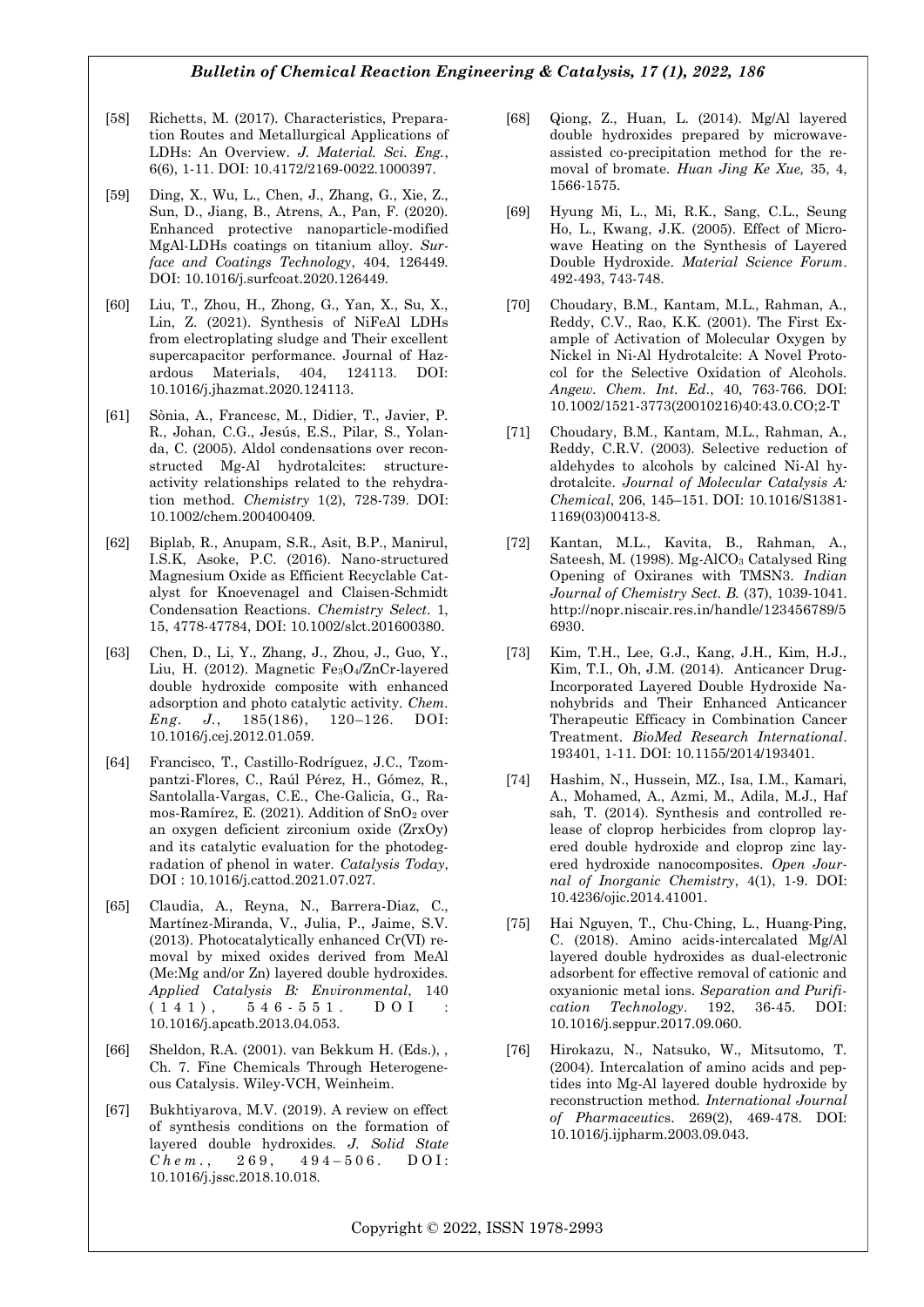- [77] Yang, Q.Z., Chang, Y.Y., Zhao, H.Z. (2013). Preparation and Antibacterial Activity of Lysozyme and Layered Double Hydroxide Nanocomposites. *Water. Res*., 47, 6712–6718. DOI: 10.1016/j.watres.2013.09.002.
- [78] Rahman, A., Al-Dayeb, S.S. (2011). Structure characterization and application of Ni hydrotalcite as solid bas catalysts for organic transformations. *J. Chil. Chem. Soc*., 56(1),  $598 - 600$ . DOI:  $10.4067$ /S0717-97072011000100017.
- [79] Man, P., Chang-Il, L., Young, J. S. (2009). Hybridization of the natural antibiotic, cinnamic acid, with layered double hydroxides (LDH) as green pesticide. *Environmental Science and Pollution Research*. 17(1), 203-209. DOI: 10.1007/s11356-009-0235-0.
- [80] Collins, I.E., Marco, T., Xiaogang, Y., Jun, H., Cheng-Gong, S. (2018). Ultrasonic and Hydrothermal Mediated Synthesis Routes for Functionalized Mg-Al LDH: Comparison Study on Surface Morphology, Basic Site Strength, Cyclic Sorption Efficiency and Effectiveness. *Ultrasonics Sonochemistry*, 40, 341-352. DOI: 10.1016/j.ultsonch.2017.07.013.
- [81] Bayu, W., Puji, K., Purbaningtias, T.E., Fatimah, I. (2015). Synthesis and Characterization of Hydrotalcite at Different Mg/Al Molar Ratios. *Procedia Chemistry*, 17, 21–26. DOI: 10.1016/j.proche.2015.12.115.
- [82] Wu, L. (2017). Influence of reaction temperature on the controlled growth of Mg-Al LDH film. *Int. J. Electrochem. Sci*., 12, 6352–6364. DOI: 10.20964/2017.07.74.
- [83] Zai, J.T., Liu, Y.Y., Li, X.M., Ma, Z.F., Qi, R.R., Qian, X.F. (2017). 3D hierarchical Co– Al layered double hydroxides with long-term stabilities and high rate performances in supercapacitors. *Nano-Micro Lett*., 9, 21–29. DOI: 10.1007/s40820-016-0121-5.
- [84] Choudary, B.M., Kantam, M.L., Reddy, C.V., Aranganathan, S., Lakshmi, P.S., Figueras, F. (2000). Mg–Al–O–t -Bu hydrotalcite: a new and efficient heterogeneous catalyst for transesterification. *J. Molec. Catal. A*, 159, 411– 416. DOI: 10.1016/S1381-1169(00)00209-0.
- [85] Nishesh Gupta, K., Md, S., Kim, S., Kim, K.S. (2020). Microscopic, spectroscopic, and experimental approach towards understanding the phosphate adsorption onto Zn–Fe layered double hydroxide. *Journal of Molecular Liquids* , 297, 111935, DOI: 10.1016/j.molliq.2019.111935.
- [86] Karolina, R., Matusik, J., Kuligiewicz, A., Leiviskä, T., Cempura, G. (2021). Surface chemistry and structure evaluation of Mg/Al and Mg/Fe LDH derived from magnesite and dolomite in comparison to LDH obtained from chemicals. *Applied Surface Science*, 538, 147923. DOI: 10.1016/j.apsusc.2020.147923.
- [87] Fatima, Z.M, Abderrahim, K., Mohamed, A., Noureddine, B. (2017). Zn–Al layered double hydroxides intercalated with carbonate, nitrate, chloride and sulfate ions: Synthesis, characterization and dyes removal properties. *Journal of Taibah University for Science*. 11, 1, 90-100. DOI: 10.1016/j.jtusci.2015.10.007.
- [88] Luíz, P.F.B., Denise, E., Luciano de, M.G, Frederico, G.P., da Costa, L.M., Tronto, J. (2018). Layered Double Hydroxides as Hosting Matrices for Storage and Slow Release of Phosphate Analyzed by Stirred-Flow Method. *Materials Research*, 21(6), 20171004. DOI: 10.1590/1980-5373-MR-2017-1004.
- [89] Giphin, G., Saravana, K.M.P. (2017). Synthesizing methods of layered double hydroxides and its use in the fabrication of dye Sensitised solar cell (DSSC): A short review. *Materials Science and Engineering,* 263, 032020, 1-9. DOI: 10.1088/1757-899X/263/3/032020.
- [90] Chia-Hsuan, L., Hsueh-Liang, C., Weng-Sing, H., Moo-Chin, W., Horng-Huey, K. (2017). Synthesis and optical properties of Mg-Al layered double hydroxides precursor powders. *AIP Advances*, 7, 12, 5005, 1-11. DOI: 10.1063/1.4990832.
- [91] Molano-Mendoza, M., Donneys-Victoria, D., Marriaga-Cabrales, N., Angel Mueses, M., Li Puma, G., Machuca-Martínez, F. (2018). Synthesis of Mg-Al layered double hydroxides by electrocoagulation. *Methods X*, 5, 915-923. DOI: 10.1016/j.mex.2018.07.019.
- [92] Marcu, I., Urdă, A., Popescu, I., Hulea, V. (2017). Layered Double Hydroxides-Based Materials as Oxidation Catalysts. In M. Putz, & M. Mirica (Ed.) Sustainable Nanosystems Development, Properties, and Applications. Hershey, PA: IGI Global. DOI: 10.4018/978-1- 5225-0492-4.ch003.
- [93] Carrado, K.A., Csencsits, R., Thiyagarajan, P., Seifert, S., Macha, S.M., Harwood, J.S. (2002). Crystallization and textural porosity of synthetic clay minerals. *Journal of Materials Chemistry,* 12, 3228-3237. DOI: 10.1039/b204180b.
- [94] Said, A., Mohammed, N.B., Sadik, A., Hamid, Z., Omar, Q. (2020). Effect of Mg/Al molar ratio on the basicity of Mg-Al mixed oxide derived from Mg-Al hydrotalcite. *Mediterranean Journal of Chemistry*, 10, 625-633. DOI: 10.13171/mjc10602007021464sa.
- [95] Hongri, S., Haohong, D., Chunping, C., Jean-Charles, B., Dermot, O.H. (2019). Bifunctional acid–base mesoporous silica@aqueous miscible organic-layered double hydroxides. *RSC A d v* . , 9, 3 7 4 9 - 3 7 5 4 . D O I : 10.1039/C9RA00188C.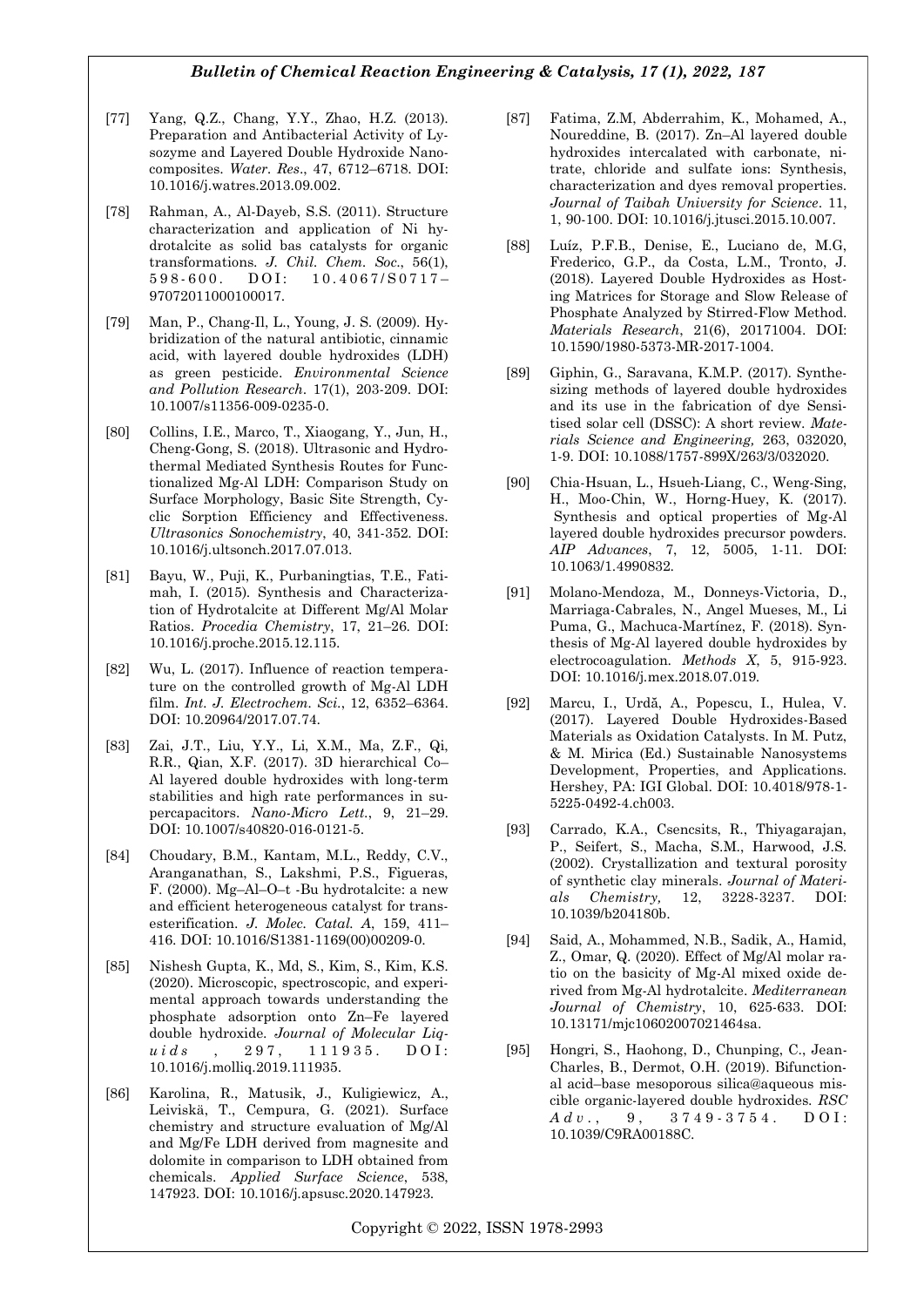- [96] Debecker, D.P., Gaigneaux, E.M., Busca, Guido. (2009). Exploring, Tuning, and Exploiting the Basicity of Hydrotalcites for Applications in Heterogeneous Catalysis. *Chemistry*. 15, 3920–3935. DOI: 10.1002/chem.200900060.
- [97] Ibrahim, R., Lwin, Y. (2010). Adsorbents derived from Mg-Al hydrotalcite like compounds for high temperature hydrogen storage. *Journal of Applied Sciences*, 10(12), 1128-1133. DOI: 10.3923/jas.2010.1128.1133.
- [98] Saikia, H., Basumatary, S. (2019). MgRuAllayered Double Hydroxides (LDH): An Efficient Multifunctional Catalyst for Aldol Condensation and Transfer Hydrogenation Reactions. *Current Catalysis,* 4, 8. DOI: 10.2174/2211550108666190418125857.
- [99] Shanshan, X., Sarayute, C., Yan, S., Shaojun, X., Yi-chi, W., Sarah, H., Yibing, M., Yilai, J., Cristina, E.S., Huanhao, C., Xiaolei, F., Christopher, H. (2020). Mechanistic study of nonthermal plasma assisted CO<sup>2</sup> hydrogenation over Ru supported on MgAl layered double hydroxide. *Applied Catalysis B Environmental B*, 268, 118752, DOI: 10.1016/j.apcatb.2020.118752.
- [100] Ateeq, R., Al-Dayeb, S.S. (2011). Structure characterization and application of Ni hydrotalcite as solid bas catalysts for organic transformations. *J. Chil. Chem. Soc*., 56(1), 598-600.
- [101] Harding, H., Peters, A.W., Nee, J.R.D. (2001). New developments in FCC catalyst technology. *Appl. Catal. A*, 221, 389. DOI: 10.1016/S0926-860X(01)00814-6.
- [102] Xavier, K.O., Sreekala, R., Rashid, K.K.A., Yusuff, K.K.M., Sen, B. (1999). Doping effects of cerium oxide on Ni/Al2O3 catalysts for methanation. *Catal. Today*, 49, 17–21. DOI: 10.1016/s0920-5861(98)00403-9.
- [103] Santos, R.M.M.D., Gonçalves, R.G.L., Constantino, V.R.L., Santilli, C.V., Borges, P.D., Tronto, J., Pinto, F.G. (2017). Adsorption of Acid Yellow 42 dye on calcined layered double hydroxide: effect of time, concentration, pH and temperature. *Appl. Clay Sci*., 140, 132– 139. DOI: 10.1016/j.clay.2017.02.005.
- [104] Octavian D. Pavel, Didier T, Ioan-Cezar M (2012). Acido-basic and catalytic properties of transition-metal containing Mg–Al hydrotalcites and their corresponding mixed oxides. *Applied Clay Science,* 61, 52-58. DOI: 10.1016/j.clay.2012.03.006.
- [105] Fahimeh, A, Mokhtari, J., Tahoori, F. (2019). Layered double hydroxides (LDHs): As efficient heterogeneous catalyst for the cyanosilylation of aromatic aldehydes. *Phosphorus, Sulfur, and Silicon and the Related Elements*,  $1 9 4$   $(1 - 2)$ ,  $7 6 - 8 2$ . DOI: 10.1080/10426507.2018.1492920.
- [106] Rahman, A. (2013). Structure characterization and application of Ni hydrotalcite as environmentally friendly catalysts for reductive amination of benzaldehyde. *International Journal of Engineering Sciences & Emerging Technologies*, 56(1), 598-600.
- [107] Rahman, A., Pelletier, A., Mupa, M., Mahamadi, C., Musekiwa, C. (2016). Environment-Friendly Reduction of Aromatics to Alicyclic Compounds at Room Temperature Using Superactive Calcined Ni-Al Hydrotalcite Catalysts. American *Journal of Applied*   $Chemistry, 4(1), 18-23. DOI:$ 10.11648/j.ajac.20160401.14.
- [108] Choudary, B.M., Someshwar, T., Reddy, C.V., Kantam, M.L., Ratnam K.J., Sivaji, L.V. (2003). The first example of bromination of aromatic compounds with unprecedented atom economy using molecular bromine. *Applied Catalysis A: General*, 251, 397–409. DOI: 10.1016/S0926-860X(03)00379-X.
- [109] Palomares, A.E., Franch, C., Corma, A. (2011). A study of different supports for the catalytic reduction of nitrates from natural water with a continuous reactor. *Catal. Today*, 172 (1), 90-94. D O I: 10.1016/j.cattod.2011.05.015.
- [110] Adamski, A., Gil, B., Sojka, S. (2008). Role of vanadium sites in  $NO$  and  $O<sub>2</sub>$  adsorption processes over VOx/CeO2-ZrO<sup>2</sup> catalysts EPR and IR studies. *Catal. Today*, 137, 292-299. DOI: 10.1016/j.cattod.2008.02.002.
- [111] Olena, D., Eleonora, B., Alexey, K. (2018). Propylene oxide polymerization in the presence of layered double hydroxides. *Chem. Didact. Ecol. Metrol*. 23(1-2), 137-142. DOI: 10.1515/cdem-2018-0009.
- [112] Laycock, D.E., Collacott, R.J., Skelton, D.A., Tchir, M.F. (1991). Stereospecific polymerization of propylene oxide on thermally activated synthetic hydrotalcite. *Journal of Catalysis*, 2, 354-358. DOI: 10.1016/0021-9517(91)90119-O.
- [113] Tengfei, L., Lin, J.W.Z., Haralampos, N.M., Yu-Fei, S. (2018). Robust and Environmentally Benign Solid Acid Intercalation Catalysts for the Aminolysis of Epoxides. *Chem-CatChem*, 10, 20, 4699-4706. DOI: 10.1002/cctc.201801119.
- [114] Weijie, Z., Pingping, J., Ying, W., Jian, Z., Pingbo, Z. (2016). Manganese(III) Tetraphenylporphyrin Encapsulated by Ion Modified Hexagonal Mesoporous Silica with Unexpected Enhanced Epoxidation Selectivity. *Synthesis and Reactivity in Inorganic, Metal Organic, and Nano-Metal Chemistry*, 46, 1765 – 1 7 7 2 . D O I : 10.1080/15533174.2015.1137059.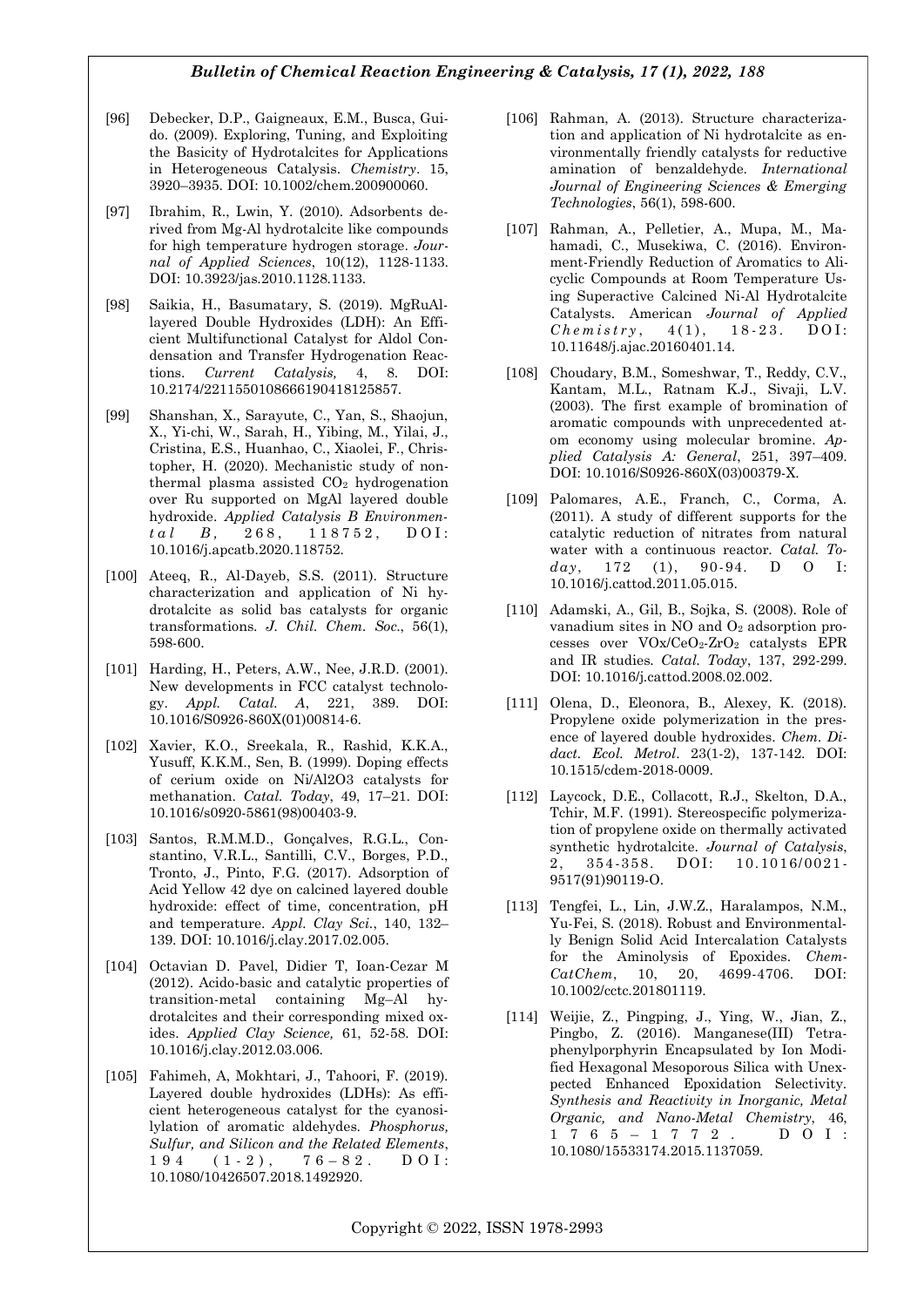- [115] Jiang, P., Chen, M., Dong, Y., Lu, Y., Ye, X., Zhang, W. (2009). Novel Two-Phase Catalysis with Organometallic Compounds for Epoxidation of Vegetable Oils by Hydrogen Peroxide. *J. Am. Oil Chem. So*c., 87, 83-91. DOI: 10.1007/s11746-009-1469-1.
- [116] Li, X., Jiang, P., Lu, Y., Zhang, W., Dong, Y. (2012). Synthesis of Hydrotalcite-like Com ounds Intercalated by 12- Phosphorus Tungsten Heteropoly Acid and Catalytic Performance on the Epoxidation of Fatty Acid Methyl Esters. *Acta Chim. Sin*., 70, 544. DOI: 10.6023/A1108261.
- [117] Sahoo, D.P., Nayak, S., Reddy, K.H., Martha, S., Parida, K. (2018). Fabrication of a o(OH)2/ZnCr LDH "p-n" Heterojunction Photocatalyst with Enhanced Separation of Charge Carriers for Efficient Visible-Light Driven H<sup>2</sup> and O<sup>2</sup> Evolution. *Inorg. Ch*em.,  $57(7)$ ,  $3840-3854$ ,  $DQI$ ; 10.1021/acs.inorgchem.7b03213.
- [118] Sahoo, M., Mansingh, S., Subudhi, S., Mohapatra, P., Parida, K.M. (2019). A plasmonic AuPd bimetallic nanoalloy decorated over a GO/LDH hybrid nanocomposite via a green synthesis route for robust Suzuki coupling reactions: a paradigm shift towards a sustainable future. *Catalysis Science and Technology*, 9, 4678– 4692. DOI: 10.1039/C9CY01085H.
- [119] Sahoo, M., Singha, S., Parida, K.M. (2011). Amine functionalized layered double hydroxide: a reusable catalyst for aldol condensation. *New J. Chem.*, 35, 2503–2509. DOI: 10.1039/C1NJ20492K.
- [120] Kuljiraseth, J., Wangriya, A., Malones, J.M.C., Klysubun, W., Jitkarnka, S. (2018). Synthesis and Characterization of AMO LDHderived mixed oxides with various Mg/Al ratios as acid–basic catalysts for Esterification of benzoic acid with 2-ethylhexanol. *Applied Catalysis B: Environmental*, 243, 415-427. DOI: 10.1016/j.apcatb.2018.10.073.
- [121] Walker, V., Mills, G.A. (2001). Urine 4- heptanone: a β-oxidation product of 2- ethylhexanoic acid from plasticizers. *Clin. Chim. Acta*., 306, 51–61. DOI: 10.1016/s0009- 8981(01)00390-4.
- [122] Parida, K., Das, J. (2000). Mg/Al hydrotalcites: preparation, characterization and ketonisation of acetic acid. *J. Molec. Catal. A Chem*., 151, 185–192. DOI: 10.1016/S1381- 1169(99)00240-X.
- [123] Wang, Y., Yan, D., Hankari, S.E., Zou, Y., Wang, S. (2018). Recent progress on layered double hydroxides and their derivatives for electrocatalytic water splitting. *Advanced Science*, 5(8), 1800064. DOI: 10.1002/advs.201800064.
- [124] Suen, N.T., Hung, S.F., Quan, Q., Zhang, N., Xu, Y.J., Chen, H.M. (2017). Electrocatalysis for the oxygen evolution reaction: recent development and future perspectives. *Chemical Society Reviews*, 46(2), 337–365. DOI: 10.1039/C6CS00328A.
- [125] Wu, L., Yu, L., Xiao, X., Zhang, F., Song, S., Chen, S., Ren, Z. (2020). Review Article Recent Advances in Self-Supported Layered Double Hydroxides for Oxygen Evolution Reaction. *AAAS Research*, 2020, 3976278. DOI: 10.34133/2020/3976278.
- [126] Trotochaud, L., Young, S.L., Ranney, J.K., Boettcher, S.W. (2014). Nickel-iron oxyhydroxide oxygen-evolution electrocatalysts: the role of intentional and incidental iron incorporation. *J. Am. Chem. Soc*., 136, 6744-6753. DOI: 10.1021/ja502379c.
- [127] Lyu, F., Wang, Q., Choi, S.M., Yin, Y. (2019). Noble-metal-free electrocatalysts for oxygen evolution. *Small (Weinheim an der Bergstrasse, Germany)*, 15(1), 1804201. DOI: 10.1002/smll.201804201.
- [128] Vij, V., Sultan, S., Harzandi, A.M. Abhishek, M., Jitendra, N.T., Wang-Geum, L., Taeseung, Y., Kwang, S.K. (2017). Nickel-based electrocatalysts for energy-related applications: oxygen reduction, oxygen evolution, and hydrogen evolution reactions. *ACS Catalysis*, 7(10), 7196-7225. DOI: 10.1021/acscatal.7b01800.
- [129] Xiao, X., Huang, D., Fu, Y. Ming, W., Xingxing, J., Xiaowei, L., Lin, G., Shuangshuang, L., Mengkui, W., Chuan, Z., Yan, S. (2018). Engineering NiS/Ni2P heterostructures for efficient electrocatalytic water splitting. *ACS Applied Materials & Interfaces*,  $1 0 (5)$ ,  $4 6 8 9 - 4 6 9 6$ .  $D O I$ : 10.1021/acsami.7b16430.
- [130] Mingfei, S., Ruikang, Z., Zhenhua, L., Min, W., David, G.E., Xue, D. (2015). Layered double hydroxides toward electrochemical energy storage and conversion: design, synthesis and applications. *Chemical Communications,* 51, 15880-15893. DOI: 10.1039/C5CC07296D.
- [131] Jing, H., Xiaomin, T., Qing, D., Zhiqiang, L., Huamin, Z., Anmin, Z., Zhizhang, Y., Xianfeng, L. (2021). Layered double hydroxide membrane with high hydroxide conductivity and ion selectivity for energy storage device. *Nature Communications*, 12, 3409, 1-10. DOI: 10.1038/s41467-021-23721-9.
- [132] Likius, D., Rahman, A., Zivayi, C., Uahengo, V. (2020). Recent Advances on the Use of Nickel Nano Layered Double Hydroxides as Green, and Efficient, Catalysts for Water Splitting. *Catalysis Letters*, 150, 1942–1956. DOI: 10.1007/s10562-019-03095-w.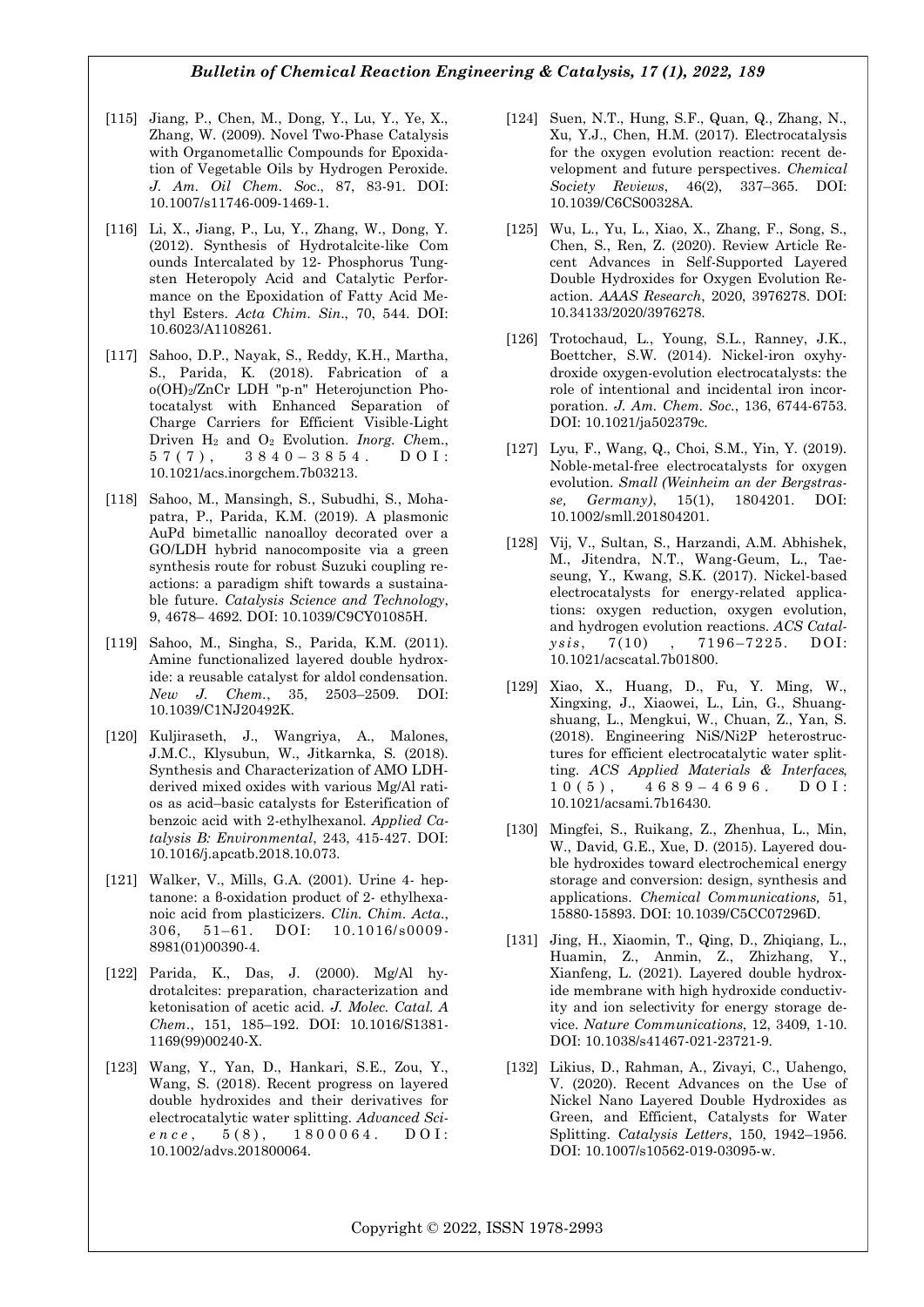- [133] Chen, C., Li, T., Shiqian, D., Wei, C., Yanyong, W., Yuqin, Z., Shuangyin, W. (2020). Advanced Exfoliation Strategies for Layered Double Hydroxides and Applications in Energy Conversion and Storage. *Advanced Functional Materials*. 30, 14, 1909832. DOI: 10.1002/adfm.201909832.
- [134] Rong, L., Yanyong, W., Dongdong, L., Yuqin, Z., Shuangyin, W. (2017). Water-Plasma-Enabled Exfoliation of Ultrathin Layered Double Hydroxide Nanosheets with Multivacancies for Water Oxidation. *Advanced Materials*, 29, 30, 1701546. DOI: 10.1002/adma.201701546.
- [135] Uwasu, M., Hara, K., Yabar, H. (2014). World cement production and environmental implications. *Environ. Dev.*, 10, 36–47. DOI: 10.1016/j.envdev.2014.02.005.
- [136] Kim, Y., Worrell, E. (2002). CO2 emission trends in the cement industry: An international comparison. *Mitig. Adapt. Strateg. Glob. Chang*., 7, 115–133. DOI: 10.1023/A:1022857829028.
- [137] Tuutti, K. (1982). Corrosion of Steel in Concrete, Technical Report, Cement-och Betonginst CBI Sweden, Stockholm, Sweden.
- [138] Bertolini, L., Elsener, B., Pedeferri, P., Redaelli, E., Polder, R. (2013). Corrosion of Steel in Concrete Volume 392. Weinheim, Germany: Wiley-Vch.
- [139] Cai, H., Liu, X. (1998). Freeze-thaw durability of concrete: Ice formation process in pores. *Cem. Concr. Res*., 28, 1281–1287. DOI: 10.1016/S0008-8846(98)00103-3.
- [140] Huovinen, S. (1990). Abrasion of Concrete by Ice in Arctic Sea Structures, Technical, Research Centre of Finland, Espoo, Finland.
- [141] Jacobsen, S., Scherer, G.W., Schulson, E.M. (2015). Concrete–ice abrasion mechanics. *Cem. Concr. Res*., 73, 79–95. DOI: 10.1016/j.cemconres.2015.01.001.
- [142] Attiogbe, E.K., Rizkalla, S.H. (1988). Response of concrete to sulfuric acid attack. *ACI Mater. J*., 85, 481–488.
- [143] Yoon, S., Moon, J., Bae, S., Duan, X., Giannelis, E.P., Monteiro, P.M. (2014). Chloride adsorption by calcined layered double hydroxides in hardened Portland cement paste. *Mater. Chem. Phys*., 15, 376–386. DOI: 10.1016/j.matchemphys.2014.02.026.
- [144] Mir, Z.M., Bastos, A., Höche, D., Zheludkevich, M.L. (2020). Recent Advances on the Application of Layered Double Hydroxides in Concrete. *Materials*, 13, 1426. DOI: 10.3390/ma13061426.
- [145] Zahid, M.M, Alexandre, B., Daniel, H., Mikhail, L.Z. (2020). Recent Advances on the Application of Layered Double Hydroxides in Concrete A Review, *Materials.* 13, 1426; 1-23. DOI: 10.3390/ma13061426.
- [146] José Ignacio, V., Mònica, A., Marcelo, A. (2012). Layered double hydroxides (LDHs) as functional fillers in polymer composites. Advances in Polymer Nanocomposites: Types and applications 91-130, 1st, Chapter: 4, Publisher: Woodhead Publishing, Editors: Fengge Gao. DOI: 10.1533/9780857096241.1.91.
- [147] Du, L.C., Qu, B.J. (2007). Effects of synthesis conditions on crystal morphological structures and thermal degradation behavior of hydrotalcites and flame retardant and mechanical properties of EVA/hydrotalcite blends. Polym. Compos., 28, 131-138. DOI: 10.1002/pc.20279.
- [148] Jiao, C.M., Wang, Z.Z., Ye, Z., Hu, Y., Fan, W.C. (2006). Flame retardation of ethylenevinyl acetate copolymer using nano magnesium hydroxide and nano hydrotalcite. *J. Fire*   $Sci$ ., 24, 47-6 4. DOI: 10.1177/0734904106053160.
- [149] Costache, M.C., Heidecker, M.J., Manias, E., Camion, G., Frache, A., Beyer, G. (2007). The influence of carbon nanotubes, originally modified montmorillonites and layered double hydroxides on the thermal degradation and fire retardancy of polyethylene, ethylenevinyl acetate polystyrene. *Polymer*, 48, 6532- 6545. DOI: 10.1016/j.polymer.2007.08.059.
- [150] Prasad, C., Tang, H., Liu, W. (2018). Magnetic Fe3O<sup>4</sup> based layered double hydroxides (LDHs) nanocomposites (Fe3O4/LDHs): recent review of progress in synthesis, properties and applications. *Journal of Nanostructure in Chemistry*, 8, 393–412. DOI: 10.1007/s40097- 018-0289-y.
- [151] Daud, M., Kamal, M.S., Shehzad, F., Al-Harthi, M.A. (2016). Graphene/layered double hydroxides nanocomposites: a review of recent progress in synthesis and applications.  $Carbon, 104, 241-252. DOI:$ 10.1016/j.carbon.2016.03.057.
- [152] Nalawade, P., Aware, B., Kadam, V.J., Hirlekar, R.S. (2009). Layered Double Hydroxides: A Review. *Journal of Scientific & Industrial Research*, 267(68), 267-272.
- [153] Choy, J.H., Kwak, S.Y., Park, J.S., Jeong, Y.J. (2001). Cellular uptake behavior of [c32P] labeled ATP–LDH nanohybrids. *J. Mater. Chem*., 11, 1671-1674. DOI: 10.1039/B008680.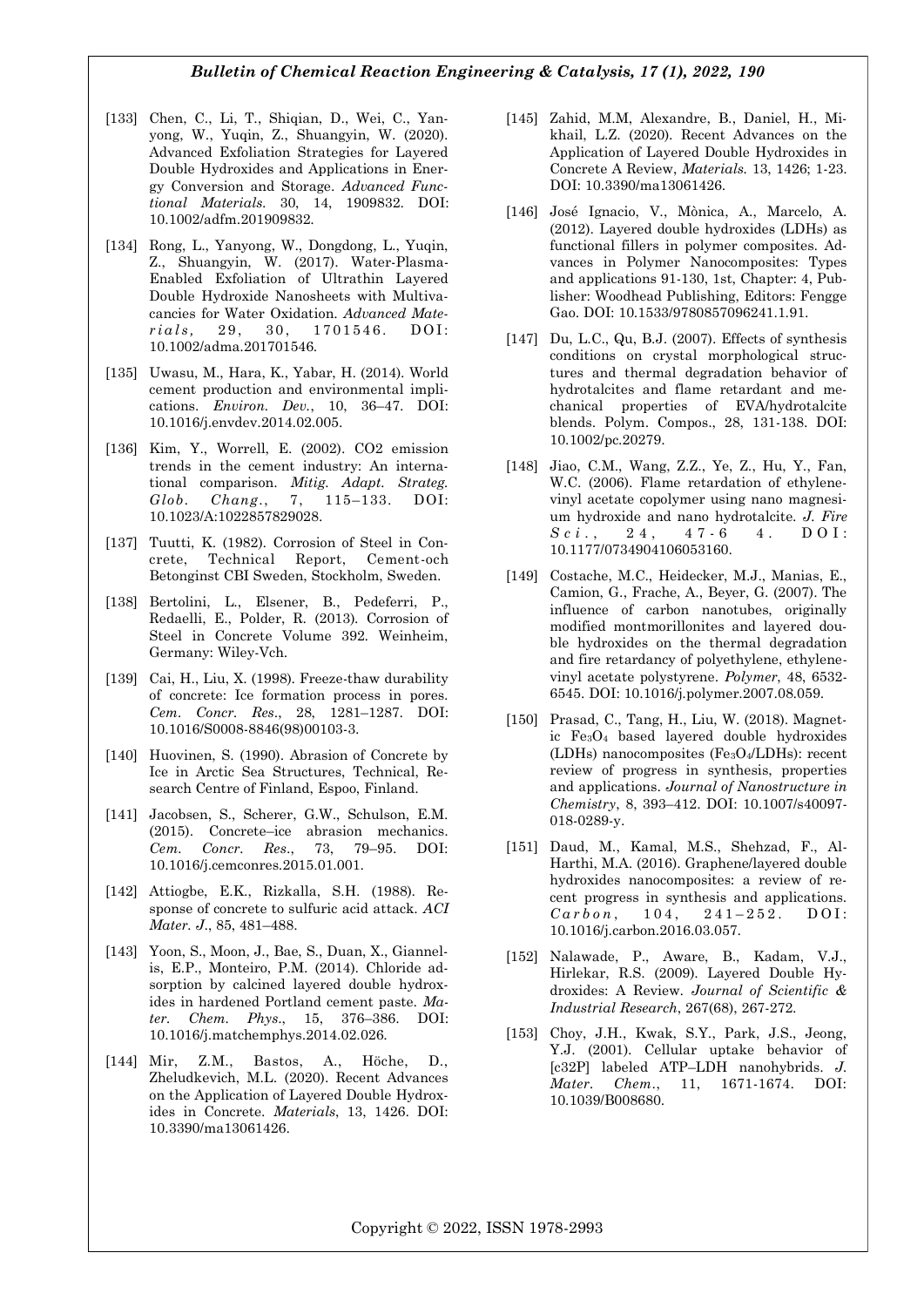- [154] Umberto, C., Valeria, B., Giuliana, G., Francesca, M., Morena, N., Loredana, T., Vittoria, V. (2009). New Polymeric Composites Based on Poly(caprolactone) and Layered Double Hydroxides Containing Antimicrobial Species. *Applied Materials and Interfaces*, 1, 3, 668- 677. DOI: 10.1021/am8001988.
- [155] Umberto, C., Morena, N., Michele, S., Riccardo, V. (2009). Recent progress in the synthesis and application of organically modified hydrotalcites. *Z. Kristallogr*., 224, 273–281. DOI: 10.1524/zkri.2009.1153.
- [156] Mardani, H.R. (2017). (Cu/Ni)–Al layered double hydroxides@Fe3O4 as efficient magnetic nano composite photo catalyst for visible light degradation of methylene blue. *Res. Chem. Intermed*., 10, 5795–5810. DOI: 10.1007/s11164- 017-2963-y.
- [157] Chunming, S (2017). Environmental implications and applications of engineered nanoscale magnetite and its hybrid nanocomposites: A review of recent literature. *J. Hazard. Mater*., 322(Pt A): 48–84. DOI: 10.1016/j.jhazmat.2016.06.060.
- [158] Lu, L., Li, J., Ng, D.H., Yang, P., Song, P., Zuo, M. (2017). Synthesis of novel hierarchically porous Fe3O4@MgAl–LDH magnetic microspheres and its superb adsorption properties of dye from water. *J. Ind. Eng. Chem*., 46, 315–323. DOI: 10.1016/j.jiec.2016.10.045.
- [159] Parida, K., Satpathy, M., Mohapatra, L. (2012). Incorporation of  $Fe^{3+}$  into Mg/Al layered double hydroxide framework effects on textural properties and photocatalytic activity for H<sup>2</sup> generation. *J. Mater. Chem*., 22, 7350– 7357. DOI: 10.1039/C2JM15658J.
- [160] Ran-ran, S., Liang-guo, Y., Kun, Y., Yuanfeng, H., Bin, D. (2015). Adsorption of Cd(II) by Mg–Al–CO3- and magnetic Fe3O4/Mg–Al– CO3-layered double hydroxides: Kinetic, isothermal, thermodynamic and mechanistic studies. *Journal of Hazardous Materials*, 299, 4 2 - 4 9 . D O I : 10.1016/j.jhazmat.2015.06.003Get.
- [161] Zhang, H., Zhang, G., Bi, X., Chen, X. (2013). Facile assembly of a hierarchical core@shell Fe3O4@CuMgAl-LDH (layered double hydroxide) magnetic nanocatalyst for the hydroxylation of phenol. *J. Mater. Chem. A*, 1, 5934– 5942. DOI: 10.1039/C3TA10349H.
- [162] Komarala, E.V.P., Nigam, S., Aslam, M., Bahadur, D. (2016). In-vitro evaluation of layered double hydroxide–Fe3O<sup>4</sup> magnetic nanohybrids for thermo-chemotherapy. *New J.*   $Chem.$ , 40, 4 2 3 – 4 3 3. DO: 10.1039/C5NJ01701G.
- [163] Wang, R.X., Wen, T., Wu, X.L., Xu, A.W. (2014). Highly efficient removal of humic acid from aqueous solutions by Mg/Al layered double hydroxides-Fe3O<sup>4</sup> nanocomposites. *RSC Advances* , 4, 21802-21809. DOI: 10.1039/C4RA02212B.
- [164] Hu, W., Wu, X., Jiao, F., Yang, W., Zhou, Y. (2016). Preparation and characterization of magnetic Fe3O4@sulfonated β-cyclodextrin intercalated layered double hydroxides for methylene blue removal. *Desalination Water*   $T$  *r* e a t . , 57, 1 – 12. DOI 10.1080/19443994.2016.1155173.
- [165] Zhang, X., Wang, J., Li, R., Dai, Q., Gao, R., Liu, Q., Zhang, M. (2013). Preparation of Fe3O4@C@layered double hydroxide composite for magnetic separation of uranium. *Ind. Eng. Chem. Res*., 52, 10152–10159. DOI: 10.1021/ie3024438.
- [166] Chen, D., Li, Y., Zhang, J., Zhou, J., Guo, Y., Liu, H. (2012). Magnetic Fe3O4/ZnCr-layered double hydroxide composite with enhanced adsorption and photo catalytic activity. *Chem. Eng. J*., 185(186): 120–126. DOI: 10.1016/j.cej.2012.01.059.
- [167] Wang, X., Zhou, S., Wu, L. (2014). Fabrication of Fe3+ doped Mg/Al layered double hydroxides and their application in UV light shielding coatings. *J. Mater. Chem. C.*, 2, 5752–5758. DOI: 10.1039/C4TC00437J.
- [168] Yan, L., Yang, K., Shan, R., Yu, H., Du, B. (2015). Calcined ZnAl- and  $Fe<sub>3</sub>O<sub>4</sub>/ZnAl$  layered double hydroxides for efficient removal of Cr(VI) from aqueous solution. *RSC Advances*, 5, 96495-96503. DOI: 10.1039/C5RA17058C.
- [169] Pan, D., Zhang, H., Fan, T., Chen, J., Duan, X. (2011). Nearly monodispersed core–shell structural Fe3O4@DFUR–LDH sub micro particles for magnetically controlled drug delivery and release. *Chem. Commun*., 47, 908– 910. DOI: 10.1039/C0CC01313G.
- [170] Ni, J., Xue, J., Xie, L., Shen, J., He, G., Chen, H. (2018). Construction of magnetically separable NiAl LDH/Fe3O4-RGO nanocomposites with enhanced photocatalytic performance under visible light. *Phys. Chem. Chem. Phys.*, 20, 414–421. DOI: 10.1039/C7CP06682A.
- [171] Koilraj, P., Sasaki, K. (20160. Fe3O4/MgAlNO<sup>3</sup> layered double hydroxide as a magnetically separable sorbent for the remediation of aqueous phosphate. *J. Environ. Chem. Eng.*, 4, 984–991. DOI: 10.1016/j.jece.2016/01.005.
- [172] Moaser, A.G., Khoshnavazi, R. (2017). Facile synthesis and characterization of Fe3O4@MgAl-LDH@STPOM nanocomposite with highly enhanced and selective degradation of methylene blue. *New J. Chem*., 41, 9472–9481. DOI: 10.1039/C7NJ00792B.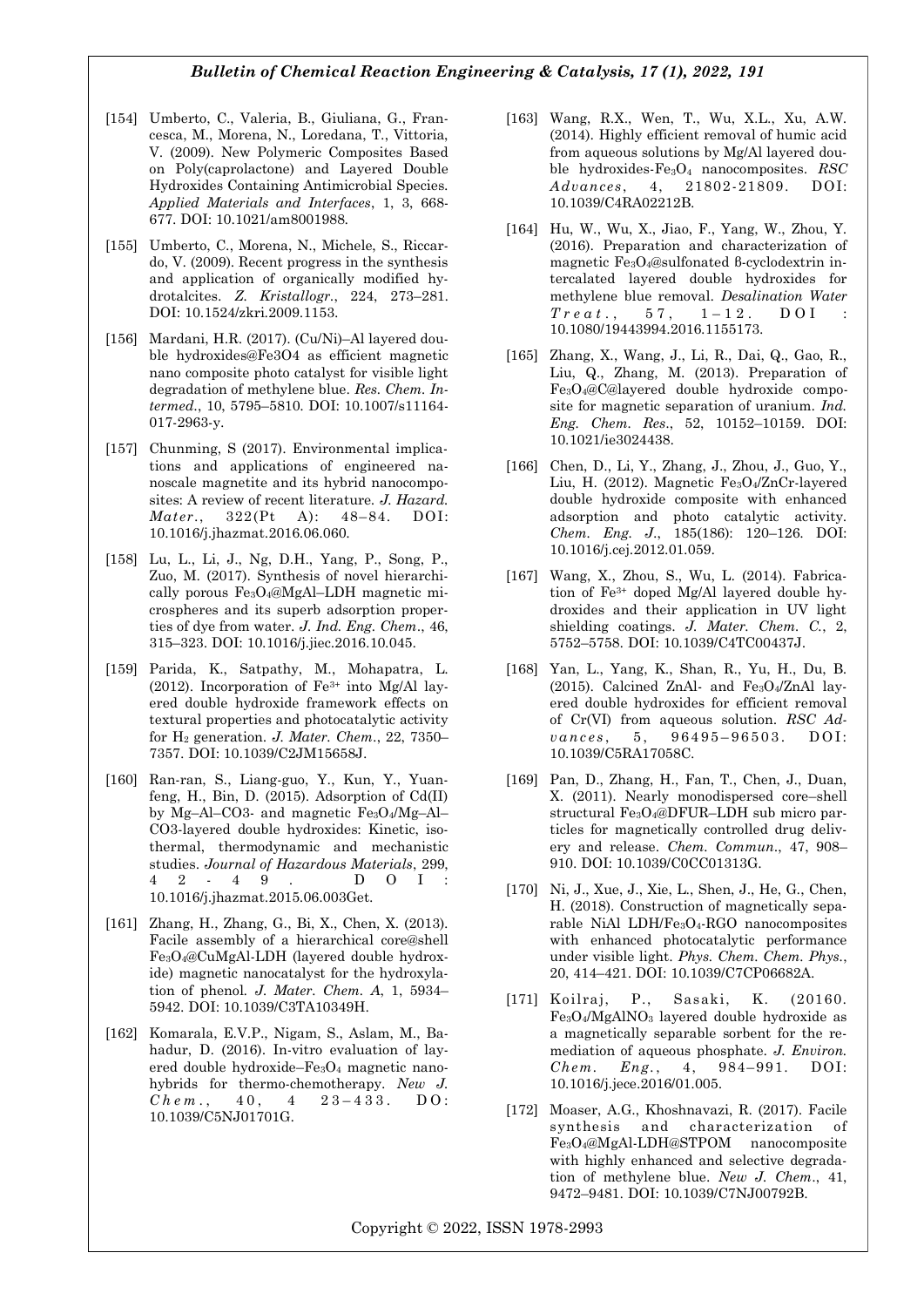- [173] Mi, F., Chen, X., Ma, Y., Yin, S., Yuan, F., Zhang, H. (2011). Facile synthesis of hierarchical core–shell Fe3O4@MgAl–LDH@Au as magnetically recyclable catalysts for catalytic oxidation of alcohols. *Chem. Commun*., 47, 12804–12806. DOI: 10.1039/c1cc15858a.
- [174] Chen, D., Li, Y., Zhang, J., Li, W., Zhou, J., Shao, L., Qian, G. (2012). Efficient removal of dyes by a novel magnetic Fe3O4/ZnCr-layered double hydroxide adsorbent from heavy metal wastewater. *J. Hazard. Mater*., 243, 152–160. DOI: 10.1016/j.jhazmat.2012.10.014.
- [175] Shan, R., Yan, L., Yang, K., Yu, S., Hao, Y., Yu, H., Du, B. (2014). Magnetic Fe3O4/MgAlLDH composite for effective removal of three red dyes from aqueous solution*. Chem. Eng. J*., 15, 38–46. DOI: 10.1016/j.cej.2014.04.105.
- [176] Chen, X., Mi, F., Zhang, H., Zhang, H. (2012). Facile synthesis of a novel magnetic coreshell hierarchical composite submicrospheres Fe3O4@CuNiAl-LDH under ambient conditions. *Mater. Lett*., 69, 48–51. DOI: 10.1016/j.matlet.2011.11.052.
- [177] Wu, X.L., Wang, L., Chen, C.L., Xu, A.W., Wang, X.K. (2011). Waterdispersible magnetite-graphene-LDH composites for efficient arsenate removal. *J. Mater. Chem*., 21, 17353– 17359. DOI: 10.1039/C1JM12678D.
- [178] Zhao, X., Wang, W.Y., Li, X.D., Li, S., Song, F.  $(2018)$ . Core-shell structure of Fe3O4@MTXLDH/Au NPs for cancer therapy. *Mater. Sci. Eng. C*, 89, 422–428. DOI: 10.1016/j.msec.2018.04.024.
- [179] Shao, M., Ning, F., Zhao, J., Wei, M., Evans, D.G., Duan, X. (2012). Preparation of Fe3O4@SiO2@layered double hydroxide core– shell microspheres for magnetic separation of proteins. *J. Am. Chem. Soc*., 134, 1071–1077. DOI: 10.1021/ja2086323.
- [180] Magdalena, W., Małgorzata, K.K., Alina, P., Grzegorz, R., Tomasz, B. (2019). Removal of Heavy Metals and Metalloids from Water Using Drinking Water Treatment Residuals as Adsorbents: A Review. *Minerals,* 9, 487, 1-17. DOI: 10.3390/min9080487.
- [181] Marcella, B., Francesco, M. (2018). Layered double hydroxides (LDHs): versatile and powerful hosts for different applications. *Journal of Analytical & Pharmaceutical Research,* 7, 1, 14-12. DOI: 10.15406/japlr.2018.07.00206.
- [182] Lekbira, E.M., Mountassir, E.M., El-Mostafa, M., Claude, F., Mohammadine, E.H., Samir, B., Abdelaaziz, A.T., Salah, R. (2021). ZnCr-LDHs with dual adsorption and photocatalysis capability for the removal of acid orange 7 dye in aqueous solution. *Journal of Science: Advanced Materials and Devices*, 6, 1, 118- 126. DOI: 10.1016/j.jsamd.2020.08.002.
- [183] Dang, M., Hue, T.M., Trinh, D.V., Nguyen, N.K., Nguyen, T., Dung, D., Tran, D., Hoang, V., Phan, H., Huynh, C.D. (2018). Enhanced Photocatalytic Activity for Degradation of Organic Dyes Using Magnetite CoFe2O4/BaTiO<sup>3</sup> Composite. *Journal of Nanoscience and Nanotechnology*, 18, 11, 7850-7857. DOI: 10.1166/jnn.2018.15542.
- [184] Osama, S., Hicham, M.K. (2020). Designing Dual-Function Nanostructures for Water Purification in Sunlight. *Appl. Sci*., 10, 1786; 1- 19. DOI: 10.3390/app10051786.
- [185] Starukh, H., Levytska, S. (2019). The simultaneous anionic and cationic dyes removal with Zn Al layered double hydroxides. *Applied Clay Science*, 180(8), 105183. DOI: 10.1016/j.clay.2019.105183.
- [186] Pshinko, G.N. (2013). Layered Double Hydroxides as Effective Adsorbents for U(VI) and Toxic Heavy Metals Removal from Aqueous Media. *Journal of Chemistry,* 347178, 1- 9. DOI: 10.1155/2013/347178.
- [187] Linghu, W.; Yang, H.; Sun, Y.; Sheng, G.; Huan, Y (2017). One–pot synthesis of LDH/GO composites as high effective adsorbent for the decontamination of U(VI). *ACS Sustain. Chem. Eng.,* 5, 5608–5616. DOI: 10.1021/acssuschemeng.7b01303.
- [188] Saber, O.; Aljaafari, A.; Osama, M.; Alabdulgader, H (2018). Accelerating the Photocatalytic Degradation of Green Dye Pollutants by Using a New Coating Technique for Carbon Nanotubes with Nanolayered Structures and Nanocomposites. *Chemistry Open,* 7, 833– 841. DOI: 10.1002/open.201800173.
- [189] Reena, S., Neetu, G., Anurag, M., Rajiv, G. (2011). Heavy metals and living systems: An overview. *Indian J. Pharmacol.*, 43(3), 246– 253. DOI: 10.4103/0253-7613.81505.
- [190] Muhammad, S., Bertrand, P., Camille, D., Muhammad, N., Muhammad, A., Eric, P. (2014). Heavy-metal-induced reactive oxygen species: phytotoxicity and physicochemical changes in plants. *Rev. Environ. Contam. Toxicol*. 14, 232, 1-44. DOI: 10.1007/978-3- 319-06746-9\_1.
- [191] Kano, N., Zhang, S. (2018). Adsorption of Heavy Metals on Layered Double Hydroxides (LDHs) Intercalated with Chelating Agents. Intech Open. DOI: 10.5772/intechopen.80865.
- [192] Perez, M.R., Pavlovic, I., Barriga, C., Cornejo, J., Hermosin, M.C., Ulibarri, M.A. (2006). Uptake of  $Cu^{2+}$ ,  $Cd^{2+}$  and  $Pb^{2+}$  on Zn-Al layered double hydroxide intercalated with EDTA. *Applied Clay Science*, 32(3), 245-251. DOI: 10.1016/j.clay.2006.01.008.